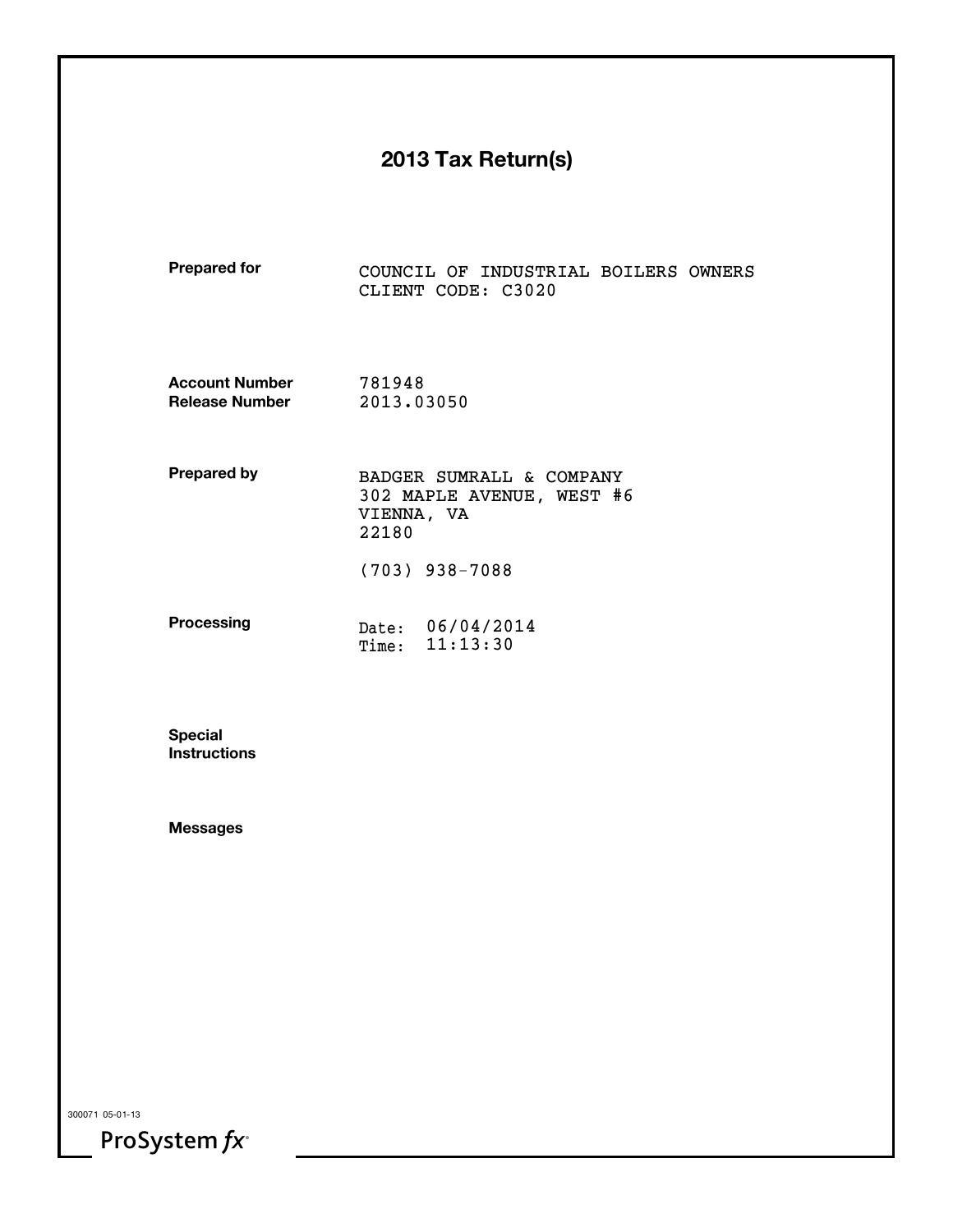| Ш<br>Form |
|-----------|
|-----------|

# **Return of Organization Exempt From Income Tax**

**Under section 501(c), 527, or 4947(a)(1) of the Internal Revenue Code (except private foundations) 2013**

Department of the Treasury Internal Revenue Service



**| Do not enter Social Security numbers on this form as it may be made public.**

**| Information about Form 990 and its instructions is at www.irs.gov/form990. This pection** 

|                         |                                  | A For the 2013 calendar year, or tax year beginning                                                                                                    | and ending |                                                     |                                                           |  |  |  |  |  |  |  |
|-------------------------|----------------------------------|--------------------------------------------------------------------------------------------------------------------------------------------------------|------------|-----------------------------------------------------|-----------------------------------------------------------|--|--|--|--|--|--|--|
|                         | <b>B</b> Check if<br>applicable: | <b>C</b> Name of organization                                                                                                                          |            | D Employer identification number                    |                                                           |  |  |  |  |  |  |  |
|                         | Address<br>change                | COUNCIL OF INDUSTRIAL BOILERS OWNERS                                                                                                                   |            |                                                     |                                                           |  |  |  |  |  |  |  |
|                         | Name<br>change                   | Doing Business As                                                                                                                                      |            | 54-1090691                                          |                                                           |  |  |  |  |  |  |  |
|                         | return                           | Initial<br>Number and street (or P.O. box if mail is not delivered to street address)<br>Room/suite<br><b>E</b> Telephone number                       |            |                                                     |                                                           |  |  |  |  |  |  |  |
|                         | Termin-<br>ated                  | 6801 KENNEDY RD                                                                                                                                        | 102        |                                                     | $540 - 349 - 9043$                                        |  |  |  |  |  |  |  |
|                         | Amended<br>return                | City or town, state or province, country, and ZIP or foreign postal code                                                                               |            | G Gross receipts \$                                 | 1, 255, 080.                                              |  |  |  |  |  |  |  |
|                         | Applica-<br>tion<br>pending      | WARRENTON, VA<br>20186                                                                                                                                 |            | H(a) Is this a group return                         |                                                           |  |  |  |  |  |  |  |
|                         |                                  | F Name and address of principal officer: ROBERT D BESSETTE                                                                                             |            | for subordinates?                                   | $\Box$ Yes $[\overline{\mathrm{X}}]$ No                   |  |  |  |  |  |  |  |
|                         |                                  | 6801 KENNEDY RD, WARRENTON, VA<br>20186                                                                                                                |            | $H(b)$ Are all subordinates included? $\Box$ Yes    | <b>No</b>                                                 |  |  |  |  |  |  |  |
|                         |                                  | $\boxed{\textbf{X}}$ 501(c) (<br>6<br>501(c)(3)<br>$\bigcup$ (insert no.)<br>  Tax-exempt status:<br>$4947(a)(1)$ or                                   | 527        |                                                     | If "No," attach a list. (see instructions)                |  |  |  |  |  |  |  |
|                         |                                  | J Website: WWW.CIBO.ORG                                                                                                                                |            | $H(c)$ Group exemption number $\blacktriangleright$ |                                                           |  |  |  |  |  |  |  |
|                         |                                  | $\vert$ X   Association<br>Other $\blacktriangleright$<br>Corporation<br>Trust<br>K Form of organization:                                              |            |                                                     | L Year of formation: $1978$ M State of legal domicile: VA |  |  |  |  |  |  |  |
|                         | Part I                           | <b>Summary</b>                                                                                                                                         |            |                                                     |                                                           |  |  |  |  |  |  |  |
|                         | 1.                               | Briefly describe the organization's mission or most significant activities: DISSEMINATE INDUSTRIAL BOILER                                              |            |                                                     |                                                           |  |  |  |  |  |  |  |
| Activities & Governance |                                  | INFORMATION ON ENVIRONMENTAL & LEGAL REGULATORY CHANGES EFFECTING                                                                                      |            |                                                     |                                                           |  |  |  |  |  |  |  |
|                         | $\mathbf{2}$                     | Check this box $\blacktriangleright$ $\blacksquare$ if the organization discontinued its operations or disposed of more than 25% of its net assets.    |            |                                                     |                                                           |  |  |  |  |  |  |  |
|                         | 3                                | Number of voting members of the governing body (Part VI, line 1a)                                                                                      |            | 3                                                   | 8                                                         |  |  |  |  |  |  |  |
|                         | 4                                |                                                                                                                                                        |            | $\overline{\mathbf{4}}$                             | 7                                                         |  |  |  |  |  |  |  |
|                         | 5                                |                                                                                                                                                        |            | 5                                                   | 4                                                         |  |  |  |  |  |  |  |
|                         |                                  |                                                                                                                                                        |            | 6                                                   | $\overline{0}$                                            |  |  |  |  |  |  |  |
|                         |                                  |                                                                                                                                                        |            | 7a                                                  | 0.<br>$\overline{0}$ .                                    |  |  |  |  |  |  |  |
|                         |                                  |                                                                                                                                                        |            | 7b                                                  |                                                           |  |  |  |  |  |  |  |
|                         |                                  |                                                                                                                                                        |            | <b>Prior Year</b><br>953,491.                       | <b>Current Year</b>                                       |  |  |  |  |  |  |  |
|                         | 8                                | Contributions and grants (Part VIII, line 1h)                                                                                                          |            | 315,955.                                            | 916,084.<br>336,960.                                      |  |  |  |  |  |  |  |
| Revenue                 | 9                                | Program service revenue (Part VIII, line 2g)                                                                                                           |            | $\overline{2}$ , 071.                               | 2,036.                                                    |  |  |  |  |  |  |  |
|                         |                                  |                                                                                                                                                        |            | 0.                                                  | 0.                                                        |  |  |  |  |  |  |  |
|                         | 11                               | Other revenue (Part VIII, column (A), lines 5, 6d, 8c, 9c, 10c, and 11e)                                                                               |            | 1, 271, 517.                                        | 1, 255, 080.                                              |  |  |  |  |  |  |  |
|                         | 12<br>13                         | Total revenue - add lines 8 through 11 (must equal Part VIII, column (A), line 12)<br>Grants and similar amounts paid (Part IX, column (A), lines 1-3) |            | Ο.                                                  | Ο.                                                        |  |  |  |  |  |  |  |
|                         | 14                               | Benefits paid to or for members (Part IX, column (A), line 4)                                                                                          |            | $\overline{0}$ .                                    | 0.                                                        |  |  |  |  |  |  |  |
|                         | 15                               | Salaries, other compensation, employee benefits (Part IX, column (A), lines 5-10)                                                                      |            | 322,671.                                            | 332, 489.                                                 |  |  |  |  |  |  |  |
| Expenses                |                                  |                                                                                                                                                        |            | Ο.                                                  | 0.                                                        |  |  |  |  |  |  |  |
|                         |                                  | <b>b</b> Total fundraising expenses (Part IX, column (D), line 25)                                                                                     | О.         |                                                     |                                                           |  |  |  |  |  |  |  |
|                         |                                  |                                                                                                                                                        |            | 830,763.                                            | 737,526.                                                  |  |  |  |  |  |  |  |
|                         | 18                               | Total expenses. Add lines 13-17 (must equal Part IX, column (A), line 25)                                                                              |            | 1,153,434.                                          | 1,070,015.                                                |  |  |  |  |  |  |  |
|                         | 19                               |                                                                                                                                                        |            | $\overline{1}18,083$ .                              | 185,065.                                                  |  |  |  |  |  |  |  |
| ទង្វ័                   |                                  |                                                                                                                                                        |            | <b>Beginning of Current Year</b>                    | End of Year                                               |  |  |  |  |  |  |  |
|                         | 20                               | Total assets (Part X, line 16)                                                                                                                         |            | 910,980.                                            | 1,131,964.                                                |  |  |  |  |  |  |  |
| Assets<br>1 Balanc      | 21                               | Total liabilities (Part X, line 26)                                                                                                                    |            | 290, 106.                                           | 326,025.                                                  |  |  |  |  |  |  |  |
|                         | 22                               |                                                                                                                                                        |            | 620,874.                                            | 805,939.                                                  |  |  |  |  |  |  |  |
|                         | Part II                          | <b>Signature Block</b>                                                                                                                                 |            |                                                     |                                                           |  |  |  |  |  |  |  |

Under penalties of perjury, I declare that I have examined this return, including accompanying schedules and statements, and to the best of my knowledge and belief, it is true, correct, and complete. Declaration of preparer (other than officer) is based on all information of which preparer has any knowledge.

| Sign            | Signature of officer                                                              |                      |      | Date                                           |
|-----------------|-----------------------------------------------------------------------------------|----------------------|------|------------------------------------------------|
| Here            | BESSETTE,<br>ROBERT D                                                             | PRESIDENT            |      |                                                |
|                 | Type or print name and title                                                      |                      |      |                                                |
|                 | Print/Type preparer's name                                                        | Preparer's signature | Date | <b>PTIN</b><br>Check                           |
| Paid            | RICHARD S.<br>BADGER, CPA                                                         |                      |      | P00419779<br>self-employed                     |
| Preparer        | Firm's name BADGER SUMRALL & COMPANY                                              |                      |      | 54-1645202<br>Firm's $EIN \blacktriangleright$ |
| Use Only        | Firm's address > 302 MAPLE AVENUE, WEST #6                                        |                      |      |                                                |
|                 | VIENNA, VA 22180                                                                  |                      |      | Phone no. (703) 938-7088                       |
|                 | May the IRS discuss this return with the preparer shown above? (see instructions) |                      |      | $\mathbf{X}$<br>No<br>Yes                      |
| 332001 10-29-13 | LHA For Paperwork Reduction Act Notice, see the separate instructions.            |                      |      | Form 990 (2013)                                |

SEE SCHEDULE O FOR ORGANIZATION MISSION STATEMENT CONTINUATION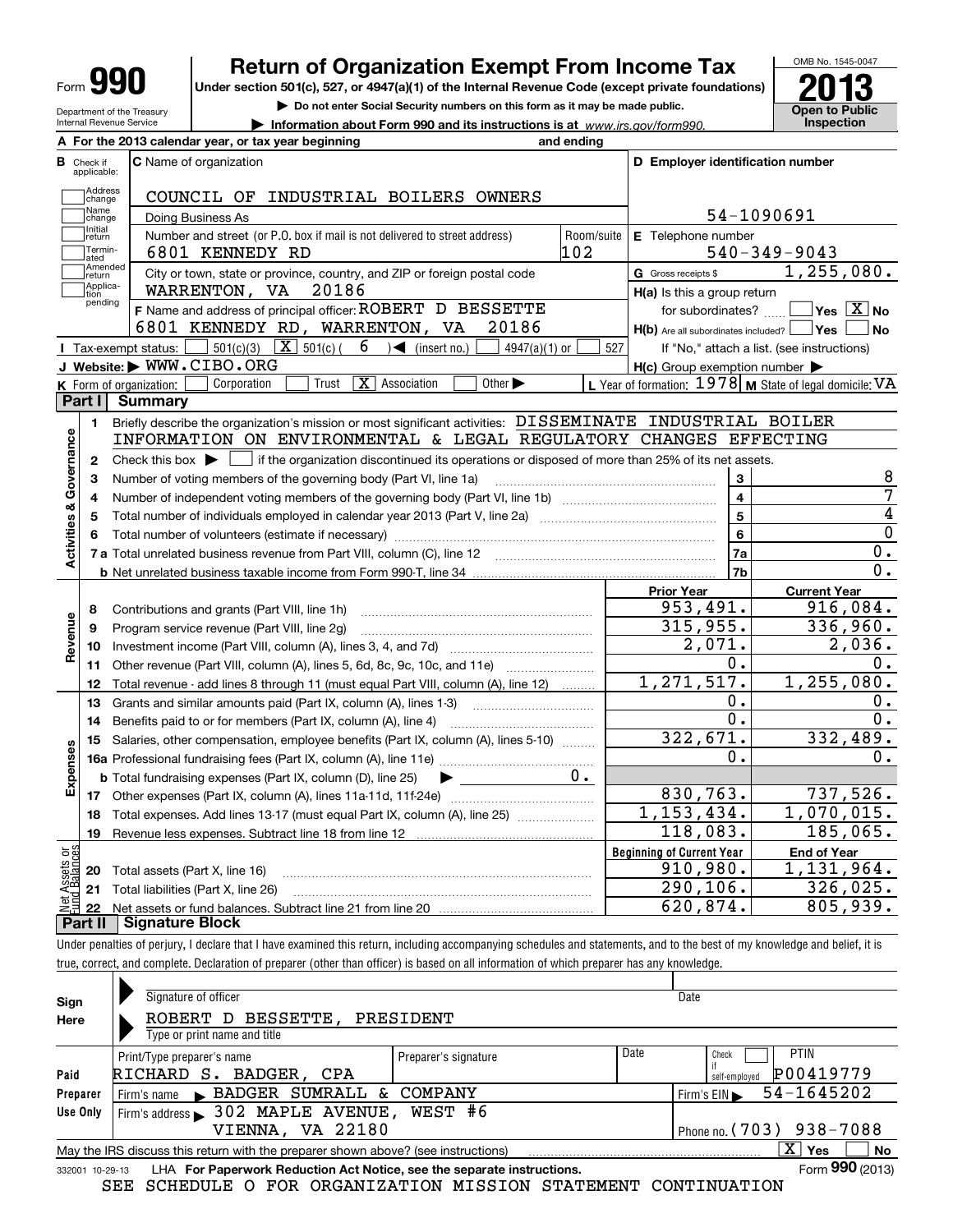|              | 54-1090691<br>COUNCIL OF INDUSTRIAL BOILERS OWNERS<br>Page 2<br>Form 990 (2013)<br>Part III   Statement of Program Service Accomplishments                                              |  |
|--------------|-----------------------------------------------------------------------------------------------------------------------------------------------------------------------------------------|--|
|              |                                                                                                                                                                                         |  |
| 1            | Briefly describe the organization's mission:                                                                                                                                            |  |
|              | CIBO PROVIDES FOCUSED EXCHANGE OF ACCURATE TECHNICAL INFORMATION                                                                                                                        |  |
|              | AMOUNG ORGANIZATIONAL MEMBERS, GOVERNMENT AND THE PUBLIC CONCERNING                                                                                                                     |  |
|              | POLICIES, LAWS & REGULATIONS THAT IMPACT INDUSTRIAL ENERGY SYSTEMS.                                                                                                                     |  |
|              |                                                                                                                                                                                         |  |
| $\mathbf{2}$ | Did the organization undertake any significant program services during the year which were not listed on                                                                                |  |
|              | $\overline{\ }$ Yes $\overline{\phantom{a}X}$ No<br>the prior Form 990 or 990-EZ?                                                                                                       |  |
|              | If "Yes," describe these new services on Schedule O.                                                                                                                                    |  |
| 3            | $\overline{\mathsf{Yes} \mathrel{\hspace{0.5pt}\mathsf{X}}}$ No<br>Did the organization cease conducting, or make significant changes in how it conducts, any program services?         |  |
| 4            | If "Yes," describe these changes on Schedule O.<br>Describe the organization's program service accomplishments for each of its three largest program services, as measured by expenses. |  |
|              | Section 501(c)(3) and 501(c)(4) organizations are required to report the amount of grants and allocations to others, the total expenses, and                                            |  |
|              | revenue, if any, for each program service reported.                                                                                                                                     |  |
| 4a           | 920, 118. including grants of \$<br>) (Revenue \$<br>) (Expenses \$<br>(Code:                                                                                                           |  |
|              | CIBO PROVIDES INFORMATION ABOUT INDUSTRIAL BOILERS ENVIRONMENTAL &                                                                                                                      |  |
|              | LEGAL REGULATIONS & IDEAS ON HOW TO IMPROVE THE BOILER INDUSTRY.                                                                                                                        |  |
|              |                                                                                                                                                                                         |  |
|              |                                                                                                                                                                                         |  |
|              |                                                                                                                                                                                         |  |
|              |                                                                                                                                                                                         |  |
|              |                                                                                                                                                                                         |  |
|              |                                                                                                                                                                                         |  |
|              |                                                                                                                                                                                         |  |
|              |                                                                                                                                                                                         |  |
|              |                                                                                                                                                                                         |  |
| 4b           | $\overline{\phantom{a}}$ and $\overline{\phantom{a}}$ and $\overline{\phantom{a}}$ and $\overline{\phantom{a}}$                                                                         |  |
|              |                                                                                                                                                                                         |  |
|              |                                                                                                                                                                                         |  |
|              |                                                                                                                                                                                         |  |
|              |                                                                                                                                                                                         |  |
|              |                                                                                                                                                                                         |  |
|              |                                                                                                                                                                                         |  |
|              |                                                                                                                                                                                         |  |
|              |                                                                                                                                                                                         |  |
|              |                                                                                                                                                                                         |  |
|              |                                                                                                                                                                                         |  |
|              |                                                                                                                                                                                         |  |
| 4c           | $\left(\text{Code:}\right)$ $\left(\text{Expenses $}\right)$<br>including grants of \$<br>) (Revenue \$                                                                                 |  |
|              |                                                                                                                                                                                         |  |
|              |                                                                                                                                                                                         |  |
|              |                                                                                                                                                                                         |  |
|              |                                                                                                                                                                                         |  |
|              |                                                                                                                                                                                         |  |
|              |                                                                                                                                                                                         |  |
|              |                                                                                                                                                                                         |  |
|              |                                                                                                                                                                                         |  |
|              |                                                                                                                                                                                         |  |
|              |                                                                                                                                                                                         |  |
|              |                                                                                                                                                                                         |  |
| 4d           | Other program services (Describe in Schedule O.)                                                                                                                                        |  |
|              | (Expenses \$<br>Revenue \$<br>including grants of \$                                                                                                                                    |  |
| 4е           | 920, 118.<br>Total program service expenses                                                                                                                                             |  |
| 332002       | Form 990 (2013)                                                                                                                                                                         |  |
| 10-29-13     |                                                                                                                                                                                         |  |
|              | 3                                                                                                                                                                                       |  |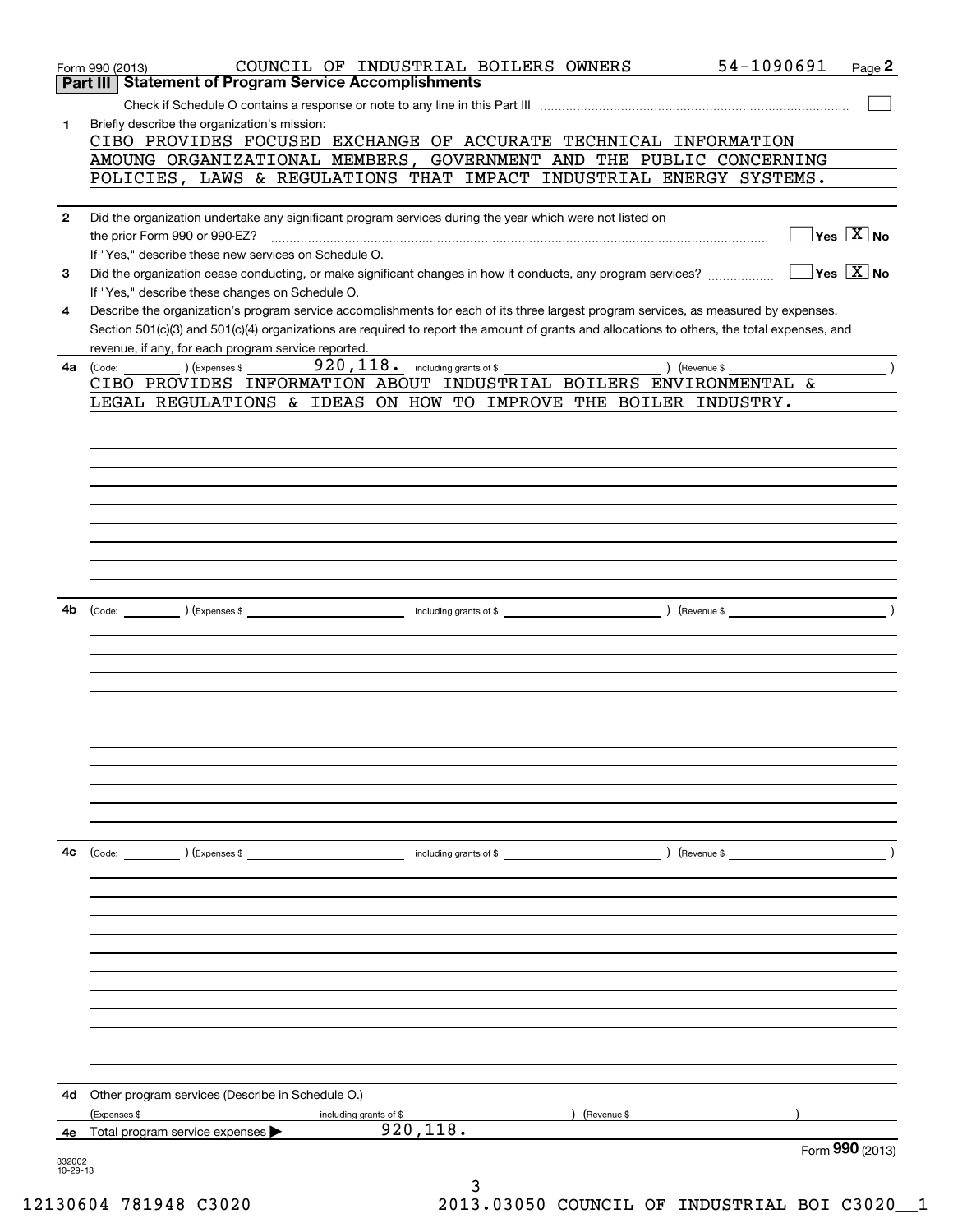| Form 990 (2013) |  |  |
|-----------------|--|--|

|     |                                                                                                                                      |                 | Yes | No                      |
|-----|--------------------------------------------------------------------------------------------------------------------------------------|-----------------|-----|-------------------------|
| 1.  | Is the organization described in section $501(c)(3)$ or $4947(a)(1)$ (other than a private foundation)?                              |                 |     |                         |
|     |                                                                                                                                      | 1               |     | х                       |
| 2   |                                                                                                                                      | $\overline{2}$  |     | $\overline{\mathbf{x}}$ |
| 3   | Did the organization engage in direct or indirect political campaign activities on behalf of or in opposition to candidates for      |                 |     |                         |
|     |                                                                                                                                      | 3               |     | х                       |
| 4   | Section 501(c)(3) organizations. Did the organization engage in lobbying activities, or have a section 501(h) election in effect     |                 |     |                         |
|     |                                                                                                                                      | 4               |     |                         |
| 5   | Is the organization a section 501(c)(4), 501(c)(5), or 501(c)(6) organization that receives membership dues, assessments, or         |                 |     |                         |
|     |                                                                                                                                      | 5               | X   |                         |
| 6   | Did the organization maintain any donor advised funds or any similar funds or accounts for which donors have the right to            |                 |     |                         |
|     | provide advice on the distribution or investment of amounts in such funds or accounts? If "Yes," complete Schedule D, Part I         | 6               |     | x                       |
| 7   | Did the organization receive or hold a conservation easement, including easements to preserve open space,                            |                 |     |                         |
|     |                                                                                                                                      | $\overline{7}$  |     | x                       |
| 8   | Did the organization maintain collections of works of art, historical treasures, or other similar assets? If "Yes," complete         |                 |     |                         |
|     |                                                                                                                                      | 8               |     | x                       |
| 9   | Did the organization report an amount in Part X, line 21, for escrow or custodial account liability; serve as a custodian for        |                 |     |                         |
|     | amounts not listed in Part X; or provide credit counseling, debt management, credit repair, or debt negotiation services?            |                 |     |                         |
|     | If "Yes," complete Schedule D, Part IV                                                                                               | 9               |     | x                       |
| 10  | Did the organization, directly or through a related organization, hold assets in temporarily restricted endowments, permanent        |                 |     |                         |
|     |                                                                                                                                      | 10              |     | х                       |
| 11  | If the organization's answer to any of the following questions is "Yes," then complete Schedule D, Parts VI, VIII, VIII, IX, or X    |                 |     |                         |
|     | as applicable.                                                                                                                       |                 |     |                         |
|     | a Did the organization report an amount for land, buildings, and equipment in Part X, line 10? If "Yes." complete Schedule D.        |                 |     |                         |
|     |                                                                                                                                      | 11a             |     | x                       |
|     | <b>b</b> Did the organization report an amount for investments - other securities in Part X, line 12 that is 5% or more of its total |                 |     |                         |
|     |                                                                                                                                      | 11 <sub>b</sub> |     | x                       |
|     | c Did the organization report an amount for investments - program related in Part X, line 13 that is 5% or more of its total         |                 |     |                         |
|     |                                                                                                                                      | 11c             |     | x                       |
|     | d Did the organization report an amount for other assets in Part X, line 15 that is 5% or more of its total assets reported in       |                 |     |                         |
|     |                                                                                                                                      | 11d             |     | x                       |
|     | e Did the organization report an amount for other liabilities in Part X, line 25? If "Yes," complete Schedule D, Part X              | 11e             | X   |                         |
| f   | Did the organization's separate or consolidated financial statements for the tax year include a footnote that addresses              |                 |     |                         |
|     | the organization's liability for uncertain tax positions under FIN 48 (ASC 740)? If "Yes," complete Schedule D, Part X               | 11f             |     | x                       |
|     | 12a Did the organization obtain separate, independent audited financial statements for the tax year? If "Yes," complete              |                 |     |                         |
|     | Schedule D, Parts XI and XII                                                                                                         | 12a             |     | x                       |
|     | <b>b</b> Was the organization included in consolidated, independent audited financial statements for the tax year?                   |                 |     |                         |
|     | If "Yes," and if the organization answered "No" to line 12a, then completing Schedule D, Parts XI and XII is optional                | 12D             |     | ᅀ                       |
| 13  |                                                                                                                                      | 13              |     | $\mathbf X$             |
| 14a | Did the organization maintain an office, employees, or agents outside of the United States?                                          | 14a             |     | $\mathbf X$             |
|     | <b>b</b> Did the organization have aggregate revenues or expenses of more than \$10,000 from grantmaking, fundraising, business,     |                 |     |                         |
|     | investment, and program service activities outside the United States, or aggregate foreign investments valued at \$100,000           |                 |     |                         |
|     |                                                                                                                                      | 14b             |     | x                       |
| 15  | Did the organization report on Part IX, column (A), line 3, more than \$5,000 of grants or other assistance to or for any            |                 |     |                         |
|     |                                                                                                                                      | 15              |     | х                       |
| 16  | Did the organization report on Part IX, column (A), line 3, more than \$5,000 of aggregate grants or other assistance to             |                 |     |                         |
|     |                                                                                                                                      | 16              |     | х                       |
| 17  | Did the organization report a total of more than \$15,000 of expenses for professional fundraising services on Part IX,              |                 |     |                         |
|     |                                                                                                                                      | 17              |     | X                       |
| 18  | Did the organization report more than \$15,000 total of fundraising event gross income and contributions on Part VIII, lines         |                 |     |                         |
|     |                                                                                                                                      | 18              |     | x                       |
| 19  | Did the organization report more than \$15,000 of gross income from gaming activities on Part VIII, line 9a? If "Yes."               |                 |     |                         |
|     |                                                                                                                                      | 19              |     | X                       |
|     |                                                                                                                                      | 20a             |     | $\mathbf X$             |
|     |                                                                                                                                      | 20 <sub>b</sub> |     |                         |

Form **990** (2013)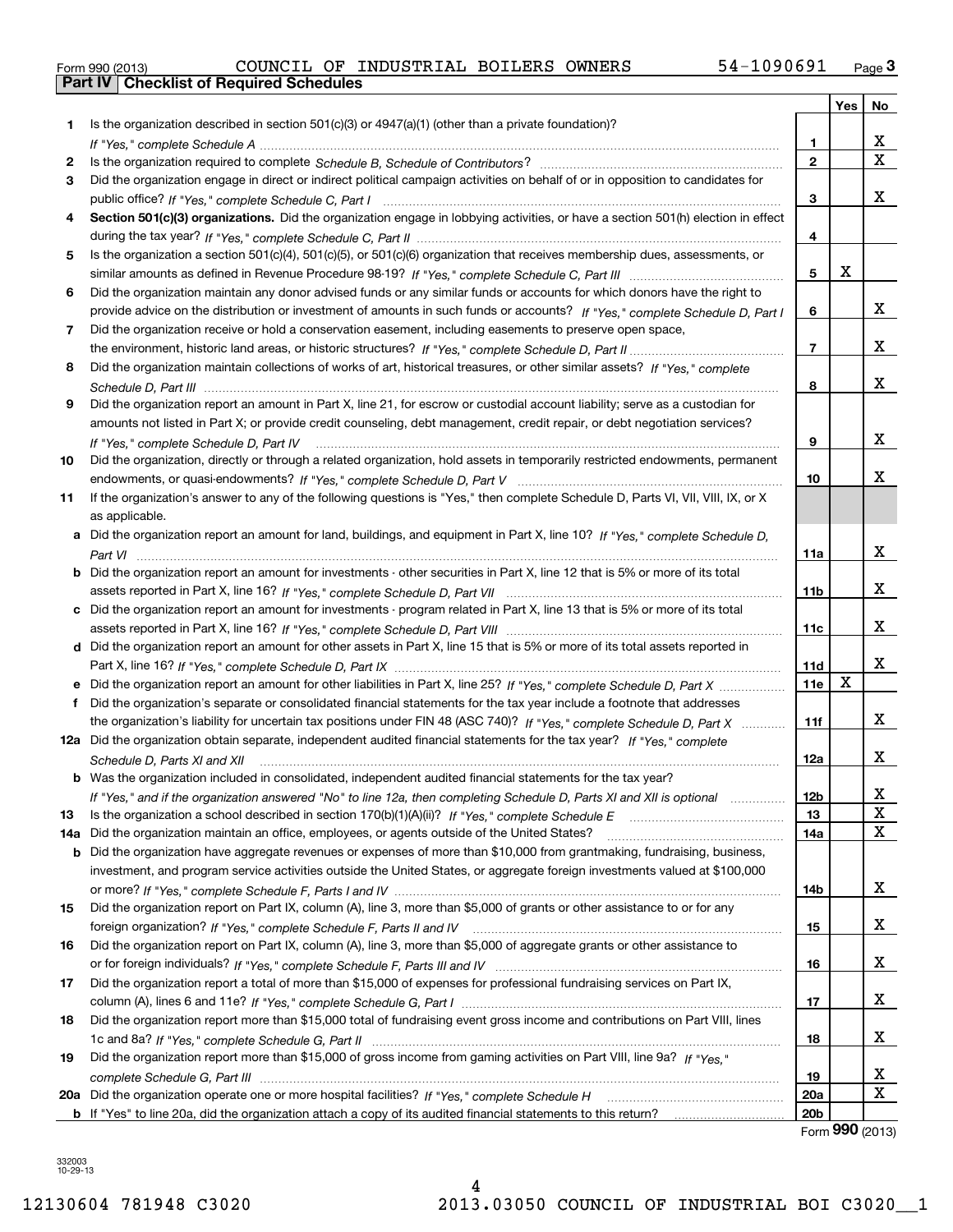# Form 990 (2013) COUNCIL OF INDUSTRIAL BOILERS OWNERS 54-1090691 <sub>Page</sub> 4<br>**Part IV | Checklist of Required Schedules** <sub>(continued)</sub>

|    | Parl IV  <br>Crieckist of Required Scriedules (continued)                                                                           |                 |     |    |
|----|-------------------------------------------------------------------------------------------------------------------------------------|-----------------|-----|----|
|    |                                                                                                                                     |                 | Yes | No |
| 21 | Did the organization report more than \$5,000 of grants or other assistance to any domestic organization or                         |                 |     |    |
|    | government on Part IX, column (A), line 1? If "Yes," complete Schedule I, Parts I and II                                            | 21              |     | x  |
| 22 | Did the organization report more than \$5,000 of grants or other assistance to individuals in the United States on Part IX,         |                 |     |    |
|    |                                                                                                                                     | 22              |     | x  |
| 23 | Did the organization answer "Yes" to Part VII, Section A, line 3, 4, or 5 about compensation of the organization's current          |                 |     |    |
|    | and former officers, directors, trustees, key employees, and highest compensated employees? If "Yes," complete                      |                 |     |    |
|    |                                                                                                                                     | 23              | x   |    |
|    | 24a Did the organization have a tax-exempt bond issue with an outstanding principal amount of more than \$100,000 as of the         |                 |     |    |
|    | last day of the year, that was issued after December 31, 2002? If "Yes," answer lines 24b through 24d and complete                  |                 |     |    |
|    |                                                                                                                                     | 24a             |     | X. |
|    | Schedule K. If "No", go to line 25a                                                                                                 | 24b             |     |    |
| b  |                                                                                                                                     |                 |     |    |
|    | c Did the organization maintain an escrow account other than a refunding escrow at any time during the year to defease              |                 |     |    |
|    |                                                                                                                                     | 24c             |     |    |
|    |                                                                                                                                     | 24d             |     |    |
|    | 25a Section 501(c)(3) and 501(c)(4) organizations. Did the organization engage in an excess benefit transaction with a              |                 |     |    |
|    |                                                                                                                                     | 25a             |     |    |
|    | <b>b</b> Is the organization aware that it engaged in an excess benefit transaction with a disqualified person in a prior year, and |                 |     |    |
|    | that the transaction has not been reported on any of the organization's prior Forms 990 or 990-EZ? If "Yes," complete               |                 |     |    |
|    | Schedule L, Part I                                                                                                                  | 25b             |     |    |
| 26 | Did the organization report any amount on Part X, line 5, 6, or 22 for receivables from or payables to any current or               |                 |     |    |
|    | former officers, directors, trustees, key employees, highest compensated employees, or disqualified persons? If so,                 |                 |     |    |
|    | complete Schedule L, Part II                                                                                                        | 26              |     | x  |
| 27 | Did the organization provide a grant or other assistance to an officer, director, trustee, key employee, substantial                |                 |     |    |
|    | contributor or employee thereof, a grant selection committee member, or to a 35% controlled entity or family member                 |                 |     |    |
|    |                                                                                                                                     | 27              |     | x  |
| 28 | Was the organization a party to a business transaction with one of the following parties (see Schedule L, Part IV                   |                 |     |    |
|    | instructions for applicable filing thresholds, conditions, and exceptions):                                                         |                 |     |    |
|    | a A current or former officer, director, trustee, or key employee? If "Yes," complete Schedule L, Part IV                           | 28a             |     | х  |
|    | b A family member of a current or former officer, director, trustee, or key employee? If "Yes," complete Schedule L, Part IV        | 28 <sub>b</sub> |     | X  |
|    | c An entity of which a current or former officer, director, trustee, or key employee (or a family member thereof) was an officer,   |                 |     |    |
|    |                                                                                                                                     | 28c             |     | х  |
| 29 |                                                                                                                                     | 29              |     | х  |
| 30 | Did the organization receive contributions of art, historical treasures, or other similar assets, or qualified conservation         |                 |     |    |
|    |                                                                                                                                     | 30              |     | x  |
| 31 | Did the organization liquidate, terminate, or dissolve and cease operations?                                                        |                 |     |    |
|    |                                                                                                                                     | 31              |     | х  |
|    |                                                                                                                                     |                 |     |    |
| 32 | Did the organization sell, exchange, dispose of, or transfer more than 25% of its net assets? If "Yes," complete                    |                 |     | x  |
|    |                                                                                                                                     | 32              |     |    |
| 33 | Did the organization own 100% of an entity disregarded as separate from the organization under Regulations                          |                 |     |    |
|    |                                                                                                                                     | 33              |     | x  |
| 34 | Was the organization related to any tax-exempt or taxable entity? If "Yes," complete Schedule R, Part II, III, or IV, and           |                 |     |    |
|    |                                                                                                                                     | 34              |     | x  |
|    | 35a Did the organization have a controlled entity within the meaning of section 512(b)(13)?                                         | <b>35a</b>      |     | X  |
|    | b If "Yes" to line 35a, did the organization receive any payment from or engage in any transaction with a controlled entity         |                 |     |    |
|    |                                                                                                                                     | 35b             |     |    |
| 36 | Section 501(c)(3) organizations. Did the organization make any transfers to an exempt non-charitable related organization?          |                 |     |    |
|    |                                                                                                                                     | 36              |     |    |
| 37 | Did the organization conduct more than 5% of its activities through an entity that is not a related organization                    |                 |     |    |
|    |                                                                                                                                     | 37              |     | x  |
| 38 | Did the organization complete Schedule O and provide explanations in Schedule O for Part VI, lines 11b and 19?                      |                 |     |    |
|    |                                                                                                                                     | 38              | х   |    |

Form (2013) **990**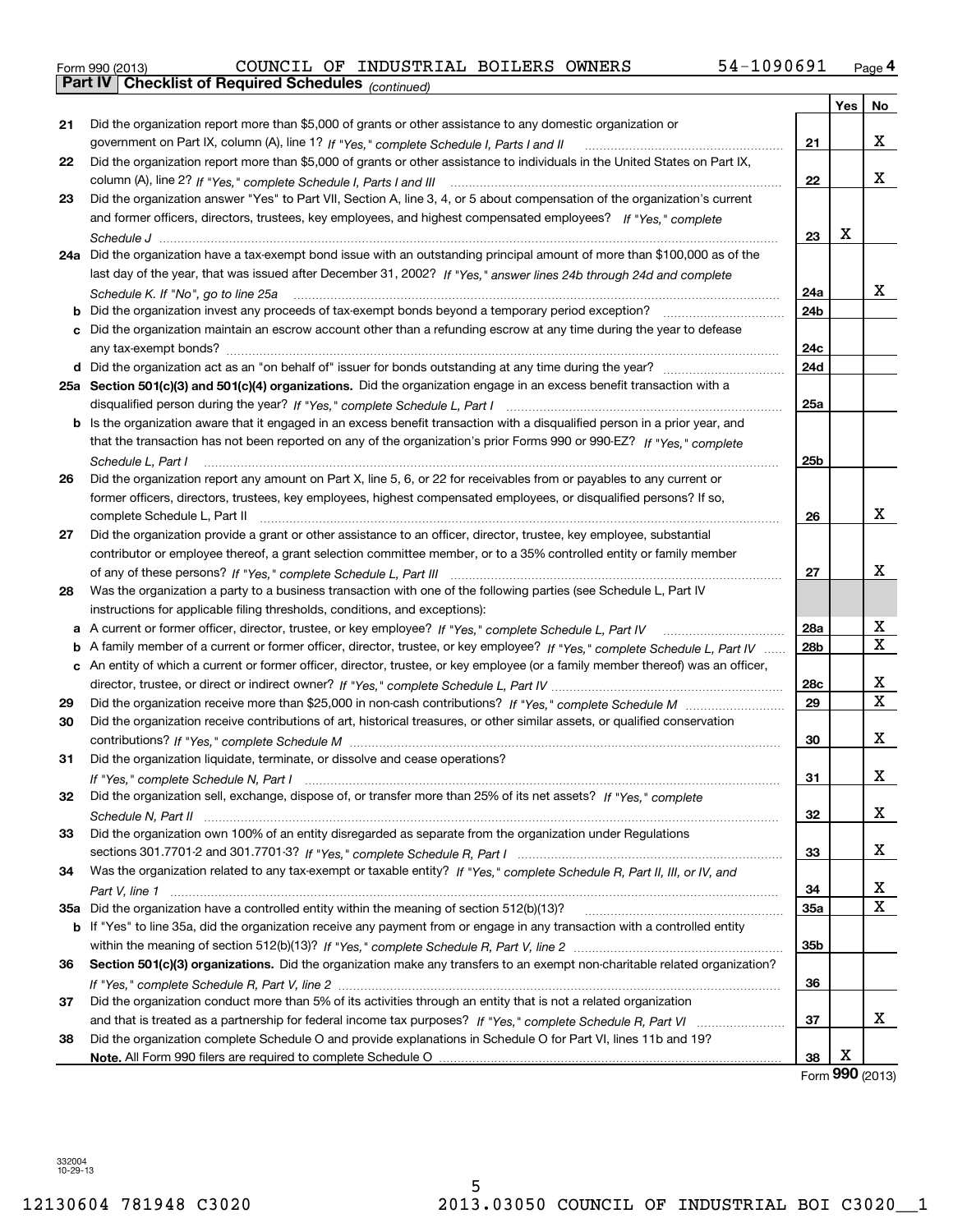|        | COUNCIL OF INDUSTRIAL BOILERS OWNERS<br>Form 990 (2013)                                                                                         |                 | 54-1090691 |                        |     | <u>Page</u> 5 |
|--------|-------------------------------------------------------------------------------------------------------------------------------------------------|-----------------|------------|------------------------|-----|---------------|
| Part V | <b>Statements Regarding Other IRS Filings and Tax Compliance</b>                                                                                |                 |            |                        |     |               |
|        | Check if Schedule O contains a response or note to any line in this Part V                                                                      |                 |            |                        |     |               |
|        |                                                                                                                                                 |                 |            |                        | Yes | No            |
|        |                                                                                                                                                 | 1a              | 0          |                        |     |               |
| b      | Enter the number of Forms W-2G included in line 1a. Enter -0- if not applicable                                                                 | 1 <sub>b</sub>  | 0          |                        |     |               |
| c      | Did the organization comply with backup withholding rules for reportable payments to vendors and reportable gaming                              |                 |            |                        |     |               |
|        |                                                                                                                                                 |                 |            | 1c                     |     |               |
|        | 2a Enter the number of employees reported on Form W-3, Transmittal of Wage and Tax Statements,                                                  |                 |            |                        |     |               |
|        | filed for the calendar year ending with or within the year covered by this return                                                               | 2a              | 4          |                        |     |               |
|        |                                                                                                                                                 |                 |            | 2 <sub>b</sub>         |     | х             |
|        |                                                                                                                                                 |                 |            |                        |     |               |
|        | 3a Did the organization have unrelated business gross income of \$1,000 or more during the year?                                                |                 |            | За                     |     | х             |
|        |                                                                                                                                                 |                 |            | 3 <sub>b</sub>         |     |               |
|        | 4a At any time during the calendar year, did the organization have an interest in, or a signature or other authority over, a                    |                 |            |                        |     |               |
|        |                                                                                                                                                 |                 |            | 4a                     |     | x             |
|        | <b>b</b> If "Yes," enter the name of the foreign country: $\blacktriangleright$                                                                 |                 |            |                        |     |               |
|        | See instructions for filing requirements for Form TD F 90-22.1, Report of Foreign Bank and Financial Accounts.                                  |                 |            |                        |     |               |
|        | 5a Was the organization a party to a prohibited tax shelter transaction at any time during the tax year?                                        |                 |            | 5a                     |     | x             |
| b      |                                                                                                                                                 |                 |            | 5 <sub>b</sub>         |     | X             |
| c      | If "Yes," to line 5a or 5b, did the organization file Form 8886-T?                                                                              |                 |            | 5c                     |     |               |
|        | 6a Does the organization have annual gross receipts that are normally greater than \$100,000, and did the organization solicit                  |                 |            |                        |     |               |
|        | any contributions that were not tax deductible as charitable contributions?                                                                     |                 |            | 6a                     |     | x             |
|        | <b>b</b> If "Yes," did the organization include with every solicitation an express statement that such contributions or gifts                   |                 |            |                        |     |               |
|        |                                                                                                                                                 |                 |            | 6b                     |     |               |
| 7      | Organizations that may receive deductible contributions under section 170(c).                                                                   |                 |            |                        |     |               |
| а      | Did the organization receive a payment in excess of \$75 made partly as a contribution and partly for goods and services provided to the payor? |                 |            | 7a                     |     |               |
| b      | If "Yes," did the organization notify the donor of the value of the goods or services provided?                                                 |                 |            | 7b                     |     |               |
|        | c Did the organization sell, exchange, or otherwise dispose of tangible personal property for which it was required                             |                 |            |                        |     |               |
|        |                                                                                                                                                 |                 |            | 7c                     |     |               |
|        |                                                                                                                                                 | 7d              |            |                        |     |               |
| е      |                                                                                                                                                 |                 |            | 7e                     |     |               |
| f      | Did the organization, during the year, pay premiums, directly or indirectly, on a personal benefit contract?                                    |                 |            | 7f                     |     |               |
| g      | If the organization received a contribution of qualified intellectual property, did the organization file Form 8899 as required?                |                 |            | 7g                     |     |               |
|        | h If the organization received a contribution of cars, boats, airplanes, or other vehicles, did the organization file a Form 1098-C?            |                 |            | 7h                     |     |               |
| 8      | Sponsoring organizations maintaining donor advised funds and section 509(a)(3) supporting organizations. Did the supporting                     |                 |            |                        |     |               |
|        | organization, or a donor advised fund maintained by a sponsoring organization, have excess business holdings at any time during the year?       |                 |            | 8                      |     |               |
|        | Sponsoring organizations maintaining donor advised funds.                                                                                       |                 |            |                        |     |               |
| а      |                                                                                                                                                 |                 |            | 9а                     |     |               |
| b      |                                                                                                                                                 |                 |            | 9b                     |     |               |
| 10     | Section 501(c)(7) organizations. Enter:                                                                                                         |                 |            |                        |     |               |
| а      | Initiation fees and capital contributions included on Part VIII, line 12 <i>manuarrouus</i> manuations of the lates                             | 10a             |            |                        |     |               |
| b      | Gross receipts, included on Form 990, Part VIII, line 12, for public use of club facilities <i>managery</i> (Gross)                             | 10 <sub>b</sub> |            |                        |     |               |
| 11     | Section 501(c)(12) organizations. Enter:                                                                                                        |                 |            |                        |     |               |
| а      | Gross income from members or shareholders                                                                                                       | 11a             |            |                        |     |               |
|        | b Gross income from other sources (Do not net amounts due or paid to other sources against                                                      |                 |            |                        |     |               |
|        |                                                                                                                                                 | 11b             |            |                        |     |               |
|        | 12a Section 4947(a)(1) non-exempt charitable trusts. Is the organization filing Form 990 in lieu of Form 1041?                                  |                 |            | 12a                    |     |               |
|        | <b>b</b> If "Yes," enter the amount of tax-exempt interest received or accrued during the year <i>manument</i>                                  | 12b             |            |                        |     |               |
| 13     | Section 501(c)(29) qualified nonprofit health insurance issuers.                                                                                |                 |            |                        |     |               |
| а      | Is the organization licensed to issue qualified health plans in more than one state?                                                            |                 |            | 13а                    |     |               |
|        | Note. See the instructions for additional information the organization must report on Schedule O.                                               |                 |            |                        |     |               |
|        | <b>b</b> Enter the amount of reserves the organization is required to maintain by the states in which the                                       |                 |            |                        |     |               |
|        |                                                                                                                                                 | 13b<br>13c      |            |                        |     |               |
|        | 14a Did the organization receive any payments for indoor tanning services during the tax year?                                                  |                 |            |                        |     | x             |
|        |                                                                                                                                                 |                 |            | 14a<br>14 <sub>b</sub> |     |               |
|        |                                                                                                                                                 |                 |            |                        |     |               |

Form **990** (2013)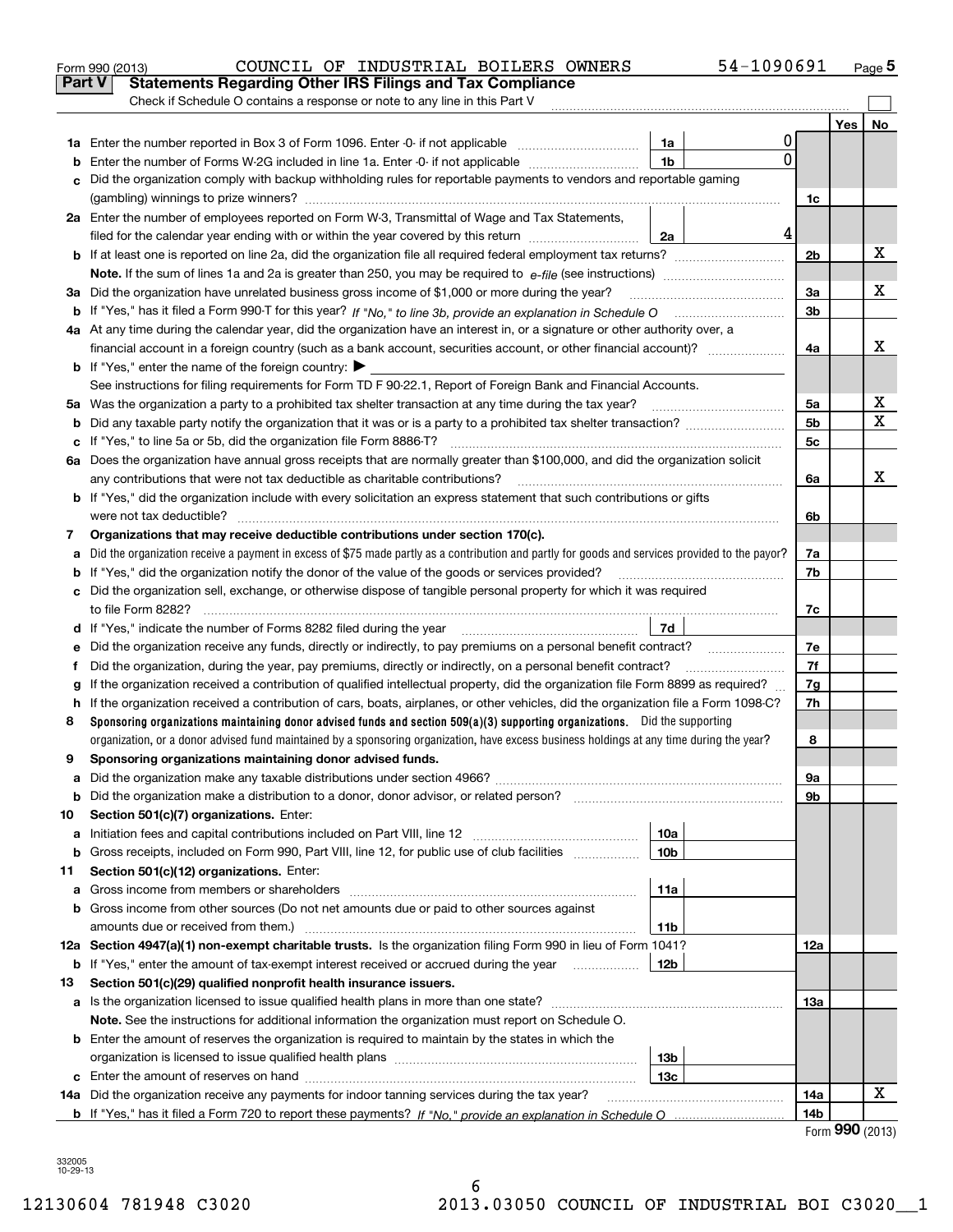|  | Form 990 (2013) |
|--|-----------------|
|  |                 |

*For each "Yes" response to lines 2 through 7b below, and for a "No" response to line 8a, 8b, or 10b below, describe the circumstances, processes, or changes in Schedule O. See instructions.* Form 990 (2013) Page **6Part VI Governance, Management, and Disclosure** 

|    |                                                                                                                                                                               |    |   |                 | Yes   No        |             |
|----|-------------------------------------------------------------------------------------------------------------------------------------------------------------------------------|----|---|-----------------|-----------------|-------------|
|    | <b>1a</b> Enter the number of voting members of the governing body at the end of the tax year                                                                                 | 1a | 8 |                 |                 |             |
|    | If there are material differences in voting rights among members of the governing body, or if the governing                                                                   |    |   |                 |                 |             |
|    | body delegated broad authority to an executive committee or similar committee, explain in Schedule O.                                                                         |    |   |                 |                 |             |
|    | <b>b</b> Enter the number of voting members included in line 1a, above, who are independent <i>manumum</i>                                                                    | 1b | 7 |                 |                 |             |
| 2  | Did any officer, director, trustee, or key employee have a family relationship or a business relationship with any other                                                      |    |   |                 |                 |             |
|    | officer, director, trustee, or key employee?                                                                                                                                  |    |   | $\mathbf{2}$    |                 | X           |
| 3  | Did the organization delegate control over management duties customarily performed by or under the direct supervision                                                         |    |   |                 |                 |             |
|    |                                                                                                                                                                               |    |   | 3               |                 | X           |
| 4  | Did the organization make any significant changes to its governing documents since the prior Form 990 was filed?                                                              |    |   | $\overline{4}$  |                 | $\mathbf X$ |
| 5  |                                                                                                                                                                               |    |   | 5               |                 | X           |
| 6  |                                                                                                                                                                               |    |   | 6               | $\mathbf X$     |             |
| 7a | Did the organization have members, stockholders, or other persons who had the power to elect or appoint one or                                                                |    |   |                 |                 |             |
|    |                                                                                                                                                                               |    |   | 7a              | Х               |             |
|    | <b>b</b> Are any governance decisions of the organization reserved to (or subject to approval by) members, stockholders, or                                                   |    |   |                 |                 |             |
|    | persons other than the governing body?                                                                                                                                        |    |   | 7b              |                 | х           |
| 8  | Did the organization contemporaneously document the meetings held or written actions undertaken during the year by the following:                                             |    |   |                 |                 |             |
| a  |                                                                                                                                                                               |    |   | 8a              | X               |             |
|    |                                                                                                                                                                               |    |   | 8b              | X               |             |
| 9  | Is there any officer, director, trustee, or key employee listed in Part VII, Section A, who cannot be reached at the                                                          |    |   |                 |                 |             |
|    |                                                                                                                                                                               |    |   | 9               |                 | x           |
|    | Section B. Policies (This Section B requests information about policies not required by the Internal Revenue Code.)                                                           |    |   |                 |                 |             |
|    |                                                                                                                                                                               |    |   |                 | Yes             | No          |
|    |                                                                                                                                                                               |    |   | 10a             |                 | X           |
|    | <b>b</b> If "Yes," did the organization have written policies and procedures governing the activities of such chapters, affiliates,                                           |    |   |                 |                 |             |
|    |                                                                                                                                                                               |    |   | 10 <sub>b</sub> |                 |             |
|    | 11a Has the organization provided a complete copy of this Form 990 to all members of its governing body before filing the form?                                               |    |   | 11a             | X               |             |
|    | <b>b</b> Describe in Schedule O the process, if any, used by the organization to review this Form 990.                                                                        |    |   |                 |                 |             |
|    |                                                                                                                                                                               |    |   | 12a             | X               |             |
| b  |                                                                                                                                                                               |    |   | 12 <sub>b</sub> | X               |             |
|    | c Did the organization regularly and consistently monitor and enforce compliance with the policy? If "Yes." describe                                                          |    |   |                 |                 |             |
|    | in Schedule O how this was done manufactured and continuum control of the Schedule O how this was done manufactured and continuum control of the Schedule O how this was done |    |   | 12c             | X               |             |
| 13 |                                                                                                                                                                               |    |   | 13              | X               |             |
| 14 | Did the organization have a written document retention and destruction policy? manufactured and the organization have a written document retention and destruction policy?    |    |   | 14              | X               |             |
| 15 | Did the process for determining compensation of the following persons include a review and approval by independent                                                            |    |   |                 |                 |             |
|    | persons, comparability data, and contemporaneous substantiation of the deliberation and decision?                                                                             |    |   |                 |                 |             |
|    |                                                                                                                                                                               |    |   | 15a             | X               |             |
|    | <b>b</b> Other officers or key employees of the organization                                                                                                                  |    |   | 15 <sub>b</sub> | X               |             |
|    |                                                                                                                                                                               |    |   |                 |                 |             |
|    | If "Yes" to line 15a or 15b, describe the process in Schedule O (see instructions).                                                                                           |    |   |                 |                 |             |
|    | <b>16a</b> Did the organization invest in, contribute assets to, or participate in a joint venture or similar arrangement with a                                              |    |   |                 |                 | X           |
|    | taxable entity during the year?                                                                                                                                               |    |   | 16a             |                 |             |
|    | b If "Yes," did the organization follow a written policy or procedure requiring the organization to evaluate its participation                                                |    |   |                 |                 |             |
|    | in joint venture arrangements under applicable federal tax law, and take steps to safequard the organization's                                                                |    |   |                 |                 |             |
|    | exempt status with respect to such arrangements?<br><b>Section C. Disclosure</b>                                                                                              |    |   | 16 <sub>b</sub> |                 |             |
|    | <b>NONE</b>                                                                                                                                                                   |    |   |                 |                 |             |
| 17 | List the states with which a copy of this Form 990 is required to be filed $\blacktriangleright$                                                                              |    |   |                 |                 |             |
| 18 | Section 6104 requires an organization to make its Forms 1023 (or 1024 if applicable), 990, and 990-T (Section 501(c)(3)s only) available                                      |    |   |                 |                 |             |
|    | for public inspection. Indicate how you made these available. Check all that apply.                                                                                           |    |   |                 |                 |             |
|    | $X$ Upon request<br>Another's website<br>Own website<br>Other (explain in Schedule O)                                                                                         |    |   |                 |                 |             |
| 19 | Describe in Schedule O whether (and if so, how), the organization made its governing documents, conflict of interest policy, and financial                                    |    |   |                 |                 |             |
|    | statements available to the public during the tax year.                                                                                                                       |    |   |                 |                 |             |
| 20 | State the name, physical address, and telephone number of the person who possesses the books and records of the organization:                                                 |    |   |                 |                 |             |
|    | THE ORGANIZATION - 540-349-9043                                                                                                                                               |    |   |                 |                 |             |
|    | 20186<br>6801 KENNEDY RD, NO. 102, WARRENTON, VA                                                                                                                              |    |   |                 |                 |             |
|    | 332006 10-29-13                                                                                                                                                               |    |   |                 | Form 990 (2013) |             |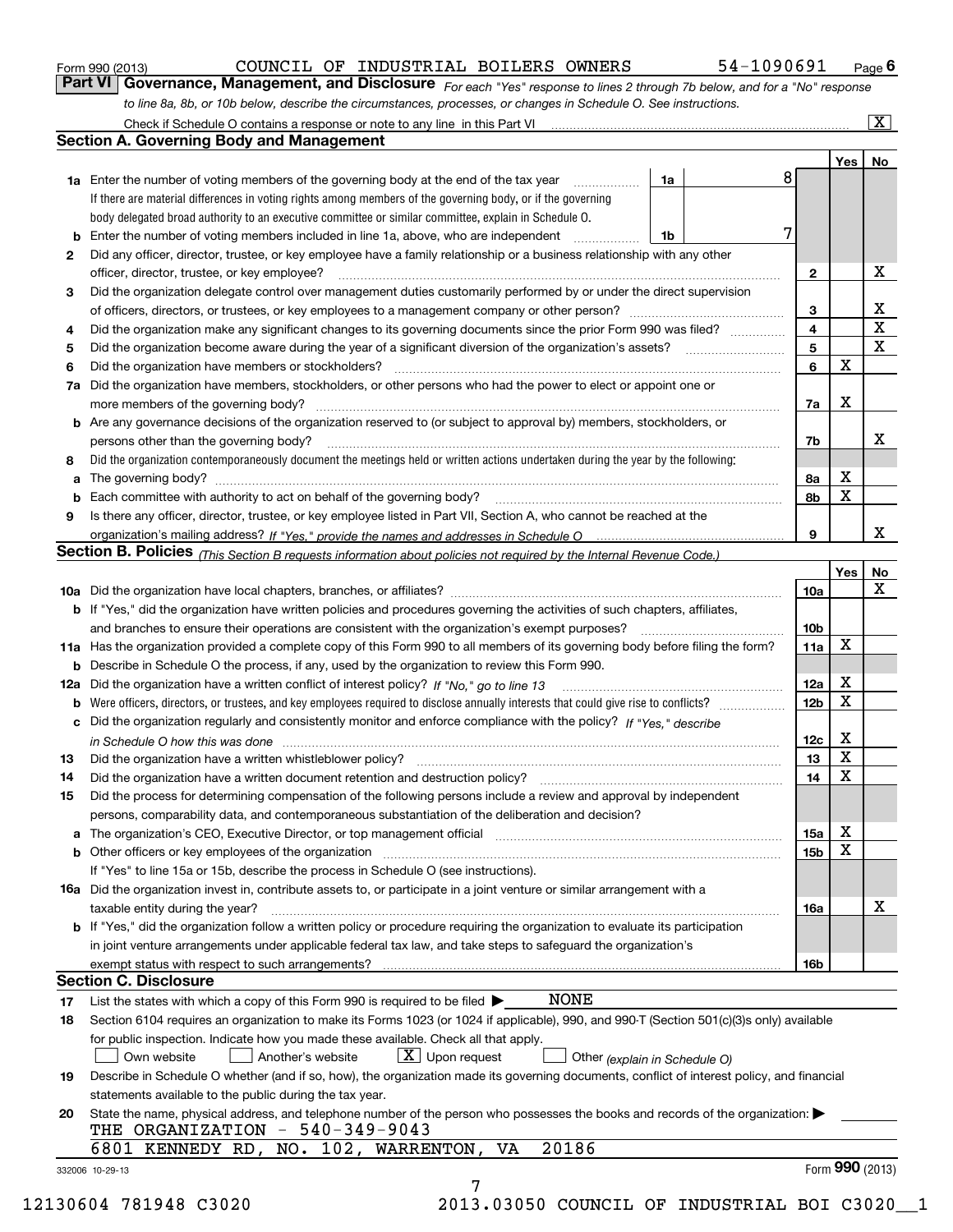$\mathcal{L}^{\text{max}}$ 

**7Part VII Compensation of Officers, Directors, Trustees, Key Employees, Highest Compensated Employees, and Independent Contractors**

Check if Schedule O contains a response or note to any line in this Part VII

**Section A. Officers, Directors, Trustees, Key Employees, and Highest Compensated Employees**

**1a**  Complete this table for all persons required to be listed. Report compensation for the calendar year ending with or within the organization's tax year.

**•** List all of the organization's current officers, directors, trustees (whether individuals or organizations), regardless of amount of compensation. Enter -0- in columns  $(D)$ ,  $(E)$ , and  $(F)$  if no compensation was paid.

● List all of the organization's **current** key employees, if any. See instructions for definition of "key employee."

**•** List the organization's five current highest compensated employees (other than an officer, director, trustee, or key employee) who received reportable compensation (Box 5 of Form W-2 and/or Box 7 of Form 1099-MISC) of more than \$100,000 from the organization and any related organizations.

 $\bullet$  List all of the organization's **former** officers, key employees, and highest compensated employees who received more than \$100,000 of reportable compensation from the organization and any related organizations.

**•** List all of the organization's former directors or trustees that received, in the capacity as a former director or trustee of the organization, more than \$10,000 of reportable compensation from the organization and any related organizations.

List persons in the following order: individual trustees or directors; institutional trustees; officers; key employees; highest compensated employees; and former such persons.

Check this box if neither the organization nor any related organization compensated any current officer, director, or trustee.  $\mathcal{L}^{\text{max}}$ 

| Name and Title<br>Reportable<br>Reportable<br>Average<br>Estimated<br>(do not check more than one<br>compensation<br>amount of<br>hours per<br>compensation<br>box, unless person is both an<br>officer and a director/trustee)<br>week<br>from<br>from related<br>other<br>Individual trustee or director<br>(list any<br>the<br>organizations<br>compensation<br>hours for<br>organization<br>(W-2/1099-MISC)<br>from the<br>Highest compensated<br> employee<br>Institutional trustee<br>(W-2/1099-MISC)<br>related<br>organization<br>Key employee<br>organizations<br>and related<br>below<br>organizations<br>Former<br>Officer<br>line)<br>40.00<br>(1) ROBERT D BESSETTE<br>$\mathbf x$<br>$\rm X$<br>151,650.<br>0.<br>0.<br>PRESIDENT<br>1.00<br>(2) JOHN C DERUYTER<br>$\rm X$<br>$\mathbf 0$ .<br>0.<br>$0_{.}$<br>CHAIRMAN<br>1.00<br>(3) MARK E CALMES<br>$\mathbf 0$ .<br>X<br>0.<br>$\mathbf 0$ .<br>VICE CHAIRMAN<br>1.00<br>(4) CARL R BUZZUTO<br>X<br>0.<br>0.<br>$\mathbf 0$ .<br>SECRETARY/TREASURER<br>1.00<br>(5) SCOTT M DARLING<br>0.<br>0.<br>$0_{\cdot}$<br>$\mathbf X$<br>BOARD MEMBER<br>1.00<br>(6) ANN MCIVER<br>0.<br>$0$ .<br>$\mathbf 0$ .<br>X<br>BOARD MEMBER<br>1.00<br>(7) JAY HOFMANN<br>$\rm X$<br>0.<br>0.<br>0.<br><b>BOARD MEMBER</b><br>1.00<br>(8) CHRIS KEULEMAN<br>0.<br>0.<br>X<br>0.<br>BOARD MEMBER | (A) | (B) | (C)      |  |  |  | (D) | (E) | (F) |  |
|-------------------------------------------------------------------------------------------------------------------------------------------------------------------------------------------------------------------------------------------------------------------------------------------------------------------------------------------------------------------------------------------------------------------------------------------------------------------------------------------------------------------------------------------------------------------------------------------------------------------------------------------------------------------------------------------------------------------------------------------------------------------------------------------------------------------------------------------------------------------------------------------------------------------------------------------------------------------------------------------------------------------------------------------------------------------------------------------------------------------------------------------------------------------------------------------------------------------------------------------------------------------------------------------------------------------------------------------------------|-----|-----|----------|--|--|--|-----|-----|-----|--|
|                                                                                                                                                                                                                                                                                                                                                                                                                                                                                                                                                                                                                                                                                                                                                                                                                                                                                                                                                                                                                                                                                                                                                                                                                                                                                                                                                       |     |     | Position |  |  |  |     |     |     |  |
|                                                                                                                                                                                                                                                                                                                                                                                                                                                                                                                                                                                                                                                                                                                                                                                                                                                                                                                                                                                                                                                                                                                                                                                                                                                                                                                                                       |     |     |          |  |  |  |     |     |     |  |
|                                                                                                                                                                                                                                                                                                                                                                                                                                                                                                                                                                                                                                                                                                                                                                                                                                                                                                                                                                                                                                                                                                                                                                                                                                                                                                                                                       |     |     |          |  |  |  |     |     |     |  |
|                                                                                                                                                                                                                                                                                                                                                                                                                                                                                                                                                                                                                                                                                                                                                                                                                                                                                                                                                                                                                                                                                                                                                                                                                                                                                                                                                       |     |     |          |  |  |  |     |     |     |  |
|                                                                                                                                                                                                                                                                                                                                                                                                                                                                                                                                                                                                                                                                                                                                                                                                                                                                                                                                                                                                                                                                                                                                                                                                                                                                                                                                                       |     |     |          |  |  |  |     |     |     |  |
|                                                                                                                                                                                                                                                                                                                                                                                                                                                                                                                                                                                                                                                                                                                                                                                                                                                                                                                                                                                                                                                                                                                                                                                                                                                                                                                                                       |     |     |          |  |  |  |     |     |     |  |
|                                                                                                                                                                                                                                                                                                                                                                                                                                                                                                                                                                                                                                                                                                                                                                                                                                                                                                                                                                                                                                                                                                                                                                                                                                                                                                                                                       |     |     |          |  |  |  |     |     |     |  |
|                                                                                                                                                                                                                                                                                                                                                                                                                                                                                                                                                                                                                                                                                                                                                                                                                                                                                                                                                                                                                                                                                                                                                                                                                                                                                                                                                       |     |     |          |  |  |  |     |     |     |  |
|                                                                                                                                                                                                                                                                                                                                                                                                                                                                                                                                                                                                                                                                                                                                                                                                                                                                                                                                                                                                                                                                                                                                                                                                                                                                                                                                                       |     |     |          |  |  |  |     |     |     |  |
|                                                                                                                                                                                                                                                                                                                                                                                                                                                                                                                                                                                                                                                                                                                                                                                                                                                                                                                                                                                                                                                                                                                                                                                                                                                                                                                                                       |     |     |          |  |  |  |     |     |     |  |
|                                                                                                                                                                                                                                                                                                                                                                                                                                                                                                                                                                                                                                                                                                                                                                                                                                                                                                                                                                                                                                                                                                                                                                                                                                                                                                                                                       |     |     |          |  |  |  |     |     |     |  |
|                                                                                                                                                                                                                                                                                                                                                                                                                                                                                                                                                                                                                                                                                                                                                                                                                                                                                                                                                                                                                                                                                                                                                                                                                                                                                                                                                       |     |     |          |  |  |  |     |     |     |  |
|                                                                                                                                                                                                                                                                                                                                                                                                                                                                                                                                                                                                                                                                                                                                                                                                                                                                                                                                                                                                                                                                                                                                                                                                                                                                                                                                                       |     |     |          |  |  |  |     |     |     |  |
|                                                                                                                                                                                                                                                                                                                                                                                                                                                                                                                                                                                                                                                                                                                                                                                                                                                                                                                                                                                                                                                                                                                                                                                                                                                                                                                                                       |     |     |          |  |  |  |     |     |     |  |
|                                                                                                                                                                                                                                                                                                                                                                                                                                                                                                                                                                                                                                                                                                                                                                                                                                                                                                                                                                                                                                                                                                                                                                                                                                                                                                                                                       |     |     |          |  |  |  |     |     |     |  |
|                                                                                                                                                                                                                                                                                                                                                                                                                                                                                                                                                                                                                                                                                                                                                                                                                                                                                                                                                                                                                                                                                                                                                                                                                                                                                                                                                       |     |     |          |  |  |  |     |     |     |  |
|                                                                                                                                                                                                                                                                                                                                                                                                                                                                                                                                                                                                                                                                                                                                                                                                                                                                                                                                                                                                                                                                                                                                                                                                                                                                                                                                                       |     |     |          |  |  |  |     |     |     |  |
|                                                                                                                                                                                                                                                                                                                                                                                                                                                                                                                                                                                                                                                                                                                                                                                                                                                                                                                                                                                                                                                                                                                                                                                                                                                                                                                                                       |     |     |          |  |  |  |     |     |     |  |
|                                                                                                                                                                                                                                                                                                                                                                                                                                                                                                                                                                                                                                                                                                                                                                                                                                                                                                                                                                                                                                                                                                                                                                                                                                                                                                                                                       |     |     |          |  |  |  |     |     |     |  |
|                                                                                                                                                                                                                                                                                                                                                                                                                                                                                                                                                                                                                                                                                                                                                                                                                                                                                                                                                                                                                                                                                                                                                                                                                                                                                                                                                       |     |     |          |  |  |  |     |     |     |  |
|                                                                                                                                                                                                                                                                                                                                                                                                                                                                                                                                                                                                                                                                                                                                                                                                                                                                                                                                                                                                                                                                                                                                                                                                                                                                                                                                                       |     |     |          |  |  |  |     |     |     |  |
|                                                                                                                                                                                                                                                                                                                                                                                                                                                                                                                                                                                                                                                                                                                                                                                                                                                                                                                                                                                                                                                                                                                                                                                                                                                                                                                                                       |     |     |          |  |  |  |     |     |     |  |
|                                                                                                                                                                                                                                                                                                                                                                                                                                                                                                                                                                                                                                                                                                                                                                                                                                                                                                                                                                                                                                                                                                                                                                                                                                                                                                                                                       |     |     |          |  |  |  |     |     |     |  |
|                                                                                                                                                                                                                                                                                                                                                                                                                                                                                                                                                                                                                                                                                                                                                                                                                                                                                                                                                                                                                                                                                                                                                                                                                                                                                                                                                       |     |     |          |  |  |  |     |     |     |  |
|                                                                                                                                                                                                                                                                                                                                                                                                                                                                                                                                                                                                                                                                                                                                                                                                                                                                                                                                                                                                                                                                                                                                                                                                                                                                                                                                                       |     |     |          |  |  |  |     |     |     |  |
|                                                                                                                                                                                                                                                                                                                                                                                                                                                                                                                                                                                                                                                                                                                                                                                                                                                                                                                                                                                                                                                                                                                                                                                                                                                                                                                                                       |     |     |          |  |  |  |     |     |     |  |
|                                                                                                                                                                                                                                                                                                                                                                                                                                                                                                                                                                                                                                                                                                                                                                                                                                                                                                                                                                                                                                                                                                                                                                                                                                                                                                                                                       |     |     |          |  |  |  |     |     |     |  |
|                                                                                                                                                                                                                                                                                                                                                                                                                                                                                                                                                                                                                                                                                                                                                                                                                                                                                                                                                                                                                                                                                                                                                                                                                                                                                                                                                       |     |     |          |  |  |  |     |     |     |  |
|                                                                                                                                                                                                                                                                                                                                                                                                                                                                                                                                                                                                                                                                                                                                                                                                                                                                                                                                                                                                                                                                                                                                                                                                                                                                                                                                                       |     |     |          |  |  |  |     |     |     |  |
|                                                                                                                                                                                                                                                                                                                                                                                                                                                                                                                                                                                                                                                                                                                                                                                                                                                                                                                                                                                                                                                                                                                                                                                                                                                                                                                                                       |     |     |          |  |  |  |     |     |     |  |
|                                                                                                                                                                                                                                                                                                                                                                                                                                                                                                                                                                                                                                                                                                                                                                                                                                                                                                                                                                                                                                                                                                                                                                                                                                                                                                                                                       |     |     |          |  |  |  |     |     |     |  |
|                                                                                                                                                                                                                                                                                                                                                                                                                                                                                                                                                                                                                                                                                                                                                                                                                                                                                                                                                                                                                                                                                                                                                                                                                                                                                                                                                       |     |     |          |  |  |  |     |     |     |  |
|                                                                                                                                                                                                                                                                                                                                                                                                                                                                                                                                                                                                                                                                                                                                                                                                                                                                                                                                                                                                                                                                                                                                                                                                                                                                                                                                                       |     |     |          |  |  |  |     |     |     |  |
|                                                                                                                                                                                                                                                                                                                                                                                                                                                                                                                                                                                                                                                                                                                                                                                                                                                                                                                                                                                                                                                                                                                                                                                                                                                                                                                                                       |     |     |          |  |  |  |     |     |     |  |
|                                                                                                                                                                                                                                                                                                                                                                                                                                                                                                                                                                                                                                                                                                                                                                                                                                                                                                                                                                                                                                                                                                                                                                                                                                                                                                                                                       |     |     |          |  |  |  |     |     |     |  |
|                                                                                                                                                                                                                                                                                                                                                                                                                                                                                                                                                                                                                                                                                                                                                                                                                                                                                                                                                                                                                                                                                                                                                                                                                                                                                                                                                       |     |     |          |  |  |  |     |     |     |  |
|                                                                                                                                                                                                                                                                                                                                                                                                                                                                                                                                                                                                                                                                                                                                                                                                                                                                                                                                                                                                                                                                                                                                                                                                                                                                                                                                                       |     |     |          |  |  |  |     |     |     |  |
|                                                                                                                                                                                                                                                                                                                                                                                                                                                                                                                                                                                                                                                                                                                                                                                                                                                                                                                                                                                                                                                                                                                                                                                                                                                                                                                                                       |     |     |          |  |  |  |     |     |     |  |
|                                                                                                                                                                                                                                                                                                                                                                                                                                                                                                                                                                                                                                                                                                                                                                                                                                                                                                                                                                                                                                                                                                                                                                                                                                                                                                                                                       |     |     |          |  |  |  |     |     |     |  |
|                                                                                                                                                                                                                                                                                                                                                                                                                                                                                                                                                                                                                                                                                                                                                                                                                                                                                                                                                                                                                                                                                                                                                                                                                                                                                                                                                       |     |     |          |  |  |  |     |     |     |  |

8

332007 10-29-13

Form (2013) **990**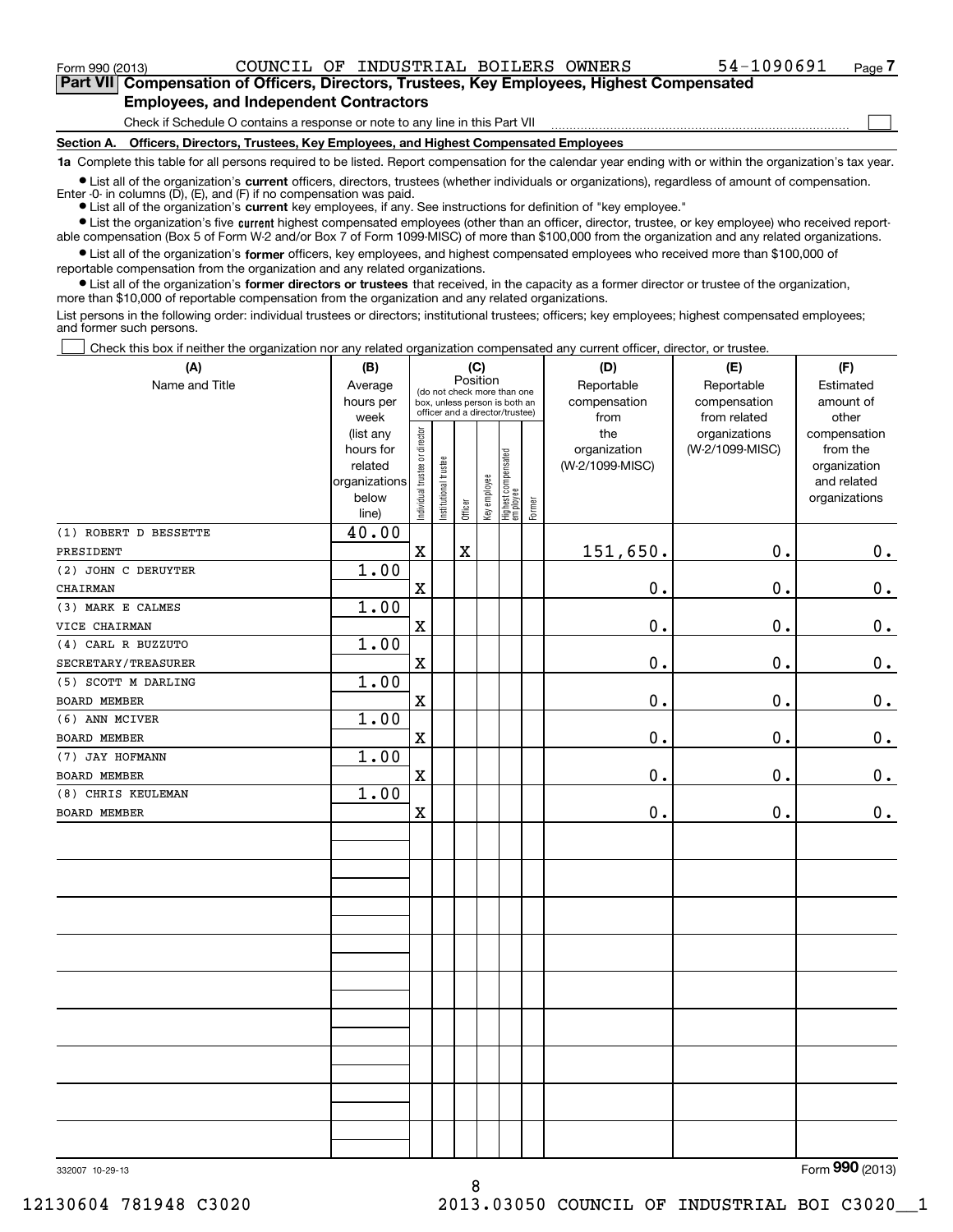|                 | COUNCIL OF INDUSTRIAL BOILERS OWNERS<br>Form 990 (2013)                                                                                         |                          |                                |                       |          |              |                                  |        |                         | 54-1090691      |                  |     |               | Page 8           |
|-----------------|-------------------------------------------------------------------------------------------------------------------------------------------------|--------------------------|--------------------------------|-----------------------|----------|--------------|----------------------------------|--------|-------------------------|-----------------|------------------|-----|---------------|------------------|
| <b>Part VII</b> | Section A. Officers, Directors, Trustees, Key Employees, and Highest Compensated Employees (continued)                                          |                          |                                |                       |          |              |                                  |        |                         |                 |                  |     |               |                  |
|                 | (A)                                                                                                                                             | (B)                      |                                |                       | (C)      |              |                                  |        | (D)                     | (E)             |                  |     | (F)           |                  |
|                 | Name and title                                                                                                                                  | Average                  |                                |                       | Position |              | (do not check more than one      |        | Reportable              | Reportable      |                  |     | Estimated     |                  |
|                 |                                                                                                                                                 | hours per                |                                |                       |          |              | box, unless person is both an    |        | compensation            | compensation    |                  |     | amount of     |                  |
|                 |                                                                                                                                                 | week                     |                                |                       |          |              | officer and a director/trustee)  |        | from                    | from related    |                  |     | other         |                  |
|                 |                                                                                                                                                 | (list any                |                                |                       |          |              |                                  |        | the                     | organizations   |                  |     | compensation  |                  |
|                 |                                                                                                                                                 | hours for                |                                |                       |          |              |                                  |        | organization            | (W-2/1099-MISC) |                  |     | from the      |                  |
|                 |                                                                                                                                                 | related<br>organizations |                                |                       |          |              |                                  |        | (W-2/1099-MISC)         |                 |                  |     | organization  |                  |
|                 |                                                                                                                                                 | below                    |                                |                       |          |              |                                  |        |                         |                 |                  |     | and related   |                  |
|                 |                                                                                                                                                 | line)                    | Individual trustee or director | Institutional trustee | Officer  | Key employee | Highest compensated<br> employee | Former |                         |                 |                  |     | organizations |                  |
|                 |                                                                                                                                                 |                          |                                |                       |          |              |                                  |        |                         |                 |                  |     |               |                  |
|                 |                                                                                                                                                 |                          |                                |                       |          |              |                                  |        |                         |                 |                  |     |               |                  |
|                 |                                                                                                                                                 |                          |                                |                       |          |              |                                  |        |                         |                 |                  |     |               |                  |
|                 |                                                                                                                                                 |                          |                                |                       |          |              |                                  |        |                         |                 |                  |     |               |                  |
|                 |                                                                                                                                                 |                          |                                |                       |          |              |                                  |        |                         |                 |                  |     |               |                  |
|                 |                                                                                                                                                 |                          |                                |                       |          |              |                                  |        |                         |                 |                  |     |               |                  |
|                 |                                                                                                                                                 |                          |                                |                       |          |              |                                  |        |                         |                 |                  |     |               |                  |
|                 |                                                                                                                                                 |                          |                                |                       |          |              |                                  |        |                         |                 |                  |     |               |                  |
|                 |                                                                                                                                                 |                          |                                |                       |          |              |                                  |        |                         |                 |                  |     |               |                  |
|                 |                                                                                                                                                 |                          |                                |                       |          |              |                                  |        |                         |                 |                  |     |               |                  |
|                 |                                                                                                                                                 |                          |                                |                       |          |              |                                  |        |                         |                 |                  |     |               |                  |
|                 |                                                                                                                                                 |                          |                                |                       |          |              |                                  |        |                         |                 |                  |     |               |                  |
|                 |                                                                                                                                                 |                          |                                |                       |          |              |                                  |        |                         |                 |                  |     |               |                  |
|                 |                                                                                                                                                 |                          |                                |                       |          |              |                                  |        |                         |                 |                  |     |               |                  |
|                 |                                                                                                                                                 |                          |                                |                       |          |              |                                  |        |                         |                 |                  |     |               |                  |
|                 |                                                                                                                                                 |                          |                                |                       |          |              |                                  |        |                         |                 |                  |     |               |                  |
|                 |                                                                                                                                                 |                          |                                |                       |          |              |                                  |        |                         |                 |                  |     |               |                  |
|                 |                                                                                                                                                 |                          |                                |                       |          |              |                                  |        | 151,650.                |                 | 0.               |     |               | 0.               |
|                 | c Total from continuation sheets to Part VII, Section A <b>manufarity</b>                                                                       |                          |                                |                       |          |              |                                  |        | 0.                      |                 | $\overline{0}$ . |     |               | $\overline{0}$ . |
|                 |                                                                                                                                                 |                          |                                |                       |          |              |                                  |        | 151,650.                |                 | $\overline{0}$ . |     |               | 0.               |
| $\mathbf{2}$    | Total number of individuals (including but not limited to those listed above) who received more than \$100,000 of reportable                    |                          |                                |                       |          |              |                                  |        |                         |                 |                  |     |               |                  |
|                 | compensation from the organization                                                                                                              |                          |                                |                       |          |              |                                  |        |                         |                 |                  |     |               | 1                |
|                 |                                                                                                                                                 |                          |                                |                       |          |              |                                  |        |                         |                 |                  |     | Yes           | No               |
| 3               | Did the organization list any former officer, director, or trustee, key employee, or highest compensated employee on                            |                          |                                |                       |          |              |                                  |        |                         |                 |                  |     |               |                  |
|                 | line 1a? If "Yes," complete Schedule J for such individual manufactured contained and the 1a? If "Yes," complete Schedule J for such individual |                          |                                |                       |          |              |                                  |        |                         |                 |                  | 3   |               | х                |
|                 | For any individual listed on line 1a, is the sum of reportable compensation and other compensation from the organization                        |                          |                                |                       |          |              |                                  |        |                         |                 |                  |     |               |                  |
|                 |                                                                                                                                                 |                          |                                |                       |          |              |                                  |        |                         |                 |                  | 4   | х             |                  |
| 5               | Did any person listed on line 1a receive or accrue compensation from any unrelated organization or individual for services                      |                          |                                |                       |          |              |                                  |        |                         |                 |                  |     |               |                  |
|                 |                                                                                                                                                 |                          |                                |                       |          |              |                                  |        |                         |                 |                  | 5   |               | х                |
|                 | <b>Section B. Independent Contractors</b>                                                                                                       |                          |                                |                       |          |              |                                  |        |                         |                 |                  |     |               |                  |
| 1               | Complete this table for your five highest compensated independent contractors that received more than \$100,000 of compensation from            |                          |                                |                       |          |              |                                  |        |                         |                 |                  |     |               |                  |
|                 | the organization. Report compensation for the calendar year ending with or within the organization's tax year.                                  |                          |                                |                       |          |              |                                  |        |                         |                 |                  |     |               |                  |
|                 | (A)                                                                                                                                             |                          |                                |                       |          |              |                                  |        | (B)                     |                 |                  | (C) |               |                  |
|                 | Name and business address                                                                                                                       |                          |                                | <b>NONE</b>           |          |              |                                  |        | Description of services |                 |                  |     | Compensation  |                  |
|                 |                                                                                                                                                 |                          |                                |                       |          |              |                                  |        |                         |                 |                  |     |               |                  |
|                 |                                                                                                                                                 |                          |                                |                       |          |              |                                  |        |                         |                 |                  |     |               |                  |
|                 |                                                                                                                                                 |                          |                                |                       |          |              |                                  |        |                         |                 |                  |     |               |                  |
|                 |                                                                                                                                                 |                          |                                |                       |          |              |                                  |        |                         |                 |                  |     |               |                  |
|                 |                                                                                                                                                 |                          |                                |                       |          |              |                                  |        |                         |                 |                  |     |               |                  |
|                 |                                                                                                                                                 |                          |                                |                       |          |              |                                  |        |                         |                 |                  |     |               |                  |
|                 |                                                                                                                                                 |                          |                                |                       |          |              |                                  |        |                         |                 |                  |     |               |                  |
|                 |                                                                                                                                                 |                          |                                |                       |          |              |                                  |        |                         |                 |                  |     |               |                  |
|                 |                                                                                                                                                 |                          |                                |                       |          |              |                                  |        |                         |                 |                  |     |               |                  |
| 2               | Total number of independent contractors (including but not limited to those listed above) who received more than                                |                          |                                |                       |          |              |                                  |        |                         |                 |                  |     |               |                  |
|                 | \$100,000 of compensation from the organization                                                                                                 |                          |                                |                       |          | 0            |                                  |        |                         |                 |                  |     |               |                  |
|                 |                                                                                                                                                 |                          |                                |                       |          |              |                                  |        |                         |                 |                  |     |               | Form 990 (2013)  |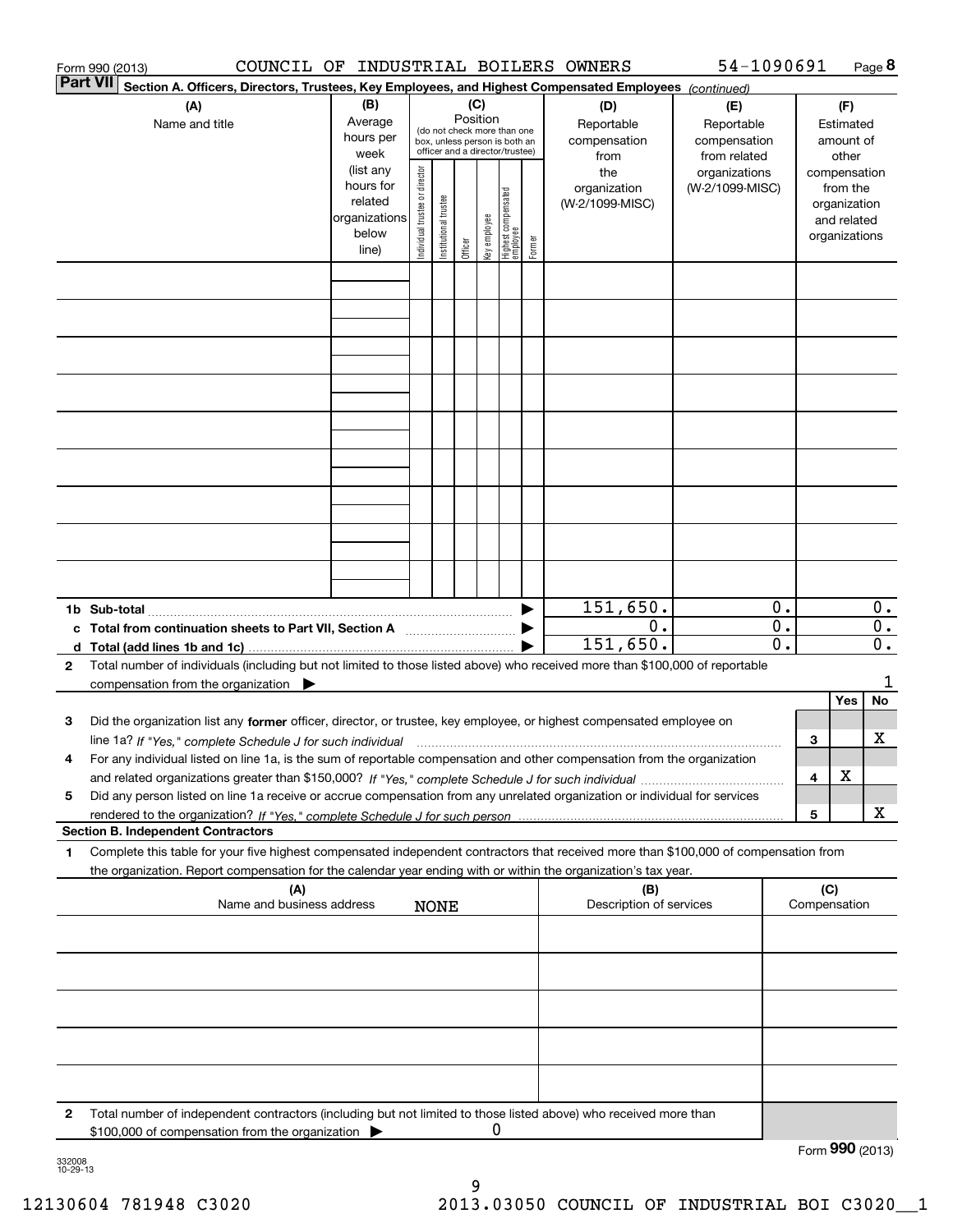|                                                           | COUNCIL OF INDUSTRIAL BOILERS OWNERS<br>Form 990 (2013)                                                                                                                                                                                                                                                                        |                                          |                                  |                                                 | 54-1090691                                           | Page 9                                                             |
|-----------------------------------------------------------|--------------------------------------------------------------------------------------------------------------------------------------------------------------------------------------------------------------------------------------------------------------------------------------------------------------------------------|------------------------------------------|----------------------------------|-------------------------------------------------|------------------------------------------------------|--------------------------------------------------------------------|
| <b>Part VIII</b>                                          | <b>Statement of Revenue</b>                                                                                                                                                                                                                                                                                                    |                                          |                                  |                                                 |                                                      |                                                                    |
|                                                           | Check if Schedule O contains a response or note to any line in this Part VIII                                                                                                                                                                                                                                                  |                                          | (A)<br>Total revenue             | (B)<br>Related or<br>exempt function<br>revenue | $\overline{(C)}$<br>Unrelated<br>business<br>revenue | (D)<br>Revenue excluded<br>from tax under<br>sections<br>512 - 514 |
| Contributions, Gifts, Grants<br>and Other Similar Amounts | 1a<br>1 a Federated campaigns<br>1 <sub>b</sub><br>1c<br>c Fundraising events<br>1d<br>d Related organizations<br>1e<br>e Government grants (contributions)<br>f All other contributions, gifts, grants, and<br>similar amounts not included above<br>  1f                                                                     | $\overline{916,084}$ .                   |                                  |                                                 |                                                      |                                                                    |
|                                                           | Noncash contributions included in lines 1a-1f: \$<br>g                                                                                                                                                                                                                                                                         |                                          | 916,084.                         |                                                 |                                                      |                                                                    |
|                                                           | 2 a MEETINGS/CONFERENCES<br><b>b PROCEEDINGS</b>                                                                                                                                                                                                                                                                               | <b>Business Code</b><br>900099<br>900099 | 336,171.<br>789.                 | 336,171.<br>789.                                |                                                      |                                                                    |
| Program Service<br>Revenue                                | с<br><u> 1980 - Johann Barbara, martin amerikan per</u><br>d<br><u> 1989 - Johann Barbara, martin amerikan basal dan berasal dalam basal dalam basal dalam basal dalam basal dala</u><br>е<br>the control of the control of the control of the control of the control of the control of<br>f All other program service revenue |                                          |                                  |                                                 |                                                      |                                                                    |
|                                                           | a                                                                                                                                                                                                                                                                                                                              |                                          | 336,960.                         |                                                 |                                                      |                                                                    |
| З<br>4                                                    | Investment income (including dividends, interest, and<br>Income from investment of tax-exempt bond proceeds                                                                                                                                                                                                                    |                                          | 2,036.                           | 2,036.                                          |                                                      |                                                                    |
| 5                                                         | (i) Real<br><b>6 a</b> Gross rents<br>Less: rental expenses<br>b<br>Rental income or (loss)<br>c                                                                                                                                                                                                                               | (ii) Personal                            |                                  |                                                 |                                                      |                                                                    |
|                                                           | 7 a Gross amount from sales of<br>(i) Securities<br>assets other than inventory<br><b>b</b> Less: cost or other basis<br>and sales expenses                                                                                                                                                                                    | (ii) Other                               |                                  |                                                 |                                                      |                                                                    |
|                                                           |                                                                                                                                                                                                                                                                                                                                |                                          |                                  |                                                 |                                                      |                                                                    |
|                                                           | 8 a Gross income from fundraising events (not                                                                                                                                                                                                                                                                                  |                                          |                                  |                                                 |                                                      |                                                                    |
| <b>Other Revenue</b>                                      | contributions reported on line 1c). See                                                                                                                                                                                                                                                                                        | $\mathbf b$                              |                                  |                                                 |                                                      |                                                                    |
|                                                           | c Net income or (loss) from fundraising events<br>9 a Gross income from gaming activities. See                                                                                                                                                                                                                                 | .<br>$\mathbf b$                         |                                  |                                                 |                                                      |                                                                    |
|                                                           | 10 a Gross sales of inventory, less returns                                                                                                                                                                                                                                                                                    |                                          |                                  |                                                 |                                                      |                                                                    |
|                                                           | <b>c</b> Net income or (loss) from sales of inventory<br>Miscellaneous Revenue                                                                                                                                                                                                                                                 | $\mathbf b$<br><b>Business Code</b>      |                                  |                                                 |                                                      |                                                                    |
| 11a                                                       | <u> 1989 - Johann Barn, mars eta biztanleria (h. 1989).</u><br>b<br><u> 1989 - Andrea Andrew Maria (b. 1989)</u><br>c<br><u> 1989 - Johann Barbara, martxa eta idazlea (h. 1989).</u>                                                                                                                                          |                                          |                                  |                                                 |                                                      |                                                                    |
| 12<br>332009                                              | d                                                                                                                                                                                                                                                                                                                              |                                          | $\blacktriangleright$ 1,255,080. | 338,996.                                        | 0.                                                   | $0$ .                                                              |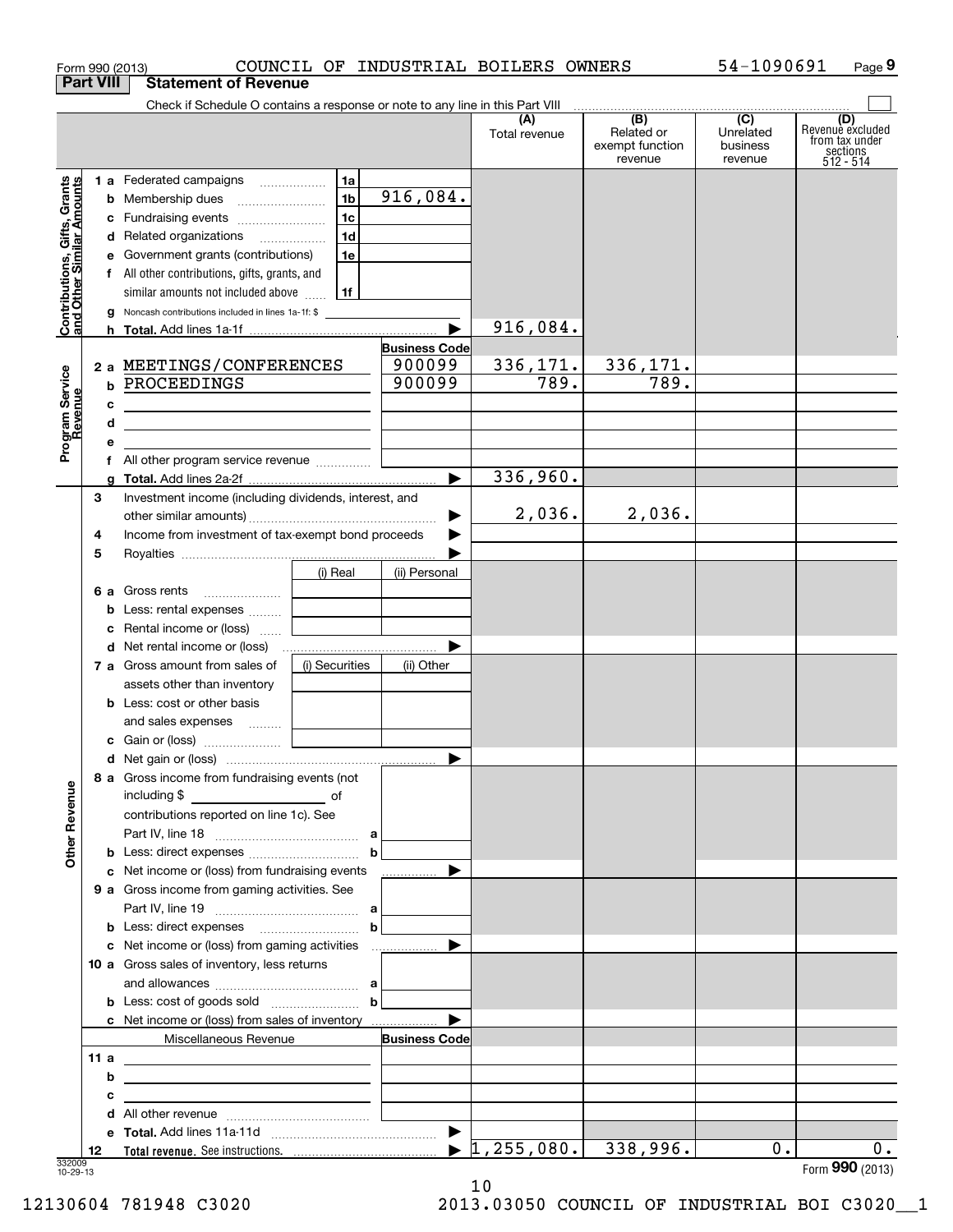**Part IX | Statement of Functional Expenses** 

*Section 501(c)(3) and 501(c)(4) organizations must complete all columns. All other organizations must complete column (A).*

|        | Do not include amounts reported on lines 6b,<br>7b, 8b, 9b, and 10b of Part VIII.                                                                                                                             | (A)<br>Total expenses | (B)<br>Program service<br>expenses | $\overline{C}$<br>Management and<br>general expenses | (D)<br>Fundraising<br>expenses |
|--------|---------------------------------------------------------------------------------------------------------------------------------------------------------------------------------------------------------------|-----------------------|------------------------------------|------------------------------------------------------|--------------------------------|
| 1.     | Grants and other assistance to governments and                                                                                                                                                                |                       |                                    |                                                      |                                |
|        | organizations in the United States. See Part IV, line 21                                                                                                                                                      |                       |                                    |                                                      |                                |
| 2      | Grants and other assistance to individuals in                                                                                                                                                                 |                       |                                    |                                                      |                                |
|        | the United States. See Part IV, line 22                                                                                                                                                                       |                       |                                    |                                                      |                                |
| 3      | Grants and other assistance to governments,                                                                                                                                                                   |                       |                                    |                                                      |                                |
|        | organizations, and individuals outside the                                                                                                                                                                    |                       |                                    |                                                      |                                |
|        | United States. See Part IV, lines 15 and 16                                                                                                                                                                   |                       |                                    |                                                      |                                |
| 4      | Benefits paid to or for members                                                                                                                                                                               |                       |                                    |                                                      |                                |
| 5      | Compensation of current officers, directors,                                                                                                                                                                  |                       |                                    |                                                      |                                |
|        | trustees, and key employees                                                                                                                                                                                   | 151,650.              | 121,320.                           | 30,330.                                              |                                |
| 6      | Compensation not included above, to disqualified                                                                                                                                                              |                       |                                    |                                                      |                                |
|        | persons (as defined under section 4958(f)(1)) and                                                                                                                                                             |                       |                                    |                                                      |                                |
|        | persons described in section 4958(c)(3)(B)                                                                                                                                                                    |                       |                                    |                                                      |                                |
| 7      |                                                                                                                                                                                                               | 127,549.              | 102,039.                           | 25,510.                                              |                                |
| 8      | Pension plan accruals and contributions (include                                                                                                                                                              |                       |                                    |                                                      |                                |
|        | section 401(k) and 403(b) employer contributions)                                                                                                                                                             | 19,525.               | 15,620.                            | 3,905.                                               |                                |
| 9      |                                                                                                                                                                                                               | 13,581.               | 10,865.                            | 2,716.                                               |                                |
| 10     |                                                                                                                                                                                                               | 20,184.               | 16, 147.                           | 4,037.                                               |                                |
| 11     | Fees for services (non-employees):                                                                                                                                                                            |                       |                                    |                                                      |                                |
| a      |                                                                                                                                                                                                               | 194,626.              | 155,701.                           |                                                      |                                |
| b      |                                                                                                                                                                                                               | 3,885.                | 3,108.                             | 38,925.<br>777.                                      |                                |
| c      |                                                                                                                                                                                                               |                       |                                    |                                                      |                                |
| d      | Professional fundraising services. See Part IV, line 17                                                                                                                                                       |                       |                                    |                                                      |                                |
| е<br>f | Investment management fees                                                                                                                                                                                    |                       |                                    |                                                      |                                |
| g      | Other. (If line 11g amount exceeds 10% of line 25,                                                                                                                                                            |                       |                                    |                                                      |                                |
|        | column (A) amount, list line 11g expenses on Sch O.)                                                                                                                                                          | 3,619.                | 2,895.                             | 724.                                                 |                                |
| 12     |                                                                                                                                                                                                               |                       |                                    |                                                      |                                |
| 13     |                                                                                                                                                                                                               | 7,120.                | 5,696.                             | 1,424.                                               |                                |
| 14     |                                                                                                                                                                                                               | 39,857.               | 31,886.                            | 7,971.                                               |                                |
| 15     |                                                                                                                                                                                                               |                       |                                    |                                                      |                                |
| 16     |                                                                                                                                                                                                               | 47,021.               | 37,617.                            | 9,404.                                               |                                |
| 17     |                                                                                                                                                                                                               | 83,276.               | 66,621.                            | 16,655.                                              |                                |
| 18     | Payments of travel or entertainment expenses                                                                                                                                                                  |                       |                                    |                                                      |                                |
|        | for any federal, state, or local public officials                                                                                                                                                             |                       |                                    |                                                      |                                |
| 19     | Conferences, conventions, and meetings                                                                                                                                                                        | 194, 347.             | 194, 347.                          |                                                      |                                |
| 20     | Interest                                                                                                                                                                                                      |                       |                                    |                                                      |                                |
| 21     |                                                                                                                                                                                                               |                       |                                    |                                                      |                                |
| 22     | Depreciation, depletion, and amortization                                                                                                                                                                     |                       |                                    |                                                      |                                |
| 23     | Insurance                                                                                                                                                                                                     | 4,268.                | 3,414.                             | 854.                                                 |                                |
| 24     | Other expenses. Itemize expenses not covered<br>above. (List miscellaneous expenses in line 24e. If line<br>24e amount exceeds 10% of line 25, column (A)<br>amount, list line 24e expenses on Schedule O.) [ |                       |                                    |                                                      |                                |
|        | a COALITION ACTIVITIES                                                                                                                                                                                        | 73, 162.              | 73,162.                            |                                                      |                                |
| b      | TECHNICAL ASSISTANCE                                                                                                                                                                                          | 30,030.               | 30,030.                            |                                                      |                                |
|        | c BANK AND CREDIT CHARGES                                                                                                                                                                                     | 14,608.               | 14,608.                            |                                                      |                                |
| d      | POSTAGE                                                                                                                                                                                                       | 9,999.                | 7,999.                             | 2,000.                                               |                                |
|        | e All other expenses                                                                                                                                                                                          | 31,708.               | 27,043.                            | 4,665.                                               |                                |
| 25     | Total functional expenses. Add lines 1 through 24e                                                                                                                                                            | 1,070,015.            | 920, 118.                          | 149,897.                                             | $\overline{0}$ .               |
| 26     | Joint costs. Complete this line only if the organization                                                                                                                                                      |                       |                                    |                                                      |                                |
|        | reported in column (B) joint costs from a combined                                                                                                                                                            |                       |                                    |                                                      |                                |
|        | educational campaign and fundraising solicitation.                                                                                                                                                            |                       |                                    |                                                      |                                |
|        | Check here $\blacktriangleright$<br>if following SOP 98-2 (ASC 958-720)                                                                                                                                       |                       |                                    |                                                      |                                |

332010 10-29-13

11 12130604 781948 C3020 2013.03050 COUNCIL OF INDUSTRIAL BOI C3020\_\_1

Form (2013) **990**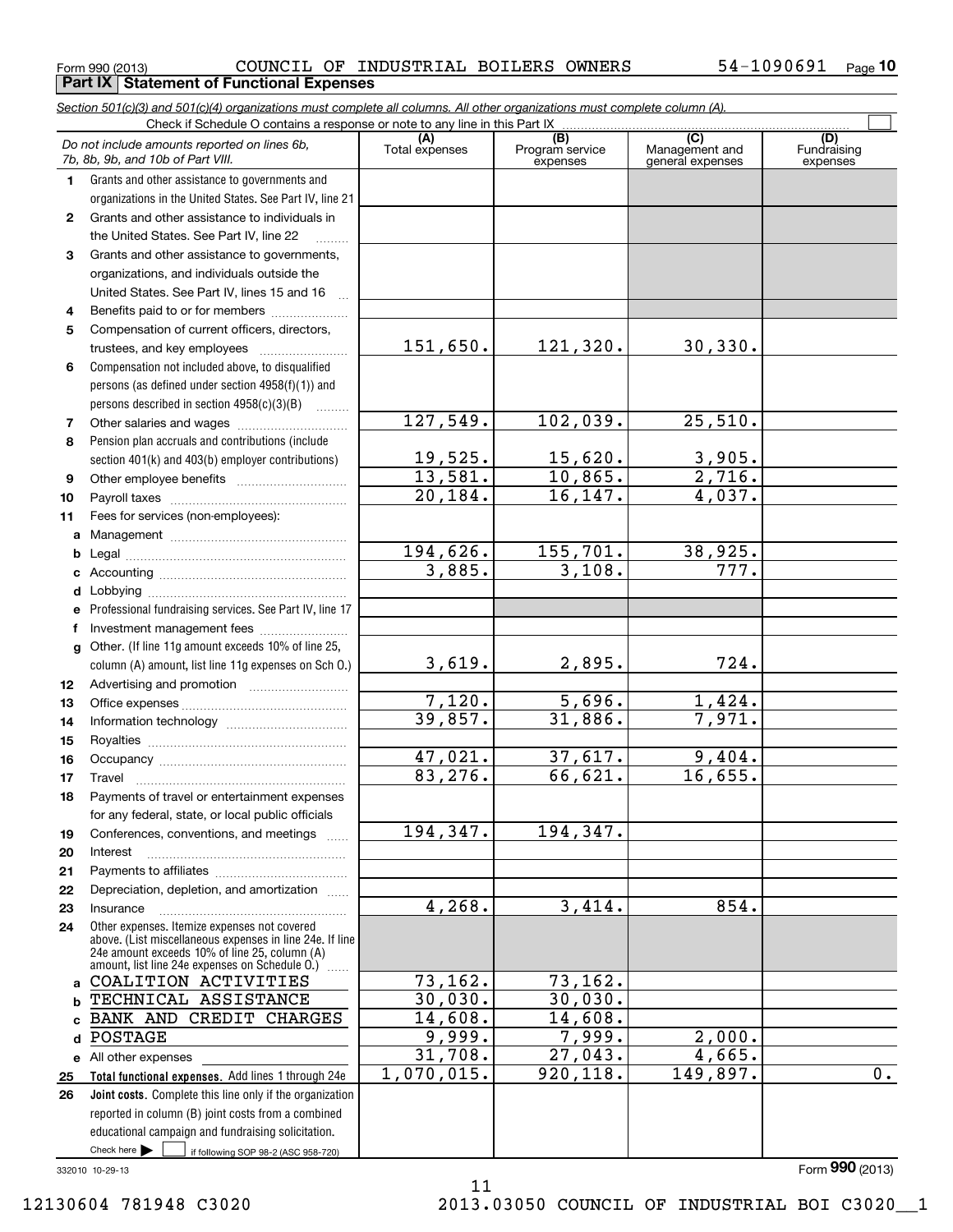| is a response or note to any line in this Part X |  |
|--------------------------------------------------|--|
|                                                  |  |

|                             |          |                                                                                                                                                                                                                               | (A)<br>Beginning of year |                  | (B)<br>End of year  |
|-----------------------------|----------|-------------------------------------------------------------------------------------------------------------------------------------------------------------------------------------------------------------------------------|--------------------------|------------------|---------------------|
|                             | 1        |                                                                                                                                                                                                                               | 540, 726.                | $\mathbf{1}$     | 542,041.            |
|                             | 2        |                                                                                                                                                                                                                               | 351,504.                 | $\mathbf{2}$     | 577,673.            |
|                             | з        |                                                                                                                                                                                                                               |                          | 3                |                     |
|                             | 4        |                                                                                                                                                                                                                               |                          | 4                |                     |
|                             | 5        | Loans and other receivables from current and former officers, directors,                                                                                                                                                      |                          |                  |                     |
|                             |          | trustees, key employees, and highest compensated employees. Complete                                                                                                                                                          |                          |                  |                     |
|                             |          |                                                                                                                                                                                                                               |                          | 5                |                     |
|                             | 6        | Loans and other receivables from other disqualified persons (as defined under                                                                                                                                                 |                          |                  |                     |
|                             |          | section 4958(f)(1)), persons described in section 4958(c)(3)(B), and contributing                                                                                                                                             |                          |                  |                     |
|                             |          | employers and sponsoring organizations of section 501(c)(9) voluntary                                                                                                                                                         |                          |                  |                     |
|                             |          | employees' beneficiary organizations (see instr). Complete Part II of Sch L                                                                                                                                                   |                          | 6                |                     |
| Assets                      | 7        |                                                                                                                                                                                                                               |                          | $\overline{7}$   |                     |
|                             | 8        |                                                                                                                                                                                                                               |                          | 8                |                     |
|                             | 9        | Prepaid expenses and deferred charges                                                                                                                                                                                         | 8,750.                   | $\boldsymbol{9}$ | 2,250.              |
|                             |          | <b>10a</b> Land, buildings, and equipment: cost or other                                                                                                                                                                      |                          |                  |                     |
|                             |          | basis. Complete Part VI of Schedule D  10a                                                                                                                                                                                    |                          |                  |                     |
|                             |          | <b>10b</b><br><b>b</b> Less: accumulated depreciation                                                                                                                                                                         |                          | 10 <sub>c</sub>  |                     |
|                             | 11       |                                                                                                                                                                                                                               |                          | 11               |                     |
|                             | 12       |                                                                                                                                                                                                                               |                          | 12               |                     |
|                             | 13       |                                                                                                                                                                                                                               |                          | 13               |                     |
|                             | 14       |                                                                                                                                                                                                                               |                          | 14               |                     |
|                             | 15       |                                                                                                                                                                                                                               | 10,000.                  | 15               | 10,000.             |
|                             | 16       |                                                                                                                                                                                                                               | 910,980.                 | 16               | 1,131,964.          |
|                             | 17       |                                                                                                                                                                                                                               | 1,043.                   | 17               | 1,133.              |
|                             | 18       |                                                                                                                                                                                                                               |                          | 18               |                     |
|                             | 19       | Deferred revenue manual contracts and contracts are all the manual contracts and contracts are all the contracts of the contracts of the contracts of the contracts of the contracts of the contracts of the contracts of the | 273,501.                 | 19               | 305, 367.           |
|                             | 20       |                                                                                                                                                                                                                               |                          | 20               |                     |
|                             | 21       | Escrow or custodial account liability. Complete Part IV of Schedule D<br>$\overline{\phantom{a}}$                                                                                                                             |                          | 21               |                     |
|                             | 22       | Loans and other payables to current and former officers, directors, trustees,                                                                                                                                                 |                          |                  |                     |
|                             |          | key employees, highest compensated employees, and disqualified persons.                                                                                                                                                       |                          |                  |                     |
| Liabilities                 |          |                                                                                                                                                                                                                               |                          | 22               |                     |
|                             | 23       | Secured mortgages and notes payable to unrelated third parties                                                                                                                                                                |                          | 23               |                     |
|                             | 24       |                                                                                                                                                                                                                               |                          | 24               |                     |
|                             | 25       | Other liabilities (including federal income tax, payables to related third                                                                                                                                                    |                          |                  |                     |
|                             |          | parties, and other liabilities not included on lines 17-24). Complete Part X of                                                                                                                                               | 15,562.                  |                  |                     |
|                             |          | Schedule D                                                                                                                                                                                                                    | 290, 106.                | 25               | 19,525.<br>326,025. |
|                             | 26       |                                                                                                                                                                                                                               |                          | 26               |                     |
|                             |          | Organizations that follow SFAS 117 (ASC 958), check here $\blacktriangleright \begin{array}{ c } \hline X & \text{and} \end{array}$                                                                                           |                          |                  |                     |
|                             |          | complete lines 27 through 29, and lines 33 and 34.                                                                                                                                                                            | 620,874.                 | 27               | 805,939.            |
|                             | 27       |                                                                                                                                                                                                                               |                          | 28               |                     |
|                             | 28<br>29 | Permanently restricted net assets                                                                                                                                                                                             |                          | 29               |                     |
|                             |          | Organizations that do not follow SFAS 117 (ASC 958), check here ▶ │                                                                                                                                                           |                          |                  |                     |
|                             |          | and complete lines 30 through 34.                                                                                                                                                                                             |                          |                  |                     |
|                             | 30       |                                                                                                                                                                                                                               |                          | 30               |                     |
|                             | 31       | Paid-in or capital surplus, or land, building, or equipment fund                                                                                                                                                              |                          | 31               |                     |
|                             | 32       | Retained earnings, endowment, accumulated income, or other funds                                                                                                                                                              |                          | 32               |                     |
| Net Assets or Fund Balances | 33       | 1.1.1.1.1.1.1.1.1.1                                                                                                                                                                                                           | 620,874.                 | 33               | 805,939.            |
|                             | 34       |                                                                                                                                                                                                                               | 910,980.                 | 34               | 1,131,964.          |

Form (2013) **990**

| Form 990 (2013) |                             |
|-----------------|-----------------------------|
|                 | <b>Part X Balance Sheet</b> |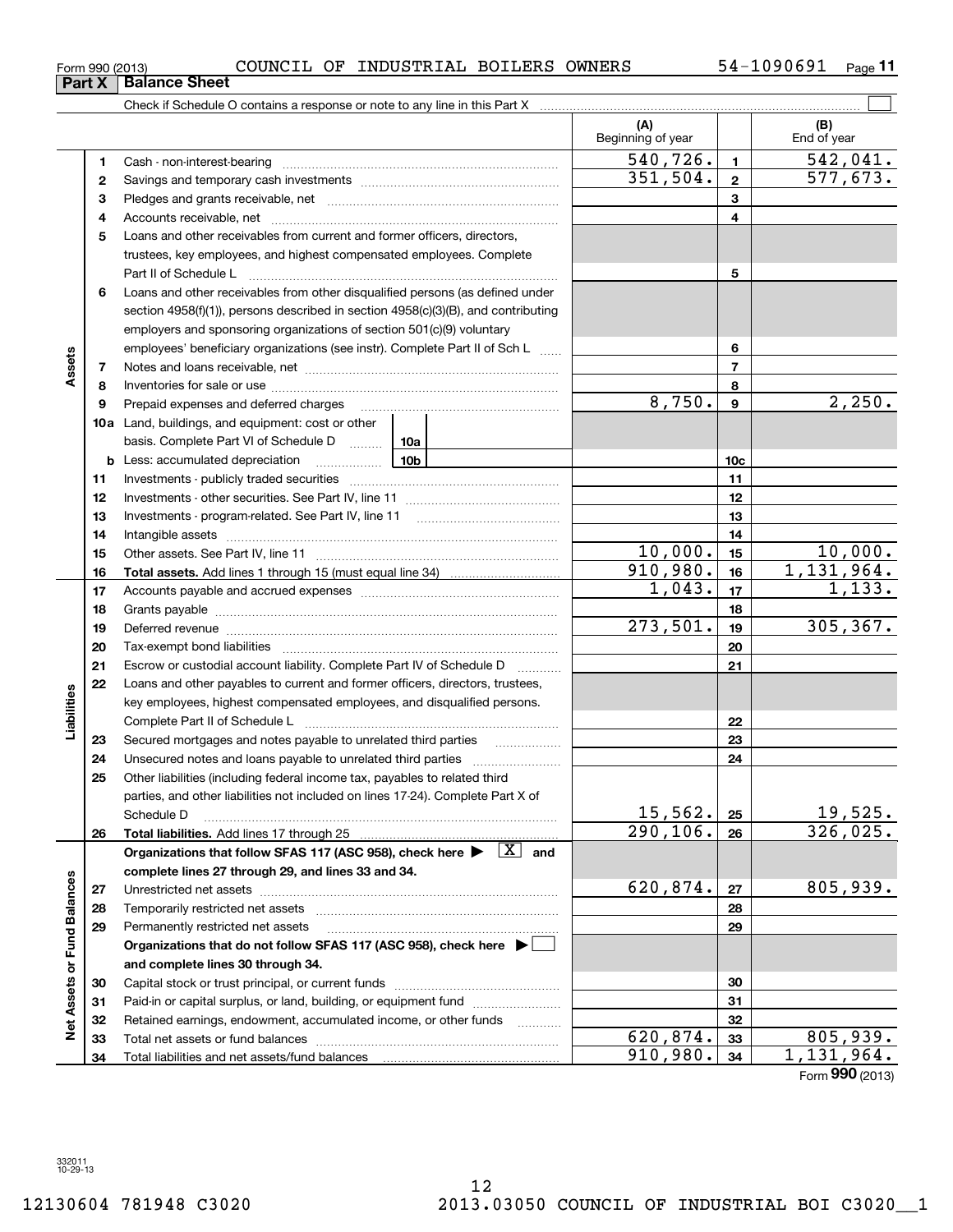| Part XI<br>1,255,080.<br>$\mathbf{1}$<br>1<br>1,070,015.<br>$\overline{2}$<br>2<br>185,065.<br>3<br>Revenue less expenses. Subtract line 2 from line 1<br>3<br>620,874.<br>4<br>Net assets or fund balances at beginning of year (must equal Part X, line 33, column (A)) <i>massets</i> or fund balances at beginning of year (must equal Part X, line 33, column (A))<br>4<br>5<br>Net unrealized gains (losses) on investments<br>5<br>6<br>Donated services and use of facilities<br>6<br>$\overline{7}$<br>Investment expenses<br>7<br>8<br>Prior period adjustments<br>8<br>0.<br>Other changes in net assets or fund balances (explain in Schedule O)<br>9<br>9<br>Net assets or fund balances at end of year. Combine lines 3 through 9 (must equal Part X, line 33,<br>10<br>805,939.<br>10<br>column (B))<br>Part XII Financial Statements and Reporting<br>Yes<br><b>No</b><br>$\boxed{\mathbf{X}}$ Accrual<br>Accounting method used to prepare the Form 990: <u>June</u> Cash<br>Other<br>1<br>If the organization changed its method of accounting from a prior year or checked "Other," explain in Schedule O.<br>X<br>2a Were the organization's financial statements compiled or reviewed by an independent accountant?<br>2a<br>If "Yes," check a box below to indicate whether the financial statements for the year were compiled or reviewed on a<br>separate basis, consolidated basis, or both:<br>$\boxed{\textbf{X}}$ Separate basis<br>Consolidated basis<br>Both consolidated and separate basis<br>Х<br><b>b</b> Were the organization's financial statements audited by an independent accountant?<br>2 <sub>b</sub><br>If "Yes," check a box below to indicate whether the financial statements for the year were audited on a separate basis,<br>consolidated basis, or both:<br>Separate basis<br><b>Consolidated basis</b><br>Both consolidated and separate basis<br>c If "Yes" to line 2a or 2b, does the organization have a committee that assumes responsibility for oversight of the audit,<br>Χ<br>2c<br>If the organization changed either its oversight process or selection process during the tax year, explain in Schedule O.<br>3a As a result of a federal award, was the organization required to undergo an audit or audits as set forth in the Single Audit<br>x<br>За<br>b If "Yes," did the organization undergo the required audit or audits? If the organization did not undergo the required audit | COUNCIL OF INDUSTRIAL BOILERS OWNERS<br>Form 990 (2013) |  | 54-1090691 |  | Page $12$ |  |  |
|-----------------------------------------------------------------------------------------------------------------------------------------------------------------------------------------------------------------------------------------------------------------------------------------------------------------------------------------------------------------------------------------------------------------------------------------------------------------------------------------------------------------------------------------------------------------------------------------------------------------------------------------------------------------------------------------------------------------------------------------------------------------------------------------------------------------------------------------------------------------------------------------------------------------------------------------------------------------------------------------------------------------------------------------------------------------------------------------------------------------------------------------------------------------------------------------------------------------------------------------------------------------------------------------------------------------------------------------------------------------------------------------------------------------------------------------------------------------------------------------------------------------------------------------------------------------------------------------------------------------------------------------------------------------------------------------------------------------------------------------------------------------------------------------------------------------------------------------------------------------------------------------------------------------------------------------------------------------------------------------------------------------------------------------------------------------------------------------------------------------------------------------------------------------------------------------------------------------------------------------------------------------------------------------------------------------------------------------------------------------------------------------------------------------------------------------------------------|---------------------------------------------------------|--|------------|--|-----------|--|--|
|                                                                                                                                                                                                                                                                                                                                                                                                                                                                                                                                                                                                                                                                                                                                                                                                                                                                                                                                                                                                                                                                                                                                                                                                                                                                                                                                                                                                                                                                                                                                                                                                                                                                                                                                                                                                                                                                                                                                                                                                                                                                                                                                                                                                                                                                                                                                                                                                                                                           | <b>Reconciliation of Net Assets</b>                     |  |            |  |           |  |  |
|                                                                                                                                                                                                                                                                                                                                                                                                                                                                                                                                                                                                                                                                                                                                                                                                                                                                                                                                                                                                                                                                                                                                                                                                                                                                                                                                                                                                                                                                                                                                                                                                                                                                                                                                                                                                                                                                                                                                                                                                                                                                                                                                                                                                                                                                                                                                                                                                                                                           |                                                         |  |            |  |           |  |  |
|                                                                                                                                                                                                                                                                                                                                                                                                                                                                                                                                                                                                                                                                                                                                                                                                                                                                                                                                                                                                                                                                                                                                                                                                                                                                                                                                                                                                                                                                                                                                                                                                                                                                                                                                                                                                                                                                                                                                                                                                                                                                                                                                                                                                                                                                                                                                                                                                                                                           |                                                         |  |            |  |           |  |  |
|                                                                                                                                                                                                                                                                                                                                                                                                                                                                                                                                                                                                                                                                                                                                                                                                                                                                                                                                                                                                                                                                                                                                                                                                                                                                                                                                                                                                                                                                                                                                                                                                                                                                                                                                                                                                                                                                                                                                                                                                                                                                                                                                                                                                                                                                                                                                                                                                                                                           |                                                         |  |            |  |           |  |  |
|                                                                                                                                                                                                                                                                                                                                                                                                                                                                                                                                                                                                                                                                                                                                                                                                                                                                                                                                                                                                                                                                                                                                                                                                                                                                                                                                                                                                                                                                                                                                                                                                                                                                                                                                                                                                                                                                                                                                                                                                                                                                                                                                                                                                                                                                                                                                                                                                                                                           |                                                         |  |            |  |           |  |  |
|                                                                                                                                                                                                                                                                                                                                                                                                                                                                                                                                                                                                                                                                                                                                                                                                                                                                                                                                                                                                                                                                                                                                                                                                                                                                                                                                                                                                                                                                                                                                                                                                                                                                                                                                                                                                                                                                                                                                                                                                                                                                                                                                                                                                                                                                                                                                                                                                                                                           |                                                         |  |            |  |           |  |  |
|                                                                                                                                                                                                                                                                                                                                                                                                                                                                                                                                                                                                                                                                                                                                                                                                                                                                                                                                                                                                                                                                                                                                                                                                                                                                                                                                                                                                                                                                                                                                                                                                                                                                                                                                                                                                                                                                                                                                                                                                                                                                                                                                                                                                                                                                                                                                                                                                                                                           |                                                         |  |            |  |           |  |  |
|                                                                                                                                                                                                                                                                                                                                                                                                                                                                                                                                                                                                                                                                                                                                                                                                                                                                                                                                                                                                                                                                                                                                                                                                                                                                                                                                                                                                                                                                                                                                                                                                                                                                                                                                                                                                                                                                                                                                                                                                                                                                                                                                                                                                                                                                                                                                                                                                                                                           |                                                         |  |            |  |           |  |  |
|                                                                                                                                                                                                                                                                                                                                                                                                                                                                                                                                                                                                                                                                                                                                                                                                                                                                                                                                                                                                                                                                                                                                                                                                                                                                                                                                                                                                                                                                                                                                                                                                                                                                                                                                                                                                                                                                                                                                                                                                                                                                                                                                                                                                                                                                                                                                                                                                                                                           |                                                         |  |            |  |           |  |  |
|                                                                                                                                                                                                                                                                                                                                                                                                                                                                                                                                                                                                                                                                                                                                                                                                                                                                                                                                                                                                                                                                                                                                                                                                                                                                                                                                                                                                                                                                                                                                                                                                                                                                                                                                                                                                                                                                                                                                                                                                                                                                                                                                                                                                                                                                                                                                                                                                                                                           |                                                         |  |            |  |           |  |  |
|                                                                                                                                                                                                                                                                                                                                                                                                                                                                                                                                                                                                                                                                                                                                                                                                                                                                                                                                                                                                                                                                                                                                                                                                                                                                                                                                                                                                                                                                                                                                                                                                                                                                                                                                                                                                                                                                                                                                                                                                                                                                                                                                                                                                                                                                                                                                                                                                                                                           |                                                         |  |            |  |           |  |  |
|                                                                                                                                                                                                                                                                                                                                                                                                                                                                                                                                                                                                                                                                                                                                                                                                                                                                                                                                                                                                                                                                                                                                                                                                                                                                                                                                                                                                                                                                                                                                                                                                                                                                                                                                                                                                                                                                                                                                                                                                                                                                                                                                                                                                                                                                                                                                                                                                                                                           |                                                         |  |            |  |           |  |  |
|                                                                                                                                                                                                                                                                                                                                                                                                                                                                                                                                                                                                                                                                                                                                                                                                                                                                                                                                                                                                                                                                                                                                                                                                                                                                                                                                                                                                                                                                                                                                                                                                                                                                                                                                                                                                                                                                                                                                                                                                                                                                                                                                                                                                                                                                                                                                                                                                                                                           |                                                         |  |            |  |           |  |  |
|                                                                                                                                                                                                                                                                                                                                                                                                                                                                                                                                                                                                                                                                                                                                                                                                                                                                                                                                                                                                                                                                                                                                                                                                                                                                                                                                                                                                                                                                                                                                                                                                                                                                                                                                                                                                                                                                                                                                                                                                                                                                                                                                                                                                                                                                                                                                                                                                                                                           |                                                         |  |            |  |           |  |  |
|                                                                                                                                                                                                                                                                                                                                                                                                                                                                                                                                                                                                                                                                                                                                                                                                                                                                                                                                                                                                                                                                                                                                                                                                                                                                                                                                                                                                                                                                                                                                                                                                                                                                                                                                                                                                                                                                                                                                                                                                                                                                                                                                                                                                                                                                                                                                                                                                                                                           |                                                         |  |            |  |           |  |  |
|                                                                                                                                                                                                                                                                                                                                                                                                                                                                                                                                                                                                                                                                                                                                                                                                                                                                                                                                                                                                                                                                                                                                                                                                                                                                                                                                                                                                                                                                                                                                                                                                                                                                                                                                                                                                                                                                                                                                                                                                                                                                                                                                                                                                                                                                                                                                                                                                                                                           |                                                         |  |            |  |           |  |  |
|                                                                                                                                                                                                                                                                                                                                                                                                                                                                                                                                                                                                                                                                                                                                                                                                                                                                                                                                                                                                                                                                                                                                                                                                                                                                                                                                                                                                                                                                                                                                                                                                                                                                                                                                                                                                                                                                                                                                                                                                                                                                                                                                                                                                                                                                                                                                                                                                                                                           |                                                         |  |            |  |           |  |  |
|                                                                                                                                                                                                                                                                                                                                                                                                                                                                                                                                                                                                                                                                                                                                                                                                                                                                                                                                                                                                                                                                                                                                                                                                                                                                                                                                                                                                                                                                                                                                                                                                                                                                                                                                                                                                                                                                                                                                                                                                                                                                                                                                                                                                                                                                                                                                                                                                                                                           |                                                         |  |            |  |           |  |  |
|                                                                                                                                                                                                                                                                                                                                                                                                                                                                                                                                                                                                                                                                                                                                                                                                                                                                                                                                                                                                                                                                                                                                                                                                                                                                                                                                                                                                                                                                                                                                                                                                                                                                                                                                                                                                                                                                                                                                                                                                                                                                                                                                                                                                                                                                                                                                                                                                                                                           |                                                         |  |            |  |           |  |  |
|                                                                                                                                                                                                                                                                                                                                                                                                                                                                                                                                                                                                                                                                                                                                                                                                                                                                                                                                                                                                                                                                                                                                                                                                                                                                                                                                                                                                                                                                                                                                                                                                                                                                                                                                                                                                                                                                                                                                                                                                                                                                                                                                                                                                                                                                                                                                                                                                                                                           |                                                         |  |            |  |           |  |  |
|                                                                                                                                                                                                                                                                                                                                                                                                                                                                                                                                                                                                                                                                                                                                                                                                                                                                                                                                                                                                                                                                                                                                                                                                                                                                                                                                                                                                                                                                                                                                                                                                                                                                                                                                                                                                                                                                                                                                                                                                                                                                                                                                                                                                                                                                                                                                                                                                                                                           |                                                         |  |            |  |           |  |  |
|                                                                                                                                                                                                                                                                                                                                                                                                                                                                                                                                                                                                                                                                                                                                                                                                                                                                                                                                                                                                                                                                                                                                                                                                                                                                                                                                                                                                                                                                                                                                                                                                                                                                                                                                                                                                                                                                                                                                                                                                                                                                                                                                                                                                                                                                                                                                                                                                                                                           |                                                         |  |            |  |           |  |  |
|                                                                                                                                                                                                                                                                                                                                                                                                                                                                                                                                                                                                                                                                                                                                                                                                                                                                                                                                                                                                                                                                                                                                                                                                                                                                                                                                                                                                                                                                                                                                                                                                                                                                                                                                                                                                                                                                                                                                                                                                                                                                                                                                                                                                                                                                                                                                                                                                                                                           |                                                         |  |            |  |           |  |  |
|                                                                                                                                                                                                                                                                                                                                                                                                                                                                                                                                                                                                                                                                                                                                                                                                                                                                                                                                                                                                                                                                                                                                                                                                                                                                                                                                                                                                                                                                                                                                                                                                                                                                                                                                                                                                                                                                                                                                                                                                                                                                                                                                                                                                                                                                                                                                                                                                                                                           |                                                         |  |            |  |           |  |  |
|                                                                                                                                                                                                                                                                                                                                                                                                                                                                                                                                                                                                                                                                                                                                                                                                                                                                                                                                                                                                                                                                                                                                                                                                                                                                                                                                                                                                                                                                                                                                                                                                                                                                                                                                                                                                                                                                                                                                                                                                                                                                                                                                                                                                                                                                                                                                                                                                                                                           |                                                         |  |            |  |           |  |  |
|                                                                                                                                                                                                                                                                                                                                                                                                                                                                                                                                                                                                                                                                                                                                                                                                                                                                                                                                                                                                                                                                                                                                                                                                                                                                                                                                                                                                                                                                                                                                                                                                                                                                                                                                                                                                                                                                                                                                                                                                                                                                                                                                                                                                                                                                                                                                                                                                                                                           |                                                         |  |            |  |           |  |  |
|                                                                                                                                                                                                                                                                                                                                                                                                                                                                                                                                                                                                                                                                                                                                                                                                                                                                                                                                                                                                                                                                                                                                                                                                                                                                                                                                                                                                                                                                                                                                                                                                                                                                                                                                                                                                                                                                                                                                                                                                                                                                                                                                                                                                                                                                                                                                                                                                                                                           |                                                         |  |            |  |           |  |  |
|                                                                                                                                                                                                                                                                                                                                                                                                                                                                                                                                                                                                                                                                                                                                                                                                                                                                                                                                                                                                                                                                                                                                                                                                                                                                                                                                                                                                                                                                                                                                                                                                                                                                                                                                                                                                                                                                                                                                                                                                                                                                                                                                                                                                                                                                                                                                                                                                                                                           |                                                         |  |            |  |           |  |  |
|                                                                                                                                                                                                                                                                                                                                                                                                                                                                                                                                                                                                                                                                                                                                                                                                                                                                                                                                                                                                                                                                                                                                                                                                                                                                                                                                                                                                                                                                                                                                                                                                                                                                                                                                                                                                                                                                                                                                                                                                                                                                                                                                                                                                                                                                                                                                                                                                                                                           |                                                         |  |            |  |           |  |  |
|                                                                                                                                                                                                                                                                                                                                                                                                                                                                                                                                                                                                                                                                                                                                                                                                                                                                                                                                                                                                                                                                                                                                                                                                                                                                                                                                                                                                                                                                                                                                                                                                                                                                                                                                                                                                                                                                                                                                                                                                                                                                                                                                                                                                                                                                                                                                                                                                                                                           |                                                         |  |            |  |           |  |  |
|                                                                                                                                                                                                                                                                                                                                                                                                                                                                                                                                                                                                                                                                                                                                                                                                                                                                                                                                                                                                                                                                                                                                                                                                                                                                                                                                                                                                                                                                                                                                                                                                                                                                                                                                                                                                                                                                                                                                                                                                                                                                                                                                                                                                                                                                                                                                                                                                                                                           |                                                         |  |            |  |           |  |  |
|                                                                                                                                                                                                                                                                                                                                                                                                                                                                                                                                                                                                                                                                                                                                                                                                                                                                                                                                                                                                                                                                                                                                                                                                                                                                                                                                                                                                                                                                                                                                                                                                                                                                                                                                                                                                                                                                                                                                                                                                                                                                                                                                                                                                                                                                                                                                                                                                                                                           |                                                         |  |            |  |           |  |  |
|                                                                                                                                                                                                                                                                                                                                                                                                                                                                                                                                                                                                                                                                                                                                                                                                                                                                                                                                                                                                                                                                                                                                                                                                                                                                                                                                                                                                                                                                                                                                                                                                                                                                                                                                                                                                                                                                                                                                                                                                                                                                                                                                                                                                                                                                                                                                                                                                                                                           |                                                         |  |            |  |           |  |  |
| nnn.                                                                                                                                                                                                                                                                                                                                                                                                                                                                                                                                                                                                                                                                                                                                                                                                                                                                                                                                                                                                                                                                                                                                                                                                                                                                                                                                                                                                                                                                                                                                                                                                                                                                                                                                                                                                                                                                                                                                                                                                                                                                                                                                                                                                                                                                                                                                                                                                                                                      |                                                         |  | 3b         |  |           |  |  |

Form (2013) **990**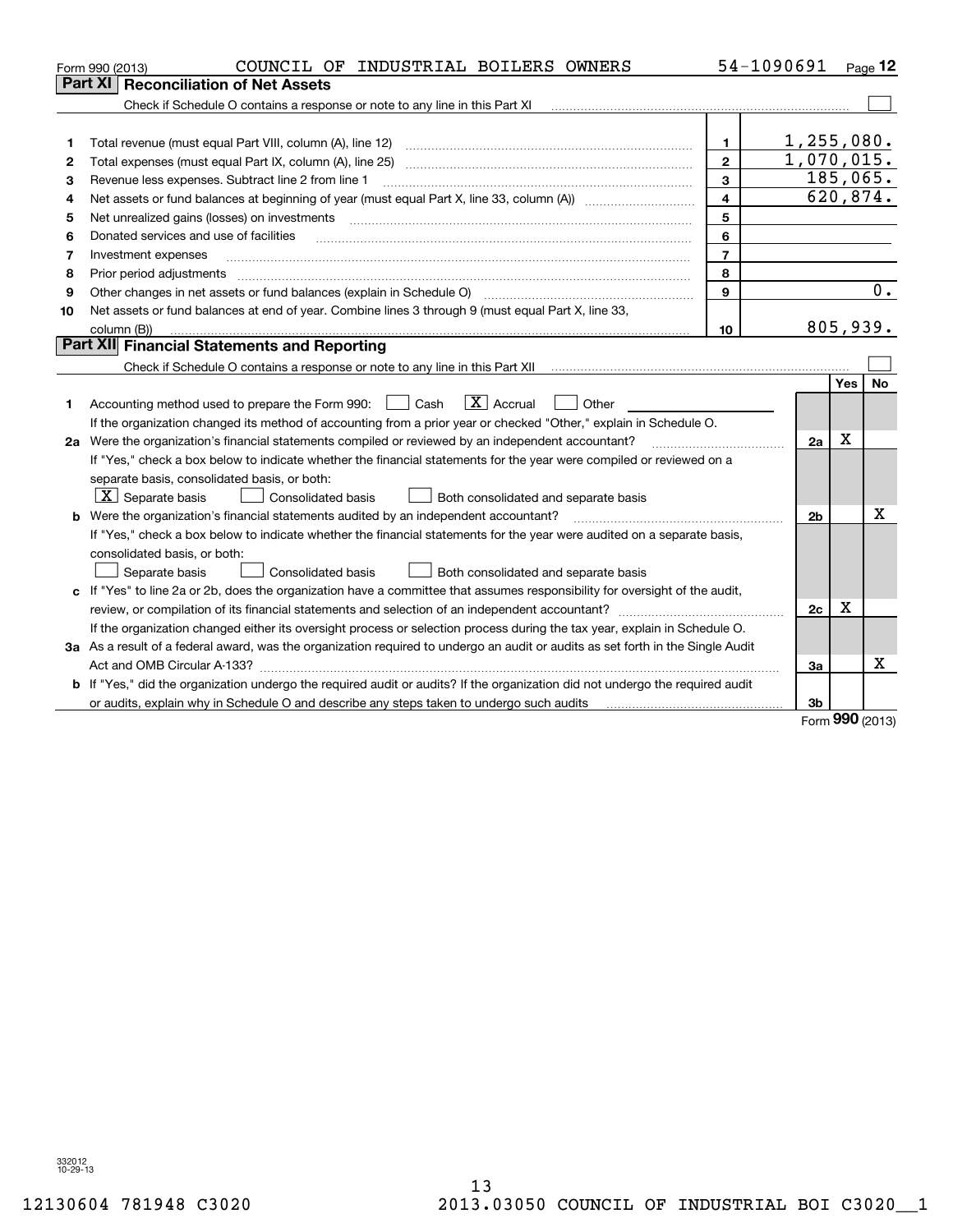| <b>SCHEDULE C</b>                                      | <b>Political Campaign and Lobbying Activities</b>                                                                                                                                                                                                                                              |                                         |                                                                           |                          | OMB No. 1545-0047                                  |
|--------------------------------------------------------|------------------------------------------------------------------------------------------------------------------------------------------------------------------------------------------------------------------------------------------------------------------------------------------------|-----------------------------------------|---------------------------------------------------------------------------|--------------------------|----------------------------------------------------|
| (Form 990 or 990-EZ)                                   | For Organizations Exempt From Income Tax Under section 501(c) and section 527                                                                                                                                                                                                                  |                                         |                                                                           |                          |                                                    |
| Department of the Treasury<br>Internal Revenue Service | ▶ Complete if the organization is described below. ▶ Attach to Form 990 or Form 990-EZ.<br>See separate instructions. Information about Schedule C (Form 990 or 990-EZ) and its                                                                                                                |                                         |                                                                           |                          | <b>Open to Public</b><br>Inspection                |
|                                                        | If the organization answered "Yes," to Form 990, Part IV, line 3, or Form 990-EZ, Part V, line 46 (Political Campaign Activities), then                                                                                                                                                        | instructions is at www.irs.gov/form990. |                                                                           |                          |                                                    |
|                                                        | • Section 501(c)(3) organizations: Complete Parts I-A and B. Do not complete Part I-C.                                                                                                                                                                                                         |                                         |                                                                           |                          |                                                    |
|                                                        | • Section 501(c) (other than section 501(c)(3)) organizations: Complete Parts I-A and C below. Do not complete Part I-B.                                                                                                                                                                       |                                         |                                                                           |                          |                                                    |
| • Section 527 organizations: Complete Part I-A only.   |                                                                                                                                                                                                                                                                                                |                                         |                                                                           |                          |                                                    |
|                                                        | If the organization answered "Yes," to Form 990, Part IV, line 4, or Form 990-EZ, Part VI, line 47 (Lobbying Activities), then                                                                                                                                                                 |                                         |                                                                           |                          |                                                    |
|                                                        | • Section 501(c)(3) organizations that have filed Form 5768 (election under section 501(h)): Complete Part II-A. Do not complete Part II-B.                                                                                                                                                    |                                         |                                                                           |                          |                                                    |
|                                                        | • Section 501(c)(3) organizations that have NOT filed Form 5768 (election under section 501(h)): Complete Part II-B. Do not complete Part II-A.                                                                                                                                                |                                         |                                                                           |                          |                                                    |
|                                                        | If the organization answered "Yes," to Form 990, Part IV, line 5 (Proxy Tax) or Form 990-EZ, Part V, line 35c (Proxy Tax), then                                                                                                                                                                |                                         |                                                                           |                          |                                                    |
|                                                        | • Section 501(c)(4), (5), or (6) organizations: Complete Part III.                                                                                                                                                                                                                             |                                         |                                                                           |                          |                                                    |
| Name of organization                                   |                                                                                                                                                                                                                                                                                                |                                         |                                                                           |                          | <b>Employer identification number</b>              |
|                                                        | COUNCIL OF INDUSTRIAL BOILERS OWNERS                                                                                                                                                                                                                                                           |                                         |                                                                           |                          | 54-1090691                                         |
| Part I-A                                               | Complete if the organization is exempt under section 501(c) or is a section 527 organization.                                                                                                                                                                                                  |                                         |                                                                           |                          |                                                    |
|                                                        |                                                                                                                                                                                                                                                                                                |                                         |                                                                           |                          |                                                    |
| 1                                                      | Provide a description of the organization's direct and indirect political campaign activities in Part IV.                                                                                                                                                                                      |                                         |                                                                           |                          |                                                    |
| 2                                                      | Political expenditures information and continuum and contract expenditures in the contract of the contract of the contract of the contract of the contract of the contract of the contract of the contract of the contract of                                                                  |                                         |                                                                           | $\blacktriangleright$ \$ |                                                    |
| 3                                                      | Volunteer hours <b>with a contract a contract of the contract of the contract of the contract of the contract of the contract of the contract of the contract of the contract of the contract of the contract of the contract of</b>                                                           |                                         |                                                                           |                          |                                                    |
|                                                        |                                                                                                                                                                                                                                                                                                |                                         |                                                                           |                          |                                                    |
| Part I-B                                               | Complete if the organization is exempt under section 501(c)(3).                                                                                                                                                                                                                                |                                         |                                                                           |                          |                                                    |
|                                                        | 1 Enter the amount of any excise tax incurred by the organization under section 4955                                                                                                                                                                                                           |                                         |                                                                           | $\blacktriangleright$ \$ |                                                    |
| 2                                                      | Enter the amount of any excise tax incurred by organization managers under section 4955                                                                                                                                                                                                        |                                         | $\begin{array}{c}\n\bullet \\ \bullet \\ \bullet \\ \bullet\n\end{array}$ |                          |                                                    |
| 3                                                      |                                                                                                                                                                                                                                                                                                |                                         |                                                                           |                          | <b>Yes</b><br>No                                   |
|                                                        |                                                                                                                                                                                                                                                                                                |                                         |                                                                           |                          | Yes<br>No                                          |
| <b>b</b> If "Yes," describe in Part IV.                |                                                                                                                                                                                                                                                                                                |                                         |                                                                           |                          |                                                    |
| Part I-C                                               | Complete if the organization is exempt under section 501(c), except section 501(c)(3).                                                                                                                                                                                                         |                                         |                                                                           |                          |                                                    |
|                                                        | 1 Enter the amount directly expended by the filing organization for section 527 exempt function activities                                                                                                                                                                                     |                                         |                                                                           | $\blacktriangleright$ \$ |                                                    |
|                                                        | 2 Enter the amount of the filing organization's funds contributed to other organizations for section 527                                                                                                                                                                                       |                                         |                                                                           |                          |                                                    |
| exempt function activities                             |                                                                                                                                                                                                                                                                                                |                                         |                                                                           | $\blacktriangleright$ \$ |                                                    |
|                                                        | 3 Total exempt function expenditures. Add lines 1 and 2. Enter here and on Form 1120-POL,                                                                                                                                                                                                      |                                         |                                                                           |                          |                                                    |
|                                                        |                                                                                                                                                                                                                                                                                                |                                         |                                                                           | $\blacktriangleright$ \$ |                                                    |
| 4                                                      |                                                                                                                                                                                                                                                                                                |                                         |                                                                           |                          | <b>No</b><br>Yes                                   |
| 5                                                      | Enter the names, addresses and employer identification number (EIN) of all section 527 political organizations to which the filing organization<br>made payments. For each organization listed, enter the amount paid from the filing organization's funds. Also enter the amount of political |                                         |                                                                           |                          |                                                    |
|                                                        | contributions received that were promptly and directly delivered to a separate political organization, such as a separate segregated fund or a                                                                                                                                                 |                                         |                                                                           |                          |                                                    |
|                                                        | political action committee (PAC). If additional space is needed, provide information in Part IV.                                                                                                                                                                                               |                                         |                                                                           |                          |                                                    |
| (a) Name                                               | (b) Address                                                                                                                                                                                                                                                                                    | (c) EIN                                 | (d) Amount paid from                                                      |                          | (e) Amount of political                            |
|                                                        |                                                                                                                                                                                                                                                                                                |                                         | filing organization's                                                     |                          | contributions received and                         |
|                                                        |                                                                                                                                                                                                                                                                                                |                                         | funds. If none, enter -0-.                                                |                          | promptly and directly                              |
|                                                        |                                                                                                                                                                                                                                                                                                |                                         |                                                                           |                          | delivered to a separate<br>political organization. |
|                                                        |                                                                                                                                                                                                                                                                                                |                                         |                                                                           |                          | If none, enter -0-.                                |
|                                                        |                                                                                                                                                                                                                                                                                                |                                         |                                                                           |                          |                                                    |
|                                                        |                                                                                                                                                                                                                                                                                                |                                         |                                                                           |                          |                                                    |
|                                                        |                                                                                                                                                                                                                                                                                                |                                         |                                                                           |                          |                                                    |
|                                                        |                                                                                                                                                                                                                                                                                                |                                         |                                                                           |                          |                                                    |
|                                                        |                                                                                                                                                                                                                                                                                                |                                         |                                                                           |                          |                                                    |
|                                                        |                                                                                                                                                                                                                                                                                                |                                         |                                                                           |                          |                                                    |
|                                                        |                                                                                                                                                                                                                                                                                                |                                         |                                                                           |                          |                                                    |
|                                                        |                                                                                                                                                                                                                                                                                                |                                         |                                                                           |                          |                                                    |
|                                                        |                                                                                                                                                                                                                                                                                                |                                         |                                                                           |                          |                                                    |
|                                                        |                                                                                                                                                                                                                                                                                                |                                         |                                                                           |                          |                                                    |
|                                                        |                                                                                                                                                                                                                                                                                                |                                         |                                                                           |                          |                                                    |
|                                                        |                                                                                                                                                                                                                                                                                                |                                         |                                                                           |                          |                                                    |

332041 11-08-13

LHA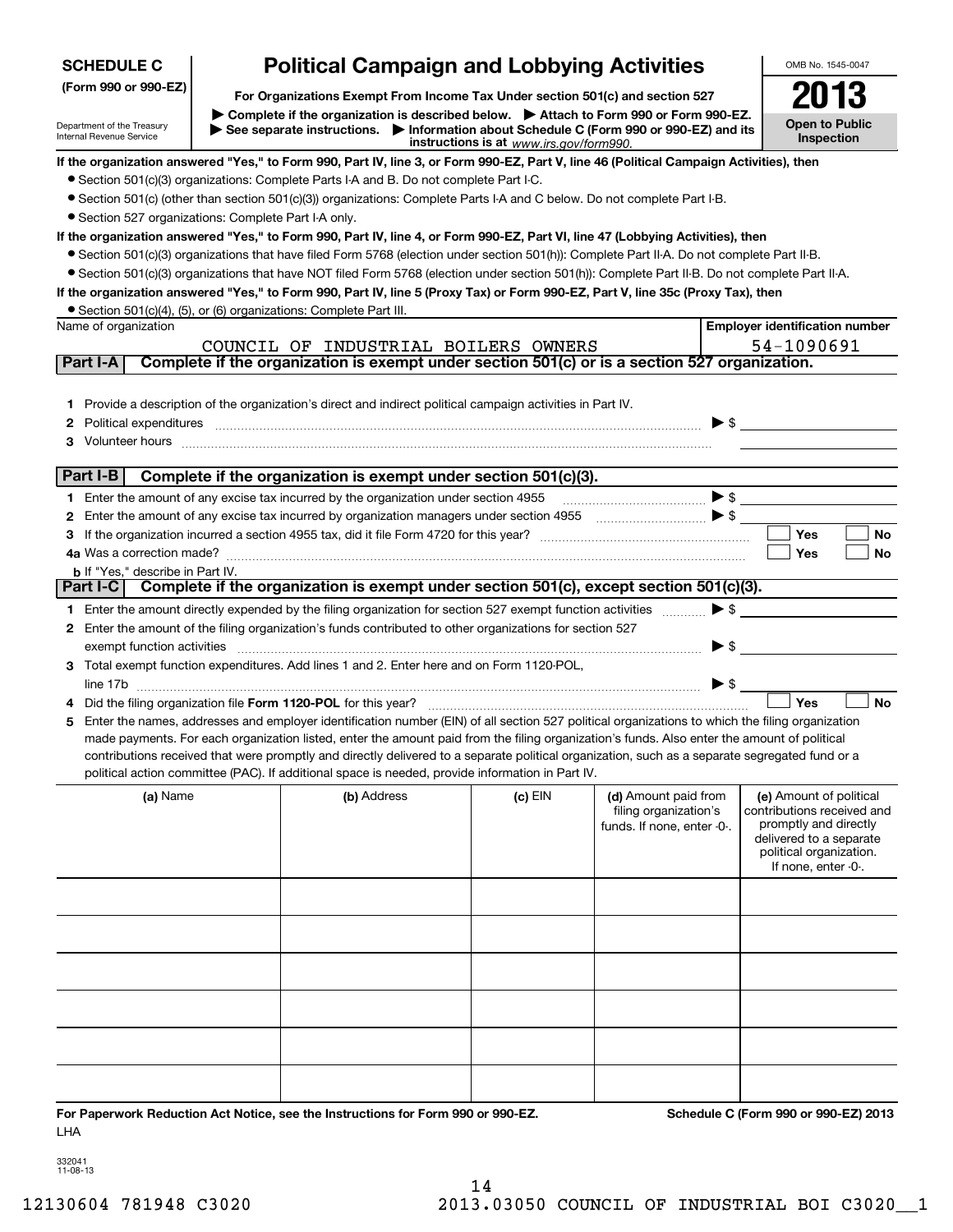| Schedule C (Form 990 or 990-EZ) 2013 COUNCIL OF INDUSTRIAL BOILERS OWNERS                                                                 |                                        |                                                      |                                                                                                                                                                            |                          | 54-1090691 Page 2    |  |  |  |  |  |
|-------------------------------------------------------------------------------------------------------------------------------------------|----------------------------------------|------------------------------------------------------|----------------------------------------------------------------------------------------------------------------------------------------------------------------------------|--------------------------|----------------------|--|--|--|--|--|
| Complete if the organization is exempt under section 501(c)(3) and filed Form 5768<br>Part II-A<br>(election under section 501(h)).       |                                        |                                                      |                                                                                                                                                                            |                          |                      |  |  |  |  |  |
| if the filing organization belongs to an affiliated group (and list in Part IV each affiliated group member's name, address, EIN,         |                                        |                                                      |                                                                                                                                                                            |                          |                      |  |  |  |  |  |
| A Check $\blacktriangleright$                                                                                                             |                                        |                                                      |                                                                                                                                                                            |                          |                      |  |  |  |  |  |
| expenses, and share of excess lobbying expenditures).<br>if the filing organization checked box A and "limited control" provisions apply. |                                        |                                                      |                                                                                                                                                                            |                          |                      |  |  |  |  |  |
| <b>B</b> Check $\blacktriangleright$                                                                                                      |                                        |                                                      |                                                                                                                                                                            | (a) Filing               | (b) Affiliated group |  |  |  |  |  |
| (The term "expenditures" means amounts paid or incurred.)                                                                                 | <b>Limits on Lobbying Expenditures</b> |                                                      |                                                                                                                                                                            | organization's<br>totals | totals               |  |  |  |  |  |
| <b>1a</b> Total lobbying expenditures to influence public opinion (grass roots lobbying)                                                  |                                        |                                                      |                                                                                                                                                                            |                          |                      |  |  |  |  |  |
| <b>b</b> Total lobbying expenditures to influence a legislative body (direct lobbying)                                                    |                                        |                                                      |                                                                                                                                                                            |                          |                      |  |  |  |  |  |
| c                                                                                                                                         |                                        |                                                      |                                                                                                                                                                            |                          |                      |  |  |  |  |  |
| <b>d</b> Other exempt purpose expenditures                                                                                                |                                        |                                                      |                                                                                                                                                                            |                          |                      |  |  |  |  |  |
| e Total exempt purpose expenditures (add lines 1c and 1d)                                                                                 |                                        |                                                      |                                                                                                                                                                            |                          |                      |  |  |  |  |  |
| f Lobbying nontaxable amount. Enter the amount from the following table in both columns.                                                  |                                        |                                                      |                                                                                                                                                                            |                          |                      |  |  |  |  |  |
| If the amount on line 1e, column (a) or (b) is:                                                                                           |                                        | The lobbying nontaxable amount is:                   |                                                                                                                                                                            |                          |                      |  |  |  |  |  |
| Not over \$500,000                                                                                                                        |                                        | 20% of the amount on line 1e.                        |                                                                                                                                                                            |                          |                      |  |  |  |  |  |
| Over \$500,000 but not over \$1,000,000                                                                                                   |                                        | \$100,000 plus 15% of the excess over \$500,000.     |                                                                                                                                                                            |                          |                      |  |  |  |  |  |
| Over \$1,000,000 but not over \$1,500,000                                                                                                 |                                        | \$175,000 plus 10% of the excess over \$1,000,000.   |                                                                                                                                                                            |                          |                      |  |  |  |  |  |
| Over \$1,500,000 but not over \$17,000,000                                                                                                |                                        | \$225,000 plus 5% of the excess over \$1,500,000.    |                                                                                                                                                                            |                          |                      |  |  |  |  |  |
| Over \$17,000,000                                                                                                                         | \$1.000.000.                           |                                                      |                                                                                                                                                                            |                          |                      |  |  |  |  |  |
|                                                                                                                                           |                                        |                                                      |                                                                                                                                                                            |                          |                      |  |  |  |  |  |
| g Grassroots nontaxable amount (enter 25% of line 1f)                                                                                     |                                        |                                                      |                                                                                                                                                                            |                          |                      |  |  |  |  |  |
|                                                                                                                                           |                                        |                                                      |                                                                                                                                                                            |                          |                      |  |  |  |  |  |
| h Subtract line 1g from line 1a. If zero or less, enter -0-                                                                               |                                        |                                                      |                                                                                                                                                                            |                          |                      |  |  |  |  |  |
| i Subtract line 1f from line 1c. If zero or less, enter -0-                                                                               |                                        |                                                      |                                                                                                                                                                            |                          |                      |  |  |  |  |  |
| If there is an amount other than zero on either line 1h or line 1i, did the organization file Form 4720                                   |                                        |                                                      |                                                                                                                                                                            |                          |                      |  |  |  |  |  |
| reporting section 4911 tax for this year?                                                                                                 |                                        |                                                      |                                                                                                                                                                            |                          | Yes<br>No            |  |  |  |  |  |
|                                                                                                                                           |                                        | 4-Year Averaging Period Under Section 501(h)         | (Some organizations that made a section 501(h) election do not have to complete all of the five<br>columns below. See the instructions for lines 2a through 2f on page 4.) |                          |                      |  |  |  |  |  |
|                                                                                                                                           |                                        | Lobbying Expenditures During 4-Year Averaging Period |                                                                                                                                                                            |                          |                      |  |  |  |  |  |
|                                                                                                                                           |                                        |                                                      |                                                                                                                                                                            |                          |                      |  |  |  |  |  |
| Calendar year<br>(or fiscal year beginning in)                                                                                            | (a) $2010$                             | (b) 2011                                             | $(c)$ 2012                                                                                                                                                                 | $(d)$ 2013               | (e) Total            |  |  |  |  |  |
|                                                                                                                                           |                                        |                                                      |                                                                                                                                                                            |                          |                      |  |  |  |  |  |
| 2a Lobbying nontaxable amount                                                                                                             |                                        |                                                      |                                                                                                                                                                            |                          |                      |  |  |  |  |  |
| <b>b</b> Lobbying ceiling amount                                                                                                          |                                        |                                                      |                                                                                                                                                                            |                          |                      |  |  |  |  |  |
| $(150\% \text{ of line } 2a, \text{ column}(e))$                                                                                          |                                        |                                                      |                                                                                                                                                                            |                          |                      |  |  |  |  |  |
|                                                                                                                                           |                                        |                                                      |                                                                                                                                                                            |                          |                      |  |  |  |  |  |
| c Total lobbying expenditures                                                                                                             |                                        |                                                      |                                                                                                                                                                            |                          |                      |  |  |  |  |  |
|                                                                                                                                           |                                        |                                                      |                                                                                                                                                                            |                          |                      |  |  |  |  |  |
| d Grassroots nontaxable amount                                                                                                            |                                        |                                                      |                                                                                                                                                                            |                          |                      |  |  |  |  |  |
| e Grassroots ceiling amount                                                                                                               |                                        |                                                      |                                                                                                                                                                            |                          |                      |  |  |  |  |  |
| (150% of line 2d, column (e))                                                                                                             |                                        |                                                      |                                                                                                                                                                            |                          |                      |  |  |  |  |  |
|                                                                                                                                           |                                        |                                                      |                                                                                                                                                                            |                          |                      |  |  |  |  |  |
|                                                                                                                                           |                                        |                                                      |                                                                                                                                                                            |                          |                      |  |  |  |  |  |

**Schedule C (Form 990 or 990-EZ) 2013**

332042 11-08-13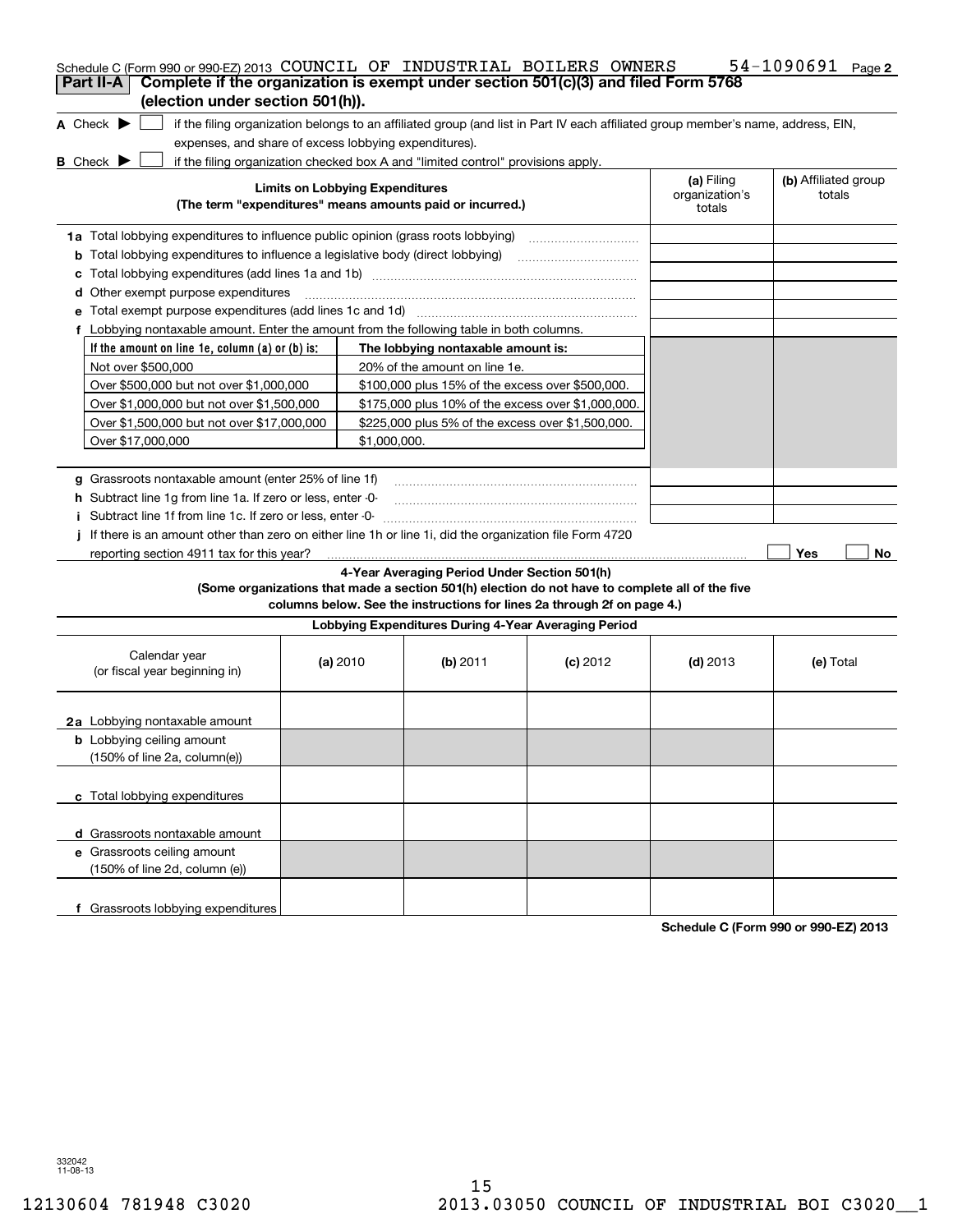#### **3** Schedule C (Form 990 or 990-EZ) 2013 <code>COUNCIL OF INDUSTRIAL BOILERS OWNERS</code> 54-1090691 <code>Page</code> **Part II-B Complete if the organization is exempt under section 501(c)(3) and has NOT filed Form 5768 (election under section 501(h)).**

|                | For each "Yes," response to lines 1a through 1i below, provide in Part IV a detailed description                                                                                                                                                 |     | (a)            | (b)    |             |
|----------------|--------------------------------------------------------------------------------------------------------------------------------------------------------------------------------------------------------------------------------------------------|-----|----------------|--------|-------------|
|                | of the lobbying activity.                                                                                                                                                                                                                        | Yes | No             | Amount |             |
| 1.             | During the year, did the filing organization attempt to influence foreign, national, state or<br>local legislation, including any attempt to influence public opinion on a legislative matter<br>or referendum, through the use of:              |     |                |        |             |
|                | <b>b</b> Paid staff or management (include compensation in expenses reported on lines 1c through 1i)?<br>$\sim$                                                                                                                                  |     |                |        |             |
|                |                                                                                                                                                                                                                                                  |     |                |        |             |
|                | e Publications, or published or broadcast statements?                                                                                                                                                                                            |     |                |        |             |
|                | f Grants to other organizations for lobbying purposes?                                                                                                                                                                                           |     |                |        |             |
| g              | Direct contact with legislators, their staffs, government officials, or a legislative body?                                                                                                                                                      |     |                |        |             |
|                | h Rallies, demonstrations, seminars, conventions, speeches, lectures, or any similar means?<br><i>i</i> Other activities?                                                                                                                        |     |                |        |             |
|                |                                                                                                                                                                                                                                                  |     |                |        |             |
|                | 2a Did the activities in line 1 cause the organization to be not described in section 501(c)(3)?                                                                                                                                                 |     |                |        |             |
|                | <b>b</b> If "Yes," enter the amount of any tax incurred under section 4912                                                                                                                                                                       |     |                |        |             |
|                | c If "Yes," enter the amount of any tax incurred by organization managers under section 4912                                                                                                                                                     |     |                |        |             |
|                | d If the filing organization incurred a section 4912 tax, did it file Form 4720 for this year?                                                                                                                                                   |     |                |        |             |
|                | Complete if the organization is exempt under section 501(c)(4), section 501(c)(5), or section<br> Part III-A <br>$501(c)(6)$ .                                                                                                                   |     |                |        |             |
|                |                                                                                                                                                                                                                                                  |     |                | Yes    | No          |
| 1              | Were substantially all (90% or more) dues received nondeductible by members?                                                                                                                                                                     |     | $\mathbf{1}$   |        | х           |
| 2              |                                                                                                                                                                                                                                                  |     | $\mathbf 2$    |        | х           |
| з              | Did the organization agree to carry over lobbying and political expenditures from the prior year?                                                                                                                                                |     | 3              |        | $\mathbf X$ |
|                | Complete if the organization is exempt under section 501(c)(4), section 501(c)(5), or section<br> Part III-B <br>501(c)(6) and if either (a) BOTH Part III-A, lines 1 and 2, are answered "No," OR (b) Part III-A, line 3, is<br>answered "Yes." |     |                |        |             |
| 1.             | Dues, assessments and similar amounts from members [111] www.communicallyness.communicallyness.communicallyness.com                                                                                                                              |     | 1.             |        | 916,084.    |
| 2              | Section 162(e) nondeductible lobbying and political expenditures (do not include amounts of political<br>expenses for which the section 527(f) tax was paid).                                                                                    |     |                |        |             |
|                |                                                                                                                                                                                                                                                  |     | 2a             |        | 95,000.     |
|                | <b>b</b> Carryover from last year <b>contained to the contract of the contract of contract of the contract of contract of contract of contract of contract of contract of contract of contract of contract of contract of contract of</b>        |     | 2 <sub>b</sub> |        |             |
|                |                                                                                                                                                                                                                                                  |     | 2c             |        | 95,000.     |
| 3              | Aggregate amount reported in section 6033(e)(1)(A) notices of nondeductible section 162(e) dues                                                                                                                                                  |     | 3              |        | 95,000.     |
| 4              | If notices were sent and the amount on line 2c exceeds the amount on line 3, what portion of the excess                                                                                                                                          |     |                |        |             |
|                | does the organization agree to carryover to the reasonable estimate of nondeductible lobbying and political                                                                                                                                      |     |                |        |             |
|                | expenditure next year?                                                                                                                                                                                                                           |     | 4              |        |             |
| 5              |                                                                                                                                                                                                                                                  |     | 5              |        |             |
| <b>Part IV</b> | <b>Supplemental Information</b>                                                                                                                                                                                                                  |     |                |        |             |
|                | Provide the descriptions required for Part I-A, line 1; Part I-B, line 4; Part I-C, line 5; Part II-A (affiliated group list); Part II-A, line 2; and Part II-B, line 1.                                                                         |     |                |        |             |
|                | Also, complete this part for any additional information.                                                                                                                                                                                         |     |                |        |             |

**Schedule C (Form 990 or 990-EZ) 2013**

332043 11-08-13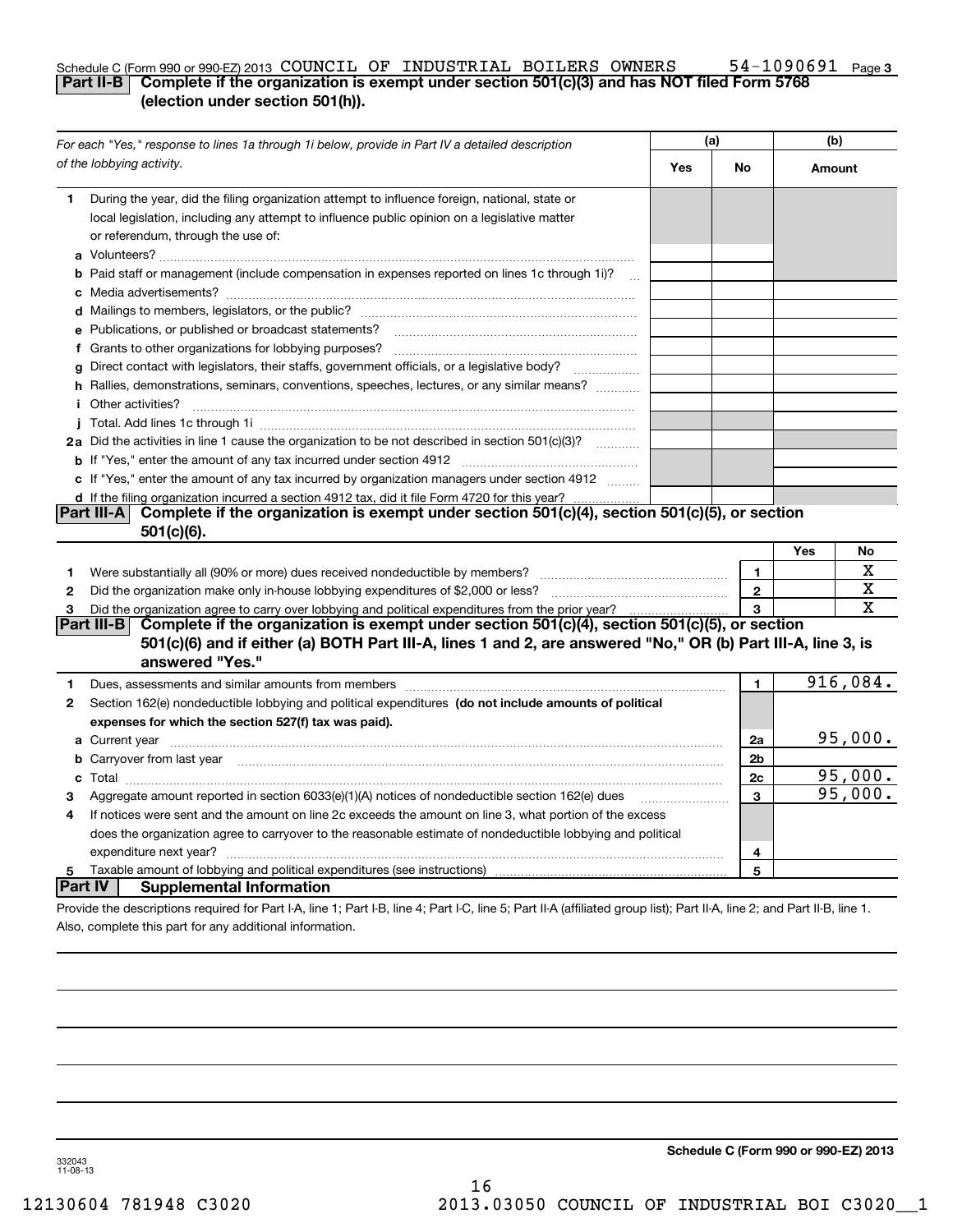| <b>Supplemental Financial Statements</b><br><b>SCHEDULE D</b> |                                              |                                                                                                        |                                                                                                                                                                                                                               |  |                              |                                                                                                                                                                                                                                     | OMB No. 1545-0047     |    |
|---------------------------------------------------------------|----------------------------------------------|--------------------------------------------------------------------------------------------------------|-------------------------------------------------------------------------------------------------------------------------------------------------------------------------------------------------------------------------------|--|------------------------------|-------------------------------------------------------------------------------------------------------------------------------------------------------------------------------------------------------------------------------------|-----------------------|----|
|                                                               | (Form 990)                                   |                                                                                                        | Complete if the organization answered "Yes," to Form 990,<br>Part IV, line 6, 7, 8, 9, 10, 11a, 11b, 11c, 11d, 11e, 11f, 12a, or 12b.                                                                                         |  |                              |                                                                                                                                                                                                                                     |                       |    |
|                                                               | Department of the Treasury                   |                                                                                                        | Attach to Form 990.                                                                                                                                                                                                           |  |                              |                                                                                                                                                                                                                                     | <b>Open to Public</b> |    |
|                                                               | Internal Revenue Service                     |                                                                                                        | Information about Schedule D (Form 990) and its instructions is at www.irs.gov/form990.                                                                                                                                       |  |                              |                                                                                                                                                                                                                                     | <b>Inspection</b>     |    |
|                                                               | Name of the organization                     | COUNCIL OF INDUSTRIAL BOILERS OWNERS                                                                   |                                                                                                                                                                                                                               |  |                              | <b>Employer identification number</b><br>54-1090691                                                                                                                                                                                 |                       |    |
| Part I                                                        |                                              |                                                                                                        | Organizations Maintaining Donor Advised Funds or Other Similar Funds or Accounts. Complete if the                                                                                                                             |  |                              |                                                                                                                                                                                                                                     |                       |    |
|                                                               |                                              | organization answered "Yes" to Form 990, Part IV, line 6.                                              |                                                                                                                                                                                                                               |  |                              |                                                                                                                                                                                                                                     |                       |    |
|                                                               |                                              |                                                                                                        | (a) Donor advised funds                                                                                                                                                                                                       |  | (b) Funds and other accounts |                                                                                                                                                                                                                                     |                       |    |
| 1.                                                            |                                              |                                                                                                        |                                                                                                                                                                                                                               |  |                              |                                                                                                                                                                                                                                     |                       |    |
| 2                                                             |                                              |                                                                                                        |                                                                                                                                                                                                                               |  |                              |                                                                                                                                                                                                                                     |                       |    |
| 3                                                             |                                              |                                                                                                        | the control of the control of the control of the control of the control of<br>the control of the control of the control of the control of the control of                                                                      |  |                              |                                                                                                                                                                                                                                     |                       |    |
| 4                                                             | Aggregate value at end of year               |                                                                                                        |                                                                                                                                                                                                                               |  |                              |                                                                                                                                                                                                                                     |                       |    |
| 5                                                             |                                              |                                                                                                        | Did the organization inform all donors and donor advisors in writing that the assets held in donor advised funds                                                                                                              |  |                              |                                                                                                                                                                                                                                     |                       |    |
|                                                               |                                              |                                                                                                        |                                                                                                                                                                                                                               |  |                              |                                                                                                                                                                                                                                     |                       | No |
| 6                                                             |                                              |                                                                                                        | Did the organization inform all grantees, donors, and donor advisors in writing that grant funds can be used only                                                                                                             |  |                              |                                                                                                                                                                                                                                     |                       |    |
|                                                               |                                              |                                                                                                        | for charitable purposes and not for the benefit of the donor or donor advisor, or for any other purpose conferring                                                                                                            |  |                              |                                                                                                                                                                                                                                     |                       |    |
|                                                               | impermissible private benefit?               |                                                                                                        |                                                                                                                                                                                                                               |  |                              | Yes                                                                                                                                                                                                                                 |                       | No |
|                                                               | Part II                                      |                                                                                                        | Conservation Easements. Complete if the organization answered "Yes" to Form 990, Part IV, line 7.                                                                                                                             |  |                              |                                                                                                                                                                                                                                     |                       |    |
| 1                                                             |                                              | Purpose(s) of conservation easements held by the organization (check all that apply).                  |                                                                                                                                                                                                                               |  |                              |                                                                                                                                                                                                                                     |                       |    |
|                                                               |                                              | Preservation of land for public use (e.g., recreation or education)                                    | Preservation of an historically important land area                                                                                                                                                                           |  |                              |                                                                                                                                                                                                                                     |                       |    |
|                                                               |                                              | Protection of natural habitat                                                                          | Preservation of a certified historic structure                                                                                                                                                                                |  |                              |                                                                                                                                                                                                                                     |                       |    |
|                                                               |                                              | Preservation of open space                                                                             |                                                                                                                                                                                                                               |  |                              |                                                                                                                                                                                                                                     |                       |    |
| 2                                                             |                                              |                                                                                                        | Complete lines 2a through 2d if the organization held a qualified conservation contribution in the form of a conservation easement on the last                                                                                |  |                              |                                                                                                                                                                                                                                     |                       |    |
|                                                               | day of the tax year.                         |                                                                                                        |                                                                                                                                                                                                                               |  |                              |                                                                                                                                                                                                                                     |                       |    |
|                                                               |                                              |                                                                                                        |                                                                                                                                                                                                                               |  |                              | Held at the End of the Tax Year                                                                                                                                                                                                     |                       |    |
| а                                                             |                                              |                                                                                                        | Total number of conservation easements [11] matter conservation of conservation easements [11] matter conservation experience in the set of conservation easements [11] matter conservation of conservation experience in the |  | 2a                           |                                                                                                                                                                                                                                     |                       |    |
| b                                                             |                                              | Total acreage restricted by conservation easements                                                     |                                                                                                                                                                                                                               |  | 2b                           |                                                                                                                                                                                                                                     |                       |    |
| с                                                             |                                              |                                                                                                        |                                                                                                                                                                                                                               |  | 2c                           |                                                                                                                                                                                                                                     |                       |    |
| d                                                             |                                              |                                                                                                        | Number of conservation easements included in (c) acquired after 8/17/06, and not on a historic structure                                                                                                                      |  |                              |                                                                                                                                                                                                                                     |                       |    |
|                                                               |                                              |                                                                                                        |                                                                                                                                                                                                                               |  | 2d                           |                                                                                                                                                                                                                                     |                       |    |
| З.                                                            |                                              |                                                                                                        | Number of conservation easements modified, transferred, released, extinguished, or terminated by the organization during the tax                                                                                              |  |                              |                                                                                                                                                                                                                                     |                       |    |
| 4                                                             | $\mathsf{year}$                              | Number of states where property subject to conservation easement is located $\blacktriangleright$      |                                                                                                                                                                                                                               |  |                              |                                                                                                                                                                                                                                     |                       |    |
| 5                                                             |                                              | Does the organization have a written policy regarding the periodic monitoring, inspection, handling of |                                                                                                                                                                                                                               |  |                              |                                                                                                                                                                                                                                     |                       |    |
|                                                               |                                              | violations, and enforcement of the conservation easements it holds?                                    |                                                                                                                                                                                                                               |  |                              | Yes                                                                                                                                                                                                                                 |                       | No |
| 6                                                             |                                              |                                                                                                        | Staff and volunteer hours devoted to monitoring, inspecting, and enforcing conservation easements during the year                                                                                                             |  |                              |                                                                                                                                                                                                                                     |                       |    |
| 7                                                             |                                              |                                                                                                        | Amount of expenses incurred in monitoring, inspecting, and enforcing conservation easements during the year $\blacktriangleright$ \$                                                                                          |  |                              |                                                                                                                                                                                                                                     |                       |    |
| 8                                                             |                                              |                                                                                                        | Does each conservation easement reported on line 2(d) above satisfy the requirements of section 170(h)(4)(B)(i)                                                                                                               |  |                              |                                                                                                                                                                                                                                     |                       |    |
|                                                               | and section $170(h)(4)(B)(ii)?$              |                                                                                                        |                                                                                                                                                                                                                               |  |                              | Yes                                                                                                                                                                                                                                 |                       | No |
| 9                                                             |                                              |                                                                                                        | In Part XIII, describe how the organization reports conservation easements in its revenue and expense statement, and balance sheet, and                                                                                       |  |                              |                                                                                                                                                                                                                                     |                       |    |
|                                                               |                                              |                                                                                                        | include, if applicable, the text of the footnote to the organization's financial statements that describes the organization's accounting for                                                                                  |  |                              |                                                                                                                                                                                                                                     |                       |    |
|                                                               | conservation easements.                      |                                                                                                        |                                                                                                                                                                                                                               |  |                              |                                                                                                                                                                                                                                     |                       |    |
|                                                               | Part III                                     |                                                                                                        | Organizations Maintaining Collections of Art, Historical Treasures, or Other Similar Assets.                                                                                                                                  |  |                              |                                                                                                                                                                                                                                     |                       |    |
|                                                               |                                              | Complete if the organization answered "Yes" to Form 990, Part IV, line 8.                              |                                                                                                                                                                                                                               |  |                              |                                                                                                                                                                                                                                     |                       |    |
|                                                               |                                              |                                                                                                        | 1a If the organization elected, as permitted under SFAS 116 (ASC 958), not to report in its revenue statement and balance sheet works of art,                                                                                 |  |                              |                                                                                                                                                                                                                                     |                       |    |
|                                                               |                                              |                                                                                                        | historical treasures, or other similar assets held for public exhibition, education, or research in furtherance of public service, provide, in Part XIII,                                                                     |  |                              |                                                                                                                                                                                                                                     |                       |    |
|                                                               |                                              | the text of the footnote to its financial statements that describes these items.                       |                                                                                                                                                                                                                               |  |                              |                                                                                                                                                                                                                                     |                       |    |
| b                                                             |                                              |                                                                                                        | If the organization elected, as permitted under SFAS 116 (ASC 958), to report in its revenue statement and balance sheet works of art, historical                                                                             |  |                              |                                                                                                                                                                                                                                     |                       |    |
|                                                               |                                              |                                                                                                        | treasures, or other similar assets held for public exhibition, education, or research in furtherance of public service, provide the following amounts                                                                         |  |                              |                                                                                                                                                                                                                                     |                       |    |
|                                                               | relating to these items:                     |                                                                                                        |                                                                                                                                                                                                                               |  |                              |                                                                                                                                                                                                                                     |                       |    |
|                                                               |                                              |                                                                                                        |                                                                                                                                                                                                                               |  | \$                           |                                                                                                                                                                                                                                     |                       |    |
|                                                               |                                              | (ii) Assets included in Form 990, Part X                                                               |                                                                                                                                                                                                                               |  | $\blacktriangleright$ \$     |                                                                                                                                                                                                                                     |                       |    |
| 2                                                             |                                              |                                                                                                        | If the organization received or held works of art, historical treasures, or other similar assets for financial gain, provide                                                                                                  |  |                              |                                                                                                                                                                                                                                     |                       |    |
|                                                               |                                              | the following amounts required to be reported under SFAS 116 (ASC 958) relating to these items:        |                                                                                                                                                                                                                               |  |                              |                                                                                                                                                                                                                                     |                       |    |
| а                                                             |                                              |                                                                                                        | Revenues included in Form 990, Part VIII, line 1 [2000] [2000] [2000] [2000] [2000] [2000] [2000] [2000] [2000                                                                                                                |  | -\$                          | <u>experience</u> and the control of the control of the control of the control of the control of the control of the control of the control of the control of the control of the control of the control of the control of the contro |                       |    |
|                                                               | <b>b</b> Assets included in Form 990, Part X |                                                                                                        |                                                                                                                                                                                                                               |  | $\blacktriangleright$ \$     |                                                                                                                                                                                                                                     |                       |    |

332051 09-25-13 **For Paperwork Reduction Act Notice, see the Instructions for Form 990. Schedule D (Form 990) 2013** LHA 17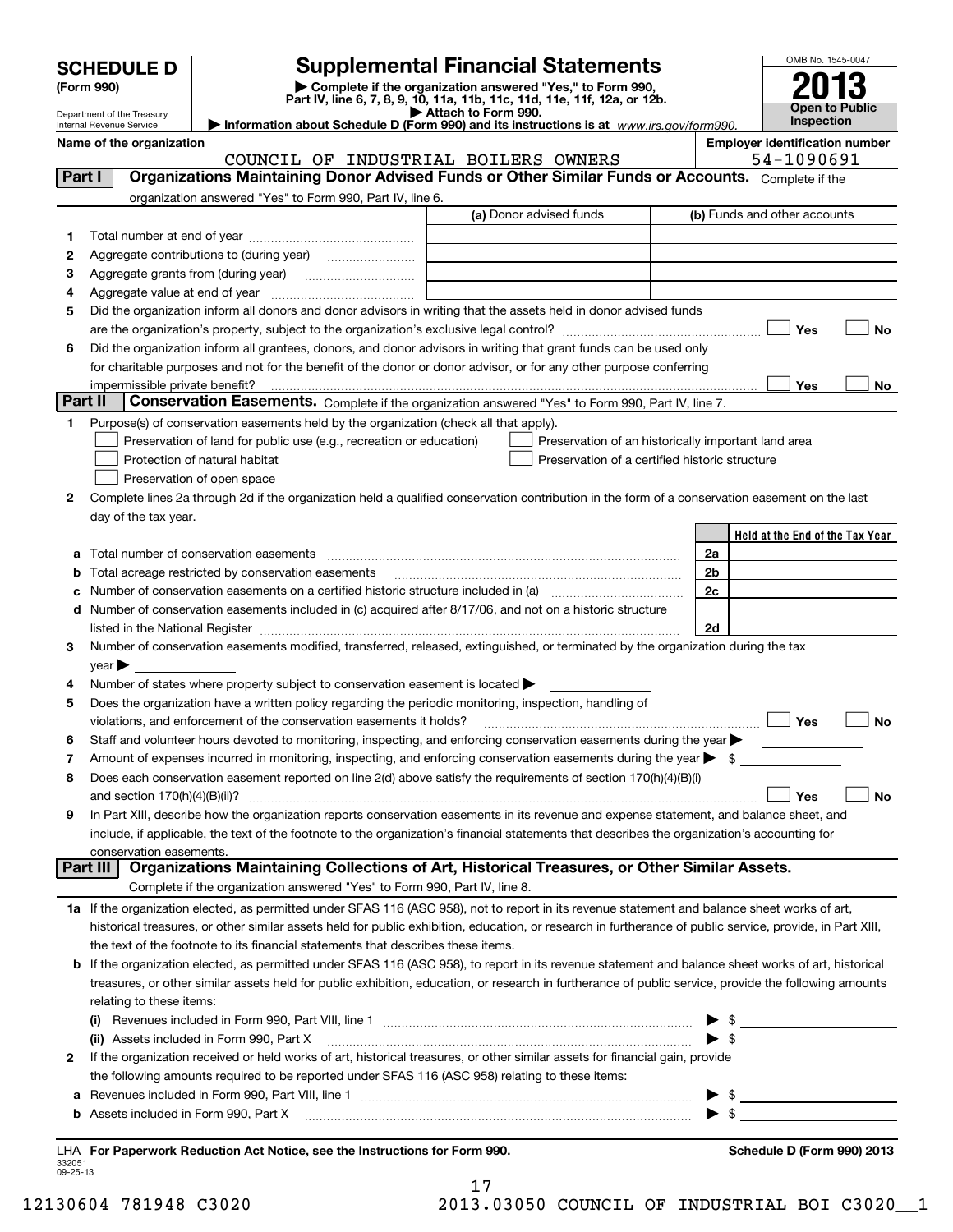|        | Schedule D (Form 990) 2013                                                                                                                                                                                                     | COUNCIL OF INDUSTRIAL BOILERS OWNERS |   |                |                                                                                                                                                                                                                               |                 | 54-1090691                 |                |            | Page 2 |
|--------|--------------------------------------------------------------------------------------------------------------------------------------------------------------------------------------------------------------------------------|--------------------------------------|---|----------------|-------------------------------------------------------------------------------------------------------------------------------------------------------------------------------------------------------------------------------|-----------------|----------------------------|----------------|------------|--------|
|        | Part III<br>Organizations Maintaining Collections of Art, Historical Treasures, or Other Similar Assets (continued)                                                                                                            |                                      |   |                |                                                                                                                                                                                                                               |                 |                            |                |            |        |
| 3      | Using the organization's acquisition, accession, and other records, check any of the following that are a significant use of its collection items                                                                              |                                      |   |                |                                                                                                                                                                                                                               |                 |                            |                |            |        |
|        | (check all that apply):                                                                                                                                                                                                        |                                      |   |                |                                                                                                                                                                                                                               |                 |                            |                |            |        |
| a      | Public exhibition                                                                                                                                                                                                              | d                                    |   |                | Loan or exchange programs                                                                                                                                                                                                     |                 |                            |                |            |        |
| b      | Scholarly research                                                                                                                                                                                                             |                                      |   |                | Other and the contract of the contract of the contract of the contract of the contract of the contract of the contract of the contract of the contract of the contract of the contract of the contract of the contract of the |                 |                            |                |            |        |
| с      | Preservation for future generations                                                                                                                                                                                            |                                      |   |                |                                                                                                                                                                                                                               |                 |                            |                |            |        |
| 4      | Provide a description of the organization's collections and explain how they further the organization's exempt purpose in Part XIII.                                                                                           |                                      |   |                |                                                                                                                                                                                                                               |                 |                            |                |            |        |
| 5      | During the year, did the organization solicit or receive donations of art, historical treasures, or other similar assets                                                                                                       |                                      |   |                |                                                                                                                                                                                                                               |                 |                            |                |            |        |
|        | to be sold to raise funds rather than to be maintained as part of the organization's collection?                                                                                                                               |                                      |   |                |                                                                                                                                                                                                                               | . <u>.</u>      |                            | Yes            |            | No     |
|        | <b>Part IV</b><br>Escrow and Custodial Arrangements. Complete if the organization answered "Yes" to Form 990, Part IV, line 9, or<br>reported an amount on Form 990, Part X, line 21.                                          |                                      |   |                |                                                                                                                                                                                                                               |                 |                            |                |            |        |
|        | 1a Is the organization an agent, trustee, custodian or other intermediary for contributions or other assets not included                                                                                                       |                                      |   |                |                                                                                                                                                                                                                               |                 |                            |                |            |        |
|        | on Form 990, Part X? [11] matter contracts and contracts and contracts are contracted and contracts are contracted and contract of the set of the set of the set of the set of the set of the set of the set of the set of the |                                      |   |                |                                                                                                                                                                                                                               |                 |                            | Yes            |            | No     |
|        | <b>b</b> If "Yes," explain the arrangement in Part XIII and complete the following table:                                                                                                                                      |                                      |   |                |                                                                                                                                                                                                                               |                 |                            |                |            |        |
|        |                                                                                                                                                                                                                                |                                      |   |                |                                                                                                                                                                                                                               |                 |                            | Amount         |            |        |
| c      | Beginning balance material contracts and contracts and contracts and contracts and contracts and contracts and                                                                                                                 |                                      |   |                |                                                                                                                                                                                                                               | 1c              |                            |                |            |        |
|        |                                                                                                                                                                                                                                |                                      |   |                |                                                                                                                                                                                                                               | 1d              |                            |                |            |        |
|        | e Distributions during the year manufactured and continuum control of the control of the control of the state of the control of the control of the control of the control of the control of the control of the control of the  |                                      |   |                |                                                                                                                                                                                                                               | 1e              |                            |                |            |        |
| f.     |                                                                                                                                                                                                                                |                                      |   |                |                                                                                                                                                                                                                               | 1f              |                            |                |            |        |
|        |                                                                                                                                                                                                                                |                                      |   |                |                                                                                                                                                                                                                               |                 |                            | Yes            |            | No     |
|        | <b>b</b> If "Yes," explain the arrangement in Part XIII. Check here if the explanation has been provided in Part XIII                                                                                                          |                                      |   |                |                                                                                                                                                                                                                               |                 |                            |                |            |        |
| Part V | Endowment Funds. Complete if the organization answered "Yes" to Form 990, Part IV, line 10.                                                                                                                                    |                                      |   |                |                                                                                                                                                                                                                               |                 |                            |                |            |        |
|        |                                                                                                                                                                                                                                | (a) Current year                     |   | (b) Prior year | (c) Two years back $\vert$ (d) Three years back $\vert$ (e) Four years back                                                                                                                                                   |                 |                            |                |            |        |
|        | 1a Beginning of year balance                                                                                                                                                                                                   |                                      |   |                |                                                                                                                                                                                                                               |                 |                            |                |            |        |
| b      |                                                                                                                                                                                                                                |                                      |   |                |                                                                                                                                                                                                                               |                 |                            |                |            |        |
|        | Net investment earnings, gains, and losses                                                                                                                                                                                     |                                      |   |                |                                                                                                                                                                                                                               |                 |                            |                |            |        |
|        |                                                                                                                                                                                                                                |                                      |   |                |                                                                                                                                                                                                                               |                 |                            |                |            |        |
|        | e Other expenditures for facilities                                                                                                                                                                                            |                                      |   |                |                                                                                                                                                                                                                               |                 |                            |                |            |        |
|        | and programs                                                                                                                                                                                                                   |                                      |   |                |                                                                                                                                                                                                                               |                 |                            |                |            |        |
|        | f Administrative expenses                                                                                                                                                                                                      |                                      |   |                |                                                                                                                                                                                                                               |                 |                            |                |            |        |
| g      |                                                                                                                                                                                                                                |                                      |   |                |                                                                                                                                                                                                                               |                 |                            |                |            |        |
| 2      | Provide the estimated percentage of the current year end balance (line 1g, column (a)) held as:                                                                                                                                |                                      |   |                |                                                                                                                                                                                                                               |                 |                            |                |            |        |
| а      | Board designated or quasi-endowment >                                                                                                                                                                                          |                                      | % |                |                                                                                                                                                                                                                               |                 |                            |                |            |        |
| b      | Permanent endowment >                                                                                                                                                                                                          | %                                    |   |                |                                                                                                                                                                                                                               |                 |                            |                |            |        |
|        | <b>c</b> Temporarily restricted endowment $\blacktriangleright$                                                                                                                                                                | %                                    |   |                |                                                                                                                                                                                                                               |                 |                            |                |            |        |
|        | The percentages in lines 2a, 2b, and 2c should equal 100%.                                                                                                                                                                     |                                      |   |                |                                                                                                                                                                                                                               |                 |                            |                |            |        |
|        | 3a Are there endowment funds not in the possession of the organization that are held and administered for the organization                                                                                                     |                                      |   |                |                                                                                                                                                                                                                               |                 |                            |                |            |        |
|        | by:                                                                                                                                                                                                                            |                                      |   |                |                                                                                                                                                                                                                               |                 |                            |                | <b>Yes</b> | No     |
|        |                                                                                                                                                                                                                                |                                      |   |                |                                                                                                                                                                                                                               |                 |                            | 3a(i)          |            |        |
|        |                                                                                                                                                                                                                                |                                      |   |                |                                                                                                                                                                                                                               |                 |                            | 3a(ii)         |            |        |
|        |                                                                                                                                                                                                                                |                                      |   |                |                                                                                                                                                                                                                               |                 |                            | 3b             |            |        |
| 4      | Describe in Part XIII the intended uses of the organization's endowment funds.                                                                                                                                                 |                                      |   |                |                                                                                                                                                                                                                               |                 |                            |                |            |        |
|        | Land, Buildings, and Equipment.<br><b>Part VI</b>                                                                                                                                                                              |                                      |   |                |                                                                                                                                                                                                                               |                 |                            |                |            |        |
|        | Complete if the organization answered "Yes" to Form 990, Part IV, line 11a. See Form 990, Part X, line 10.                                                                                                                     |                                      |   |                |                                                                                                                                                                                                                               |                 |                            |                |            |        |
|        | Description of property                                                                                                                                                                                                        | (a) Cost or other                    |   |                | (b) Cost or other                                                                                                                                                                                                             | (c) Accumulated |                            | (d) Book value |            |        |
|        |                                                                                                                                                                                                                                | basis (investment)                   |   |                | basis (other)                                                                                                                                                                                                                 | depreciation    |                            |                |            |        |
|        |                                                                                                                                                                                                                                |                                      |   |                |                                                                                                                                                                                                                               |                 |                            |                |            |        |
| b      |                                                                                                                                                                                                                                |                                      |   |                |                                                                                                                                                                                                                               |                 |                            |                |            |        |
| c      |                                                                                                                                                                                                                                |                                      |   |                |                                                                                                                                                                                                                               |                 |                            |                |            |        |
| d      |                                                                                                                                                                                                                                |                                      |   |                |                                                                                                                                                                                                                               |                 |                            |                |            |        |
|        |                                                                                                                                                                                                                                |                                      |   |                |                                                                                                                                                                                                                               |                 |                            |                |            |        |
|        | Total. Add lines 1a through 1e. (Column (d) must equal Form 990. Part X, column (B), line 10(c).)                                                                                                                              |                                      |   |                |                                                                                                                                                                                                                               |                 |                            |                |            | 0.     |
|        |                                                                                                                                                                                                                                |                                      |   |                |                                                                                                                                                                                                                               |                 | Schedule D (Form 990) 2013 |                |            |        |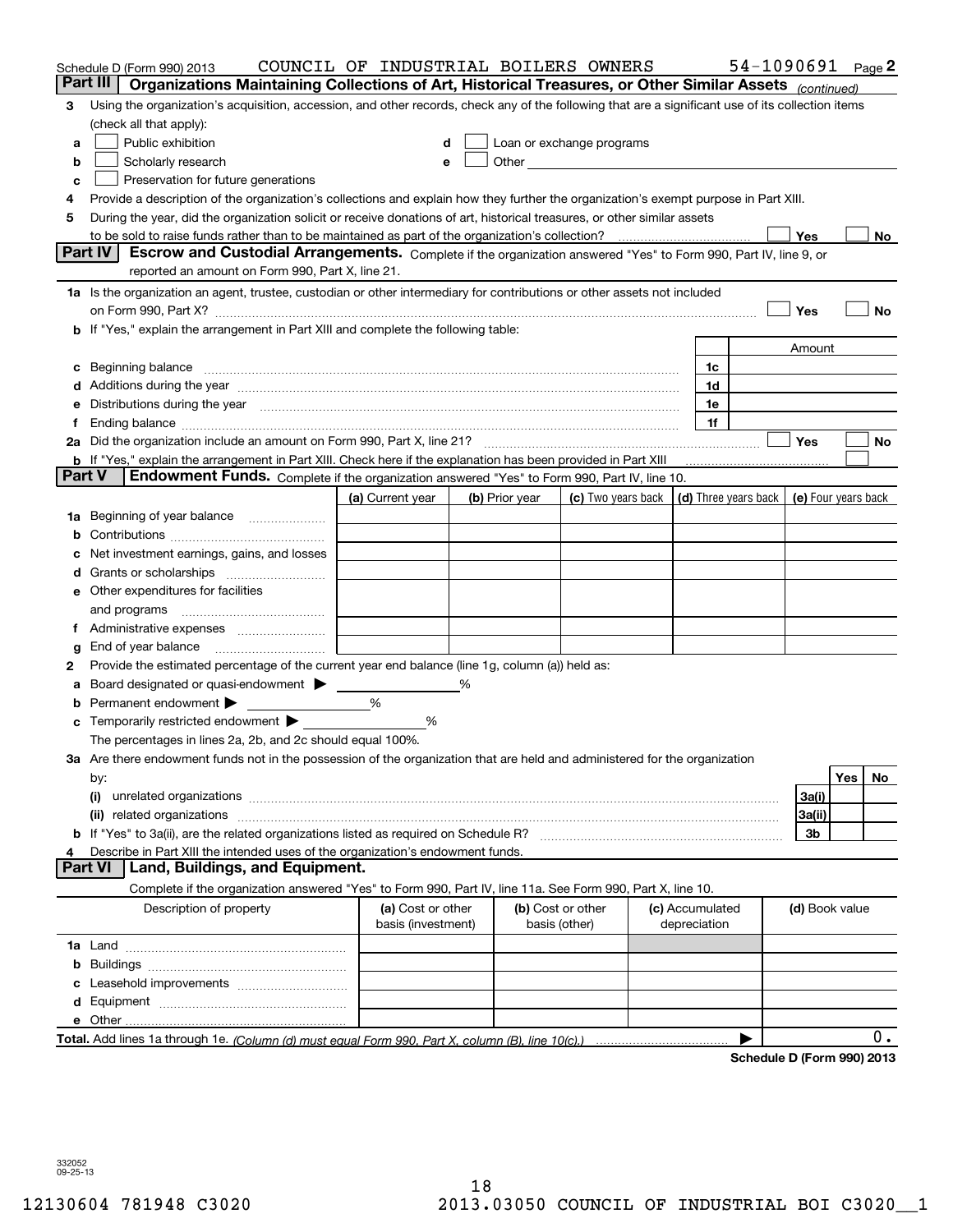| COUNCIL OF INDUSTRIAL BOILERS OWNERS<br>Schedule D (Form 990) 2013                                         |                |  | 54-1090691<br>$_{\text{Page}}$ 3                          |
|------------------------------------------------------------------------------------------------------------|----------------|--|-----------------------------------------------------------|
| <b>Investments - Other Securities.</b><br>Part VII                                                         |                |  |                                                           |
| Complete if the organization answered "Yes" to Form 990, Part IV, line 11b. See Form 990, Part X, line 12. |                |  |                                                           |
| (a) Description of security or category (including name of security)                                       | (b) Book value |  | (c) Method of valuation: Cost or end-of-year market value |
| (1) Financial derivatives                                                                                  |                |  |                                                           |
| (2) Closely-held equity interests                                                                          |                |  |                                                           |
| (3) Other                                                                                                  |                |  |                                                           |
| (A)                                                                                                        |                |  |                                                           |
|                                                                                                            |                |  |                                                           |
| (C)                                                                                                        |                |  |                                                           |
| (D)                                                                                                        |                |  |                                                           |
| (E)                                                                                                        |                |  |                                                           |
| (F)                                                                                                        |                |  |                                                           |
| (G)                                                                                                        |                |  |                                                           |
| (H)                                                                                                        |                |  |                                                           |
| <b>Total.</b> (Col. (b) must equal Form 990, Part X, col. (B) line 12.) $\blacktriangleright$              |                |  |                                                           |
| (B)<br><b>Dort VIII Investments Dreamer Delated</b>                                                        |                |  |                                                           |

## **Part VIII Investments - Program Related.**

**Total.** (Col. (b) must equal Form 990, Part X, col. (B) line 13.)  $\blacktriangleright$ (a) Description of investment (b) Book value Complete if the organization answered "Yes" to Form 990, Part IV, line 11c. See Form 990, Part X, line 13. (c) Method of valuation: Cost or end-of-year market value (1)(2) (3)(4) (5)(6)(7)(8) (9)

#### **Part IX Other Assets.**

Complete if the organization answered "Yes" to Form 990, Part IV, line 11d. See Form 990, Part X, line 15.

| (a) Description                                                    | (b) Book value |
|--------------------------------------------------------------------|----------------|
| (1)                                                                |                |
| (2)                                                                |                |
| (3)                                                                |                |
| (4)                                                                |                |
| (5)                                                                |                |
| (6)                                                                |                |
| $\sqrt{7}$                                                         |                |
| (8)                                                                |                |
| (9)                                                                |                |
| Total. (Column (b) must equal Form 990, Part X, col. (B) line 15.) |                |

**Part X Other Liabilities.**

Complete if the organization answered "Yes" to Form 990, Part IV, line 11e or 11f. See Form 990, Part X, line 25.

|     | (a) Description of liability                                            | (b) Book value |
|-----|-------------------------------------------------------------------------|----------------|
| (1) | Federal income taxes                                                    |                |
| (2) | <b>ACCRUED PENSION</b>                                                  | 19,525.        |
| (3) |                                                                         |                |
| (4) |                                                                         |                |
| (5) |                                                                         |                |
| (6) |                                                                         |                |
| (7) |                                                                         |                |
| (8) |                                                                         |                |
| (9) |                                                                         |                |
|     | Total. (Column (b) must equal Form 990, Part X, col. (B) line 25.)<br>. | 19,525.        |

**2.**Liability for uncertain tax positions. In Part XIII, provide the text of the footnote to the organization's financial statements that reports the organization's liability for uncertain tax positions under FIN 48 (ASC 740). Check here if the text of the footnote has been provided in Part XIII  $~\boxed{\rm X}$ 

#### **Schedule D (Form 990) 2013**

332053 09-25-13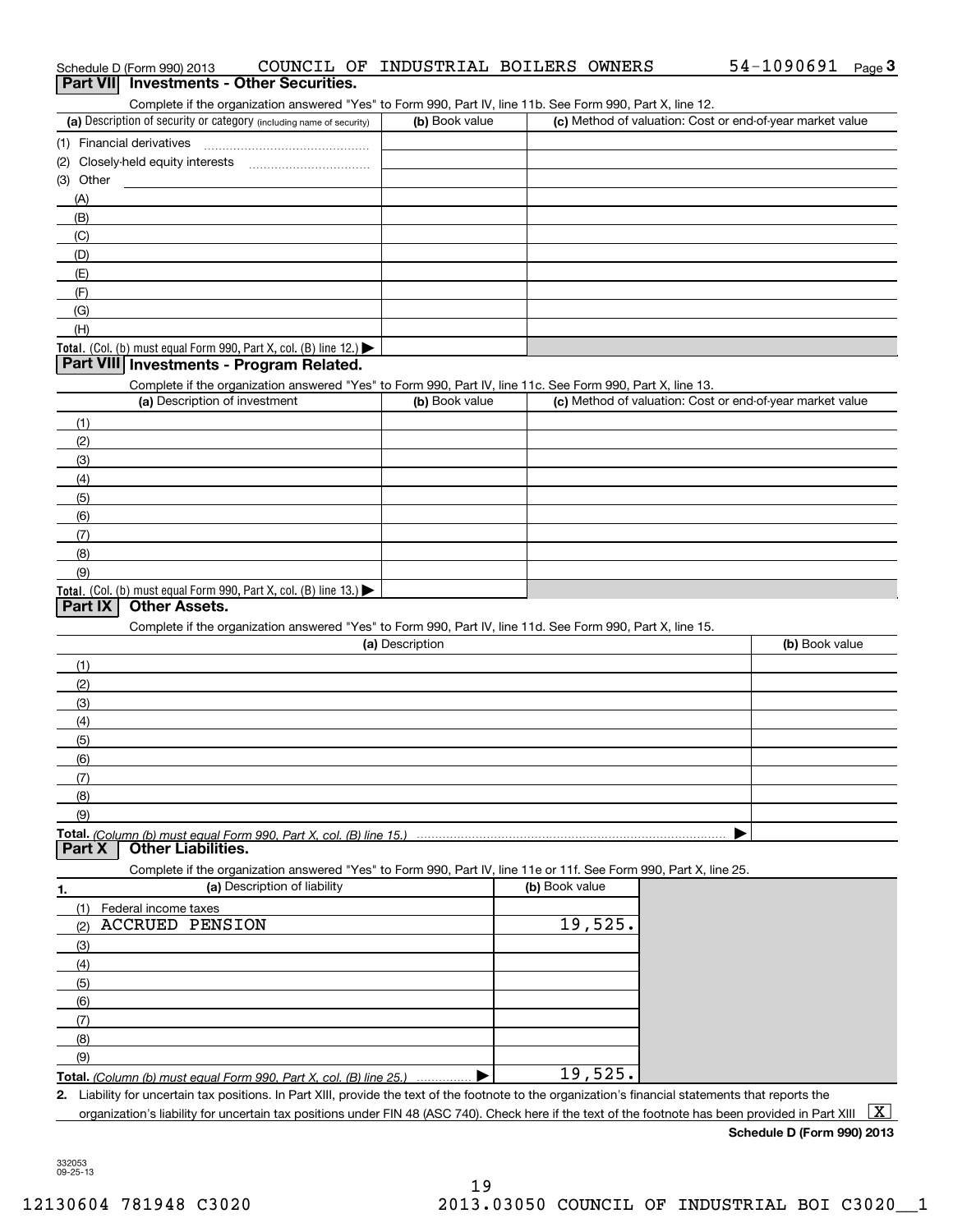|    | COUNCIL OF INDUSTRIAL BOILERS OWNERS<br>Schedule D (Form 990) 2013                                                                                                                                                                   |                | 54-1090691<br>Page 4 |
|----|--------------------------------------------------------------------------------------------------------------------------------------------------------------------------------------------------------------------------------------|----------------|----------------------|
|    | Reconciliation of Revenue per Audited Financial Statements With Revenue per Return.<br>Part XI                                                                                                                                       |                |                      |
|    | Complete if the organization answered "Yes" to Form 990, Part IV, line 12a.                                                                                                                                                          |                |                      |
| 1  | Total revenue, gains, and other support per audited financial statements                                                                                                                                                             |                | $\mathbf{1}$         |
| 2  | Amounts included on line 1 but not on Form 990, Part VIII, line 12:                                                                                                                                                                  |                |                      |
| a  |                                                                                                                                                                                                                                      | 2a             |                      |
|    |                                                                                                                                                                                                                                      | 2 <sub>b</sub> |                      |
|    |                                                                                                                                                                                                                                      | 2c             |                      |
| d  |                                                                                                                                                                                                                                      | 2d             |                      |
| е  | Add lines 2a through 2d                                                                                                                                                                                                              |                | <b>2e</b>            |
| З  | Subtract line 2e from line 1                                                                                                                                                                                                         |                | 3                    |
| 4  | Amounts included on Form 990, Part VIII, line 12, but not on line 1:                                                                                                                                                                 |                |                      |
| a  |                                                                                                                                                                                                                                      | 4a             |                      |
|    |                                                                                                                                                                                                                                      | 4 <sub>b</sub> |                      |
| c. | Add lines 4a and 4b                                                                                                                                                                                                                  |                | 4c                   |
|    |                                                                                                                                                                                                                                      |                | 5                    |
|    | Part XII Reconciliation of Expenses per Audited Financial Statements With Expenses per Return.                                                                                                                                       |                |                      |
|    | Complete if the organization answered "Yes" to Form 990, Part IV, line 12a.                                                                                                                                                          |                |                      |
| 1  | Total expenses and losses per audited financial statements [11] [12] contain an intervention and the statements [13] [13] and the statements [13] and the statements [13] and the statements and the statements and the statem       |                | $\mathbf{1}$         |
| 2  | Amounts included on line 1 but not on Form 990, Part IX, line 25:                                                                                                                                                                    |                |                      |
| а  |                                                                                                                                                                                                                                      | 2a             |                      |
| b  |                                                                                                                                                                                                                                      | 2 <sub>b</sub> |                      |
|    | Other losses                                                                                                                                                                                                                         | 2c             |                      |
| d  | Other (Describe in Part XIII.) (COLORGIAN CONTEXT) and Contract the Contract of Contract of Contract of Contract of Contract of Contract of Contract of Contract of Contract of Contract of Contract of Contract of Contract o       | 2d             |                      |
| е  | Add lines 2a through 2d <b>contained a contained a contained a contained a contained a contained a contained a contained a contact a contact a contact a contact a contact a contact a contact a contact a contact a contact a c</b> |                | <b>2e</b>            |
| з  |                                                                                                                                                                                                                                      |                | 3                    |
|    | Amounts included on Form 990, Part IX, line 25, but not on line 1:                                                                                                                                                                   |                |                      |
| a  | Investment expenses not included on Form 990, Part VIII, line 7b [100] [100] [100] [100] [100] [100] [100] [10                                                                                                                       | 4a             |                      |
| b  | Other (Describe in Part XIII.)                                                                                                                                                                                                       | 4 <sub>b</sub> |                      |
|    | Add lines 4a and 4b                                                                                                                                                                                                                  |                | 4c                   |
| 5  |                                                                                                                                                                                                                                      |                | 5                    |
|    | Part XIII Supplemental Information.                                                                                                                                                                                                  |                |                      |
|    |                                                                                                                                                                                                                                      |                |                      |

Provide the descriptions required for Part II, lines 3, 5, and 9; Part III, lines 1a and 4; Part IV, lines 1b and 2b; Part V, line 4; Part X, line 2; Part XI, lines 2d and 4b; and Part XII, lines 2d and 4b. Also complete this part to provide any additional information.

## PART X, LINE 2:

### EXPLANATION: NOT APPLICABLE

332054 09-25-13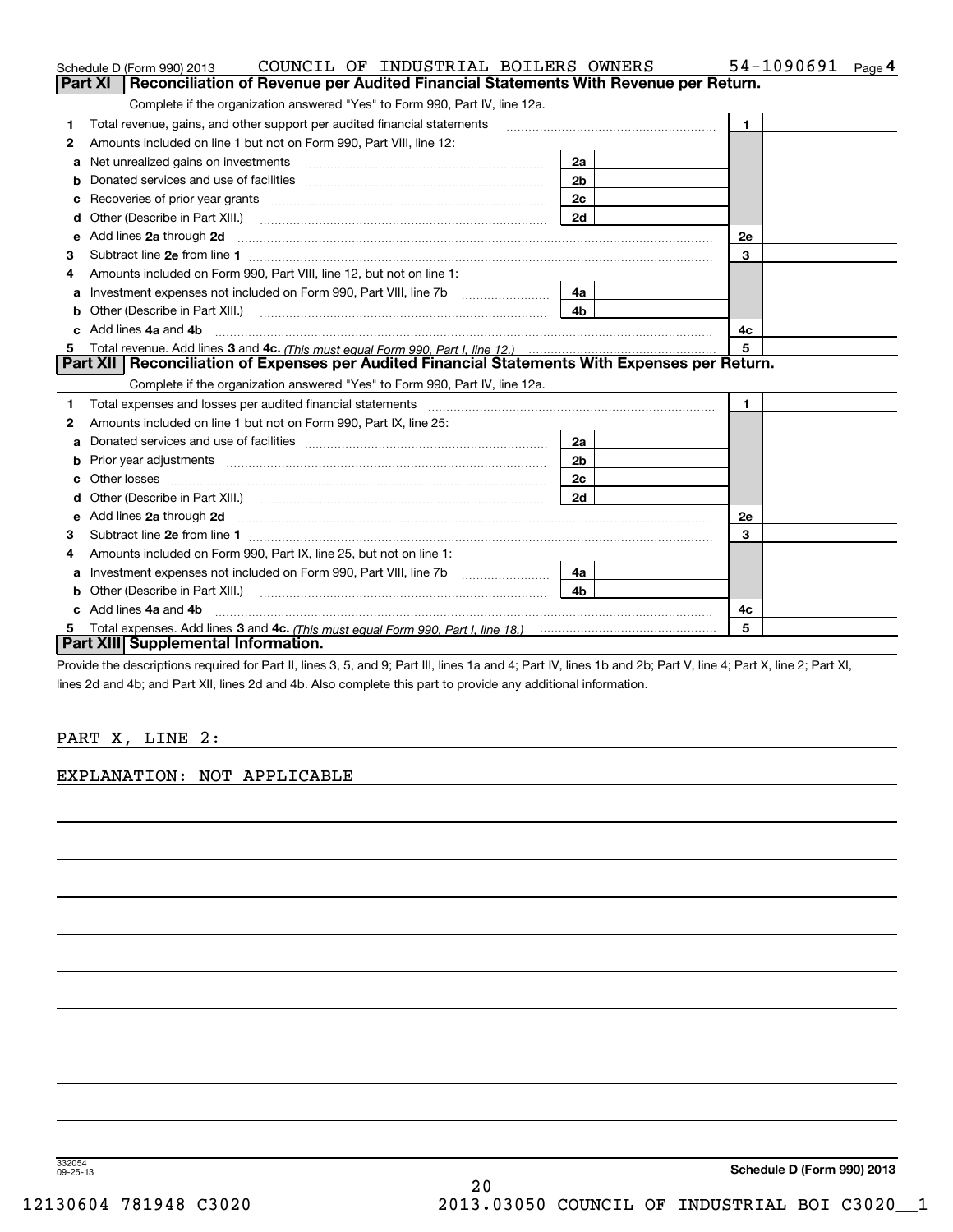|        | <b>SCHEDULE J</b>                                      | <b>Compensation Information</b>                                                                                              |                                       | OMB No. 1545-0047          |            |             |
|--------|--------------------------------------------------------|------------------------------------------------------------------------------------------------------------------------------|---------------------------------------|----------------------------|------------|-------------|
|        | (Form 990)                                             | For certain Officers, Directors, Trustees, Key Employees, and Highest                                                        |                                       |                            |            |             |
|        |                                                        | <b>Compensated Employees</b>                                                                                                 |                                       | 2013                       |            |             |
|        |                                                        | Complete if the organization answered "Yes" on Form 990, Part IV, line 23.<br>Attach to Form 990. See separate instructions. |                                       | <b>Open to Public</b>      |            |             |
|        | Department of the Treasury<br>Internal Revenue Service | Information about Schedule J (Form 990) and its instructions is at $www.irs.gov/form990$ .                                   |                                       | Inspection                 |            |             |
|        | Name of the organization                               |                                                                                                                              | <b>Employer identification number</b> |                            |            |             |
|        |                                                        | COUNCIL OF INDUSTRIAL BOILERS OWNERS                                                                                         |                                       | 54-1090691                 |            |             |
| Part I |                                                        | <b>Questions Regarding Compensation</b>                                                                                      |                                       |                            |            |             |
|        |                                                        |                                                                                                                              |                                       |                            | <b>Yes</b> | No          |
| 1a     |                                                        | Check the appropriate box(es) if the organization provided any of the following to or for a person listed in Form 990,       |                                       |                            |            |             |
|        |                                                        | Part VII, Section A, line 1a. Complete Part III to provide any relevant information regarding these items.                   |                                       |                            |            |             |
|        | First-class or charter travel                          | Housing allowance or residence for personal use                                                                              |                                       |                            |            |             |
|        | Travel for companions                                  | Payments for business use of personal residence                                                                              |                                       |                            |            |             |
|        |                                                        | Tax indemnification and gross-up payments<br>Health or social club dues or initiation fees                                   |                                       |                            |            |             |
|        |                                                        | Discretionary spending account<br>Personal services (e.g., maid, chauffeur, chef)                                            |                                       |                            |            |             |
|        |                                                        |                                                                                                                              |                                       |                            |            |             |
|        |                                                        | <b>b</b> If any of the boxes on line 1a are checked, did the organization follow a written policy regarding payment or       |                                       |                            |            |             |
|        |                                                        |                                                                                                                              |                                       | 1b                         |            |             |
| 2      |                                                        | Did the organization require substantiation prior to reimbursing or allowing expenses incurred by all directors,             |                                       |                            |            |             |
|        |                                                        | trustees, and officers, including the CEO/Executive Director, regarding the items checked in line 1a?                        |                                       | $\mathbf{2}$               |            |             |
|        |                                                        |                                                                                                                              |                                       |                            |            |             |
| З      |                                                        | Indicate which, if any, of the following the filing organization used to establish the compensation of the organization's    |                                       |                            |            |             |
|        |                                                        | CEO/Executive Director. Check all that apply. Do not check any boxes for methods used by a related organization to           |                                       |                            |            |             |
|        |                                                        | establish compensation of the CEO/Executive Director, but explain in Part III.                                               |                                       |                            |            |             |
|        | $X$ Compensation committee                             | $X$ Written employment contract                                                                                              |                                       |                            |            |             |
|        |                                                        | Compensation survey or study<br>Independent compensation consultant                                                          |                                       |                            |            |             |
|        |                                                        | $\boxed{\textbf{X}}$ Approval by the board or compensation committee<br>Form 990 of other organizations                      |                                       |                            |            |             |
|        |                                                        |                                                                                                                              |                                       |                            |            |             |
| 4      |                                                        | During the year, did any person listed in Form 990, Part VII, Section A, line 1a, with respect to the filing                 |                                       |                            |            |             |
|        | organization or a related organization:                |                                                                                                                              |                                       |                            |            |             |
| а      |                                                        | Receive a severance payment or change-of-control payment?                                                                    |                                       | 4a                         |            | х           |
| b      |                                                        |                                                                                                                              |                                       | 4b<br>4c                   |            | X           |
| с      |                                                        |                                                                                                                              |                                       |                            |            | $\mathbf X$ |
|        |                                                        | If "Yes" to any of lines 4a-c, list the persons and provide the applicable amounts for each item in Part III.                |                                       |                            |            |             |
|        |                                                        |                                                                                                                              |                                       |                            |            |             |
|        |                                                        | Only section 501(c)(3) and 501(c)(4) organizations must complete lines 5-9.                                                  |                                       |                            |            |             |
|        |                                                        | For persons listed in Form 990, Part VII, Section A, line 1a, did the organization pay or accrue any compensation            |                                       |                            |            |             |
|        | contingent on the revenues of:                         |                                                                                                                              |                                       |                            |            |             |
|        |                                                        | a The organization? <b>Constitution</b> and the organization?                                                                |                                       | 5а                         |            |             |
|        |                                                        | If "Yes" to line 5a or 5b, describe in Part III.                                                                             |                                       | 5b                         |            |             |
|        |                                                        | 6 For persons listed in Form 990, Part VII, Section A, line 1a, did the organization pay or accrue any compensation          |                                       |                            |            |             |
|        | contingent on the net earnings of:                     |                                                                                                                              |                                       |                            |            |             |
|        |                                                        |                                                                                                                              |                                       |                            |            |             |
|        |                                                        | a The organization? <b>Entitled Strategies and Strategies and Strategies</b> and The organization?                           |                                       | 6a<br>6b                   |            |             |
|        |                                                        | If "Yes" to line 6a or 6b, describe in Part III.                                                                             |                                       |                            |            |             |
|        |                                                        | 7 For persons listed in Form 990, Part VII, Section A, line 1a, did the organization provide any non-fixed payments          |                                       |                            |            |             |
|        |                                                        |                                                                                                                              |                                       | 7                          |            |             |
| 8      |                                                        | Were any amounts reported in Form 990, Part VII, paid or accrued pursuant to a contract that was subject to the              |                                       |                            |            |             |
|        |                                                        | initial contract exception described in Regulations section 53.4958-4(a)(3)? If "Yes," describe in Part III                  |                                       | 8                          |            |             |
| 9.     |                                                        | If "Yes" to line 8, did the organization also follow the rebuttable presumption procedure described in                       |                                       |                            |            |             |
|        |                                                        |                                                                                                                              |                                       | 9                          |            |             |
|        |                                                        | LHA For Paperwork Reduction Act Notice, see the Instructions for Form 990.                                                   |                                       | Schedule J (Form 990) 2013 |            |             |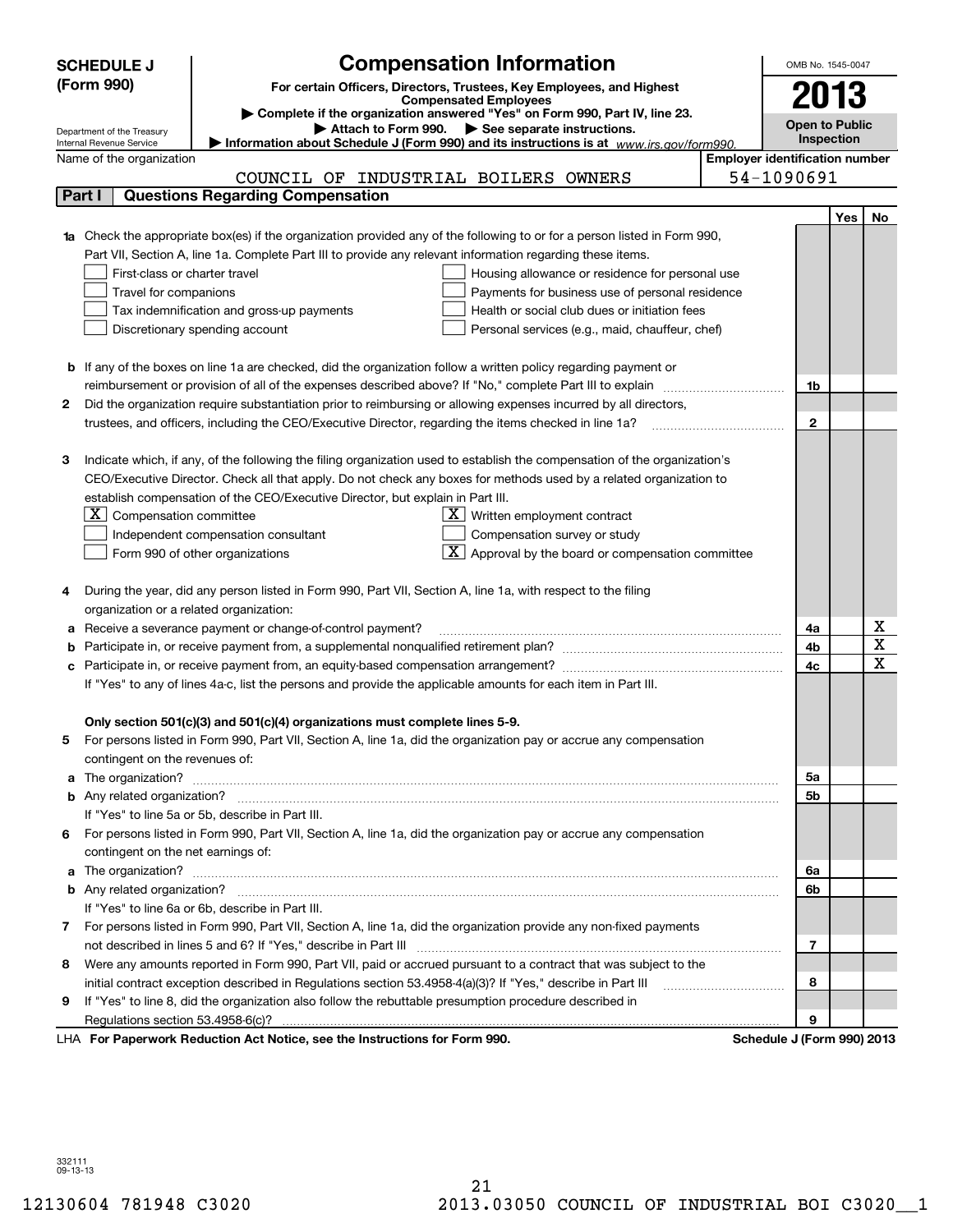**2**

# **Part II Officers, Directors, Trustees, Key Employees, and Highest Compensated Employees.**  Schedule J (Form 990) 2013 Page Use duplicate copies if additional space is needed.

For each individual whose compensation must be reported in Schedule J, report compensation from the organization on row (i) and from related organizations, described in the instructions, on row (ii). Do not list any individuals that are not listed on Form 990, Part VII.

54-1090691

**Note.**  The sum of columns (B)(i)-(iii) for each listed individual must equal the total amount of Form 990, Part VII, Section A, line 1a, applicable column (D) and (E) amounts for that individual.

|                       |                           | (B) Breakdown of W-2 and/or 1099-MISC compensation |                                           |                                           | (C) Retirement and<br>(D) Nontaxable<br>other deferred<br>benefits |                  | (E) Total of columns<br>$(B)(i)-(D)$ | (F) Compensation<br>reported as deferred |
|-----------------------|---------------------------|----------------------------------------------------|-------------------------------------------|-------------------------------------------|--------------------------------------------------------------------|------------------|--------------------------------------|------------------------------------------|
| (A) Name and Title    |                           | (i) Base<br>compensation                           | (ii) Bonus &<br>incentive<br>compensation | (iii) Other<br>reportable<br>compensation | compensation                                                       |                  |                                      | in prior Form 990                        |
| (1) ROBERT D BESSETTE | (i)                       | 137,000.                                           | 14,650.                                   | $\overline{0}$ .                          | $\overline{\mathfrak{0}}$ .                                        | $\overline{0}$ . | 151,650.                             | 0.                                       |
| PRESIDENT             | <u>(ii)</u>               | $\overline{0}$ .                                   | $\overline{0}$ .                          | $\overline{0}$ .                          | $\overline{0}$ .                                                   | $\overline{0}$ . | $\overline{\mathfrak{0}}$ .          | $\overline{0}$ .                         |
|                       | (i)                       |                                                    |                                           |                                           |                                                                    |                  |                                      |                                          |
|                       | <u>(ii)</u>               |                                                    |                                           |                                           |                                                                    |                  |                                      |                                          |
|                       | (i)                       |                                                    |                                           |                                           |                                                                    |                  |                                      |                                          |
|                       | <u>(ii)</u>               |                                                    |                                           |                                           |                                                                    |                  |                                      |                                          |
|                       | (i)                       |                                                    |                                           |                                           |                                                                    |                  |                                      |                                          |
|                       | <u>(ii)</u>               |                                                    |                                           |                                           |                                                                    |                  |                                      |                                          |
|                       | $(\sf{i})$                |                                                    |                                           |                                           |                                                                    |                  |                                      |                                          |
|                       | <u>(ii)</u>               |                                                    |                                           |                                           |                                                                    |                  |                                      |                                          |
|                       | $(\sf{i})$                |                                                    |                                           |                                           |                                                                    |                  |                                      |                                          |
|                       | <u>(ii)</u>               |                                                    |                                           |                                           |                                                                    |                  |                                      |                                          |
|                       | $(\sf{i})$                |                                                    |                                           |                                           |                                                                    |                  |                                      |                                          |
|                       | <u>(ii)</u><br>$(\sf{i})$ |                                                    |                                           |                                           |                                                                    |                  |                                      |                                          |
|                       | <u>(ii)</u>               |                                                    |                                           |                                           |                                                                    |                  |                                      |                                          |
|                       | $(\sf{i})$                |                                                    |                                           |                                           |                                                                    |                  |                                      |                                          |
|                       | <u>(ii)</u>               |                                                    |                                           |                                           |                                                                    |                  |                                      |                                          |
|                       | (i)                       |                                                    |                                           |                                           |                                                                    |                  |                                      |                                          |
|                       | <u>(ii)</u>               |                                                    |                                           |                                           |                                                                    |                  |                                      |                                          |
|                       | (i)                       |                                                    |                                           |                                           |                                                                    |                  |                                      |                                          |
|                       | <u>(ii)</u>               |                                                    |                                           |                                           |                                                                    |                  |                                      |                                          |
|                       | $(\sf{i})$                |                                                    |                                           |                                           |                                                                    |                  |                                      |                                          |
|                       | <u>(ii)</u>               |                                                    |                                           |                                           |                                                                    |                  |                                      |                                          |
|                       | $(\sf{i})$                |                                                    |                                           |                                           |                                                                    |                  |                                      |                                          |
|                       | <u>(ii)</u>               |                                                    |                                           |                                           |                                                                    |                  |                                      |                                          |
|                       | $(\sf{i})$                |                                                    |                                           |                                           |                                                                    |                  |                                      |                                          |
|                       | <u>(ii)</u>               |                                                    |                                           |                                           |                                                                    |                  |                                      |                                          |
|                       | $(\sf{i})$                |                                                    |                                           |                                           |                                                                    |                  |                                      |                                          |
|                       | <u>(ii)</u>               |                                                    |                                           |                                           |                                                                    |                  |                                      |                                          |
|                       | (i)                       |                                                    |                                           |                                           |                                                                    |                  |                                      |                                          |
|                       | $\vert$ (ii)              |                                                    |                                           |                                           |                                                                    |                  |                                      |                                          |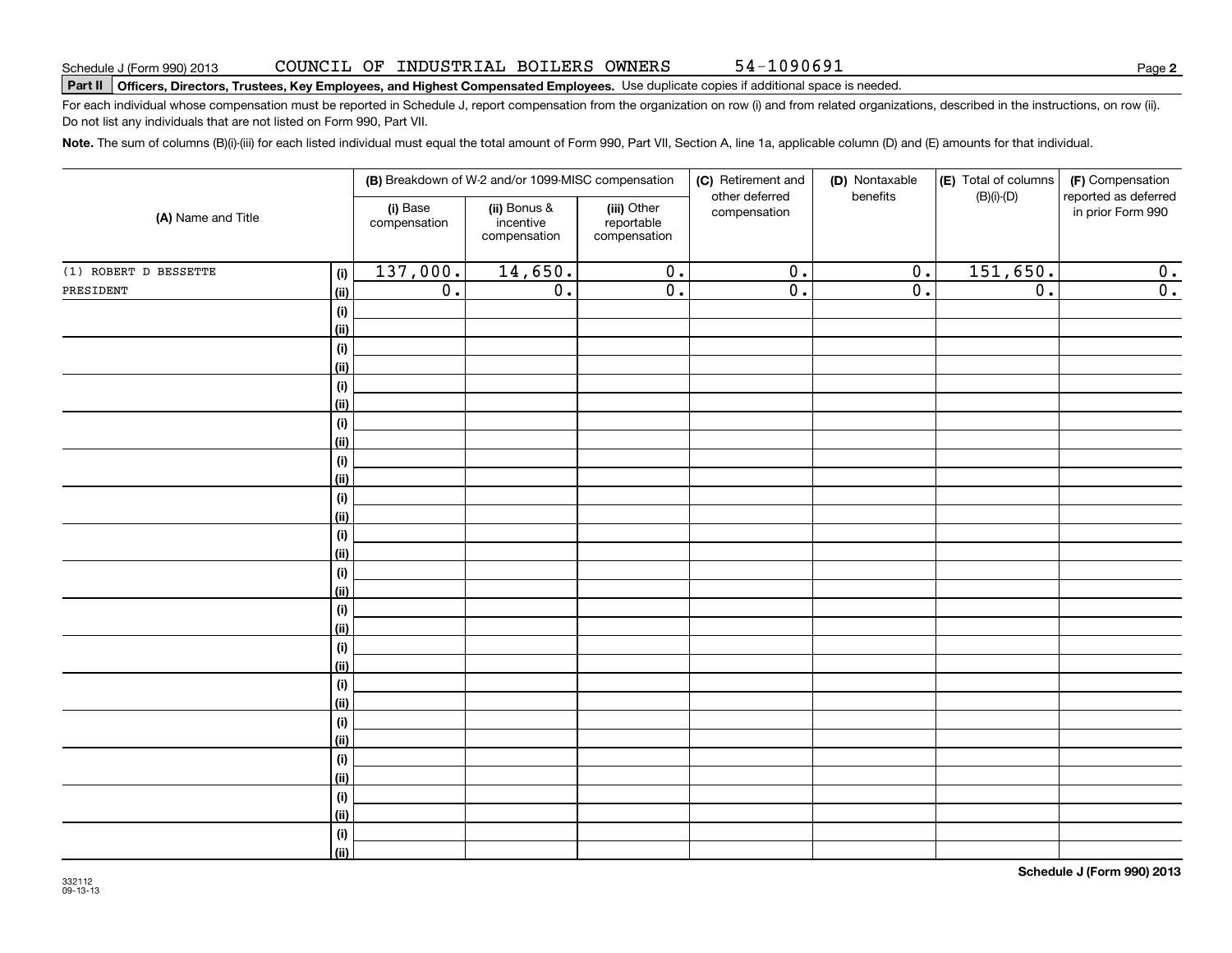### **Part III Supplemental Information**

Schedule J (Form 990) 2013 COUNCIL OF INDUSTRIAL BOILERS OWNERS 54-1090691<br>Part III Supplemental Information<br>Provide the information, explanation, or descriptions required for Part I, lines 1a, 1b, 3, 4a, 4b, 4c, 5a, 5b, 6

**Schedule J (Form 990) 2013**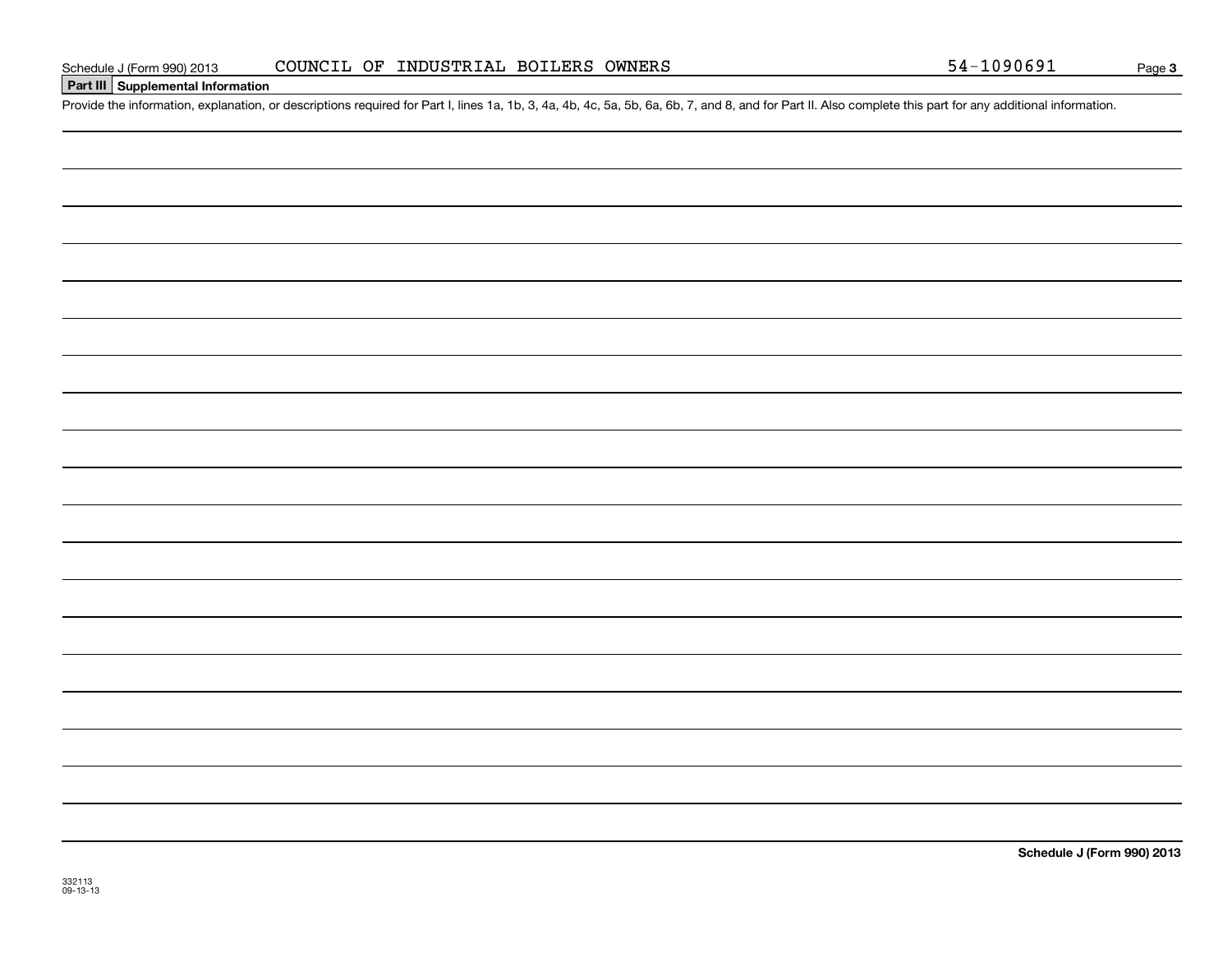**(Form 990 or 990-EZ)**

Department of the Treasury Internal Revenue Service Name of the organization

# **SCHEDULE O Supplemental Information to Form 990 or 990-EZ**

**Complete to provide information for responses to specific questions on Form 990 or 990-EZ or to provide any additional information. | Attach to Form 990 or 990-EZ.**



OMB No. 1545-0047

COUNCIL OF INDUSTRIAL BOILERS OWNERS 54-1090691

### FORM 990, PART I, LINE 1, DESCRIPTION OF ORGANIZATION MISSION:

INFORMATION EXCHANGE

FORM 990, PART VI, SECTION A, LINE 6:

EXPLANATION: CIBO IS AN ASSOCIATION THAT HAS MEMBERS

FORM 990, PART VI, SECTION A, LINE 7A:

EXPLANATION: CIBO ELECTS ITS BOARD MEMBERS AT ITS ANNUAL MEETING

FORM 990, PART VI, SECTION B, LINE 11:

EXPLANATION: FORM 990 IS DISTRIBUTED TO THE BOARD MEMBERS FOR REVIEW. ANY

COMMENTS OR CHANGES ARE FORWARDED TO THE PRESIDENT FOR REVIEW PRIOR TO

FILING FORM 990.

FORM 990, PART VI, SECTION B, LINE 12C:

EXPLANATION: THE CIBO BOARD REVIEWS ITS ACTIONS TO ENSURE THAT CIBO ADHERES

TO ITS CONFLICT OF INTEREST POLICY

FORM 990, PART VI, SECTION B, LINE 15:

EXPLANATION: THE CIBO BOARD MEETS IN LATE JANUARY TO FIX THE PRESIDENT'S

SALARY. THE BOARD REVIEWS THE PRESIDENT'S PRIOR YEAR PERFORMANCE. BASED

ON HIS/HER PERFORMANCE, CURRENT BODGET PROJECTIONS, COMPARABLE DATA FOR

SIMILAR POSITIONS, THE BOARD VOTES THE CURRENT YEAR'S SALARY.

FORM 990, PART VI, SECTION C, LINE 19:

332211 09-04-13LHA For Paperwork Reduction Act Notice, see the Instructions for Form 990 or 990-EZ. Schedule O (Form 990 or 990-EZ) (2013) EXPLANATION: CIBO'S GOVERNING DOCUMENTS, CONFLICT OF INTEREST POLICY &

24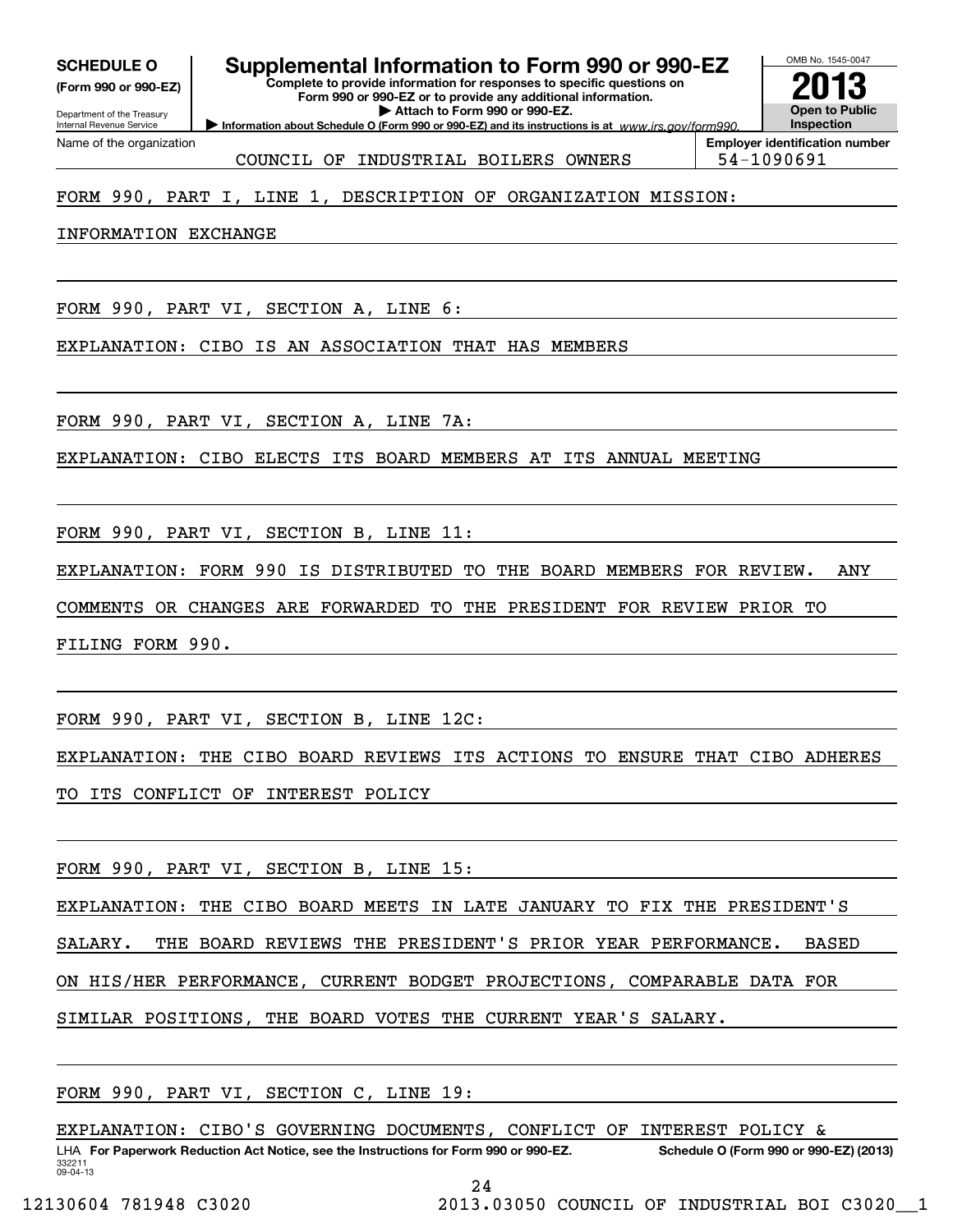| FINANCIAL REPORTS ARE POSTED ON THE COUNCIL'S WEBSITE - WWW.CIBO.ORG. |  |  |  |
|-----------------------------------------------------------------------|--|--|--|
|                                                                       |  |  |  |
|                                                                       |  |  |  |
|                                                                       |  |  |  |
|                                                                       |  |  |  |
|                                                                       |  |  |  |
|                                                                       |  |  |  |
|                                                                       |  |  |  |
|                                                                       |  |  |  |
|                                                                       |  |  |  |
|                                                                       |  |  |  |
|                                                                       |  |  |  |
|                                                                       |  |  |  |
|                                                                       |  |  |  |
|                                                                       |  |  |  |
|                                                                       |  |  |  |
|                                                                       |  |  |  |
|                                                                       |  |  |  |
|                                                                       |  |  |  |
|                                                                       |  |  |  |
|                                                                       |  |  |  |
|                                                                       |  |  |  |
|                                                                       |  |  |  |
|                                                                       |  |  |  |
|                                                                       |  |  |  |
|                                                                       |  |  |  |
|                                                                       |  |  |  |
|                                                                       |  |  |  |
|                                                                       |  |  |  |